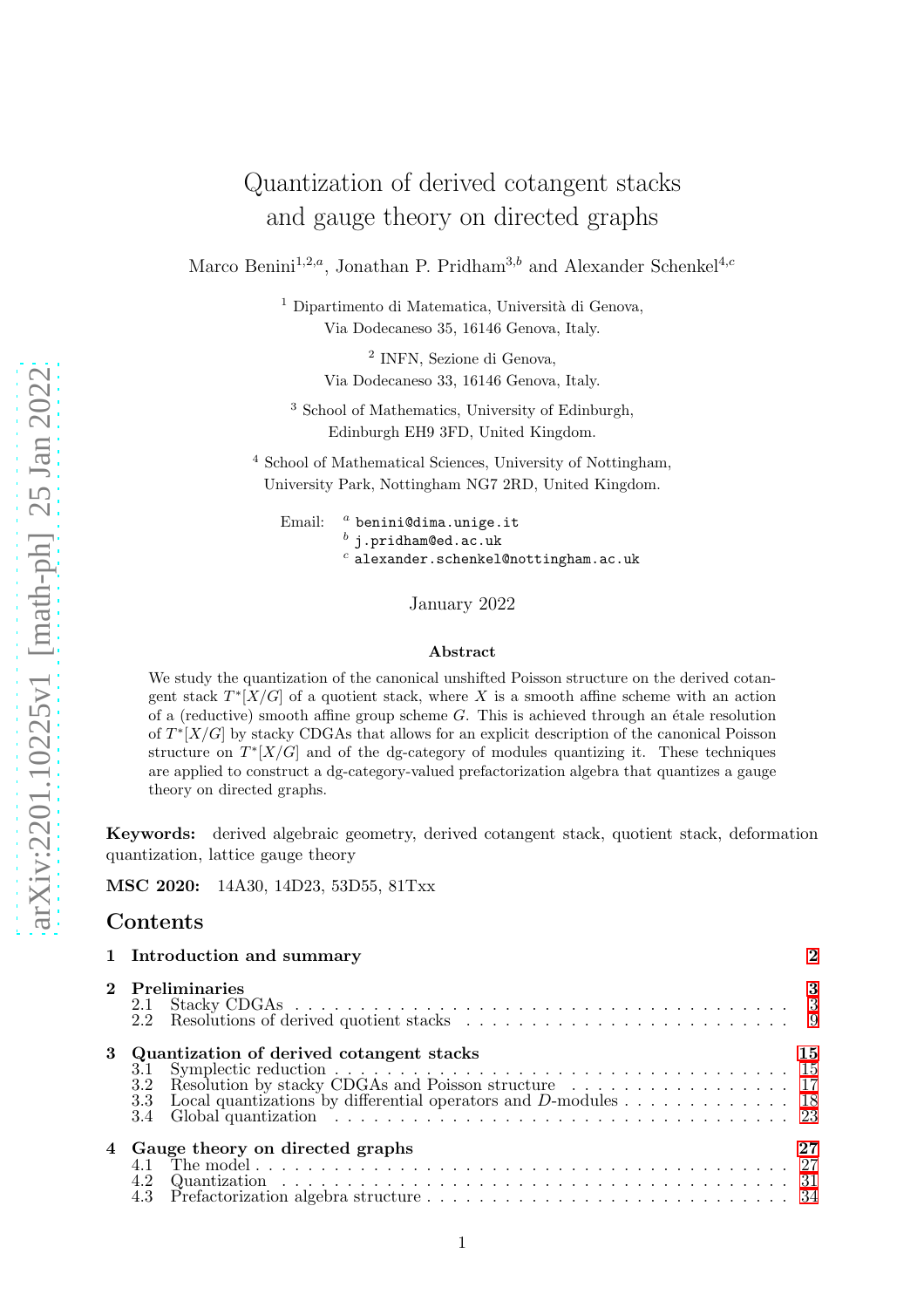# <span id="page-1-0"></span>1 Introduction and summary

Derived algebraic geometry is a modern and powerful geometric framework which plays an increasingly important role both in the foundations of algebraic geometry and in mathematical physics. It introduces a refined concept of 'space', the so-called *derived stacks*, that is capable to describe correctly geometric situations that are problematic in traditional approaches, such as non-transversal intersections and quotients by non-free group actions. We refer the reader to [\[Toe14\]](#page-36-0) for an excellent survey of this subject.

In the context of mathematical physics, derived algebraic geometry provides the foundation and a natural home for the various cohomological methods that have been developed over the past decades in the context of gauge field theory, such as the BRST, BV and BFV formalisms. The famous ghost fields from these approaches can naturally be identified with the *stacky* structure of a derived stack, and the anti-fields give rise to a *derived* structure. Furthermore, the anti-bracket admits a natural geometric interpretation in terms of a general concept of shifted symplectic or Poisson structure on a derived stack, see [\[PTVV13,](#page-35-0) [CPTVV17,](#page-35-1) [Pri17\]](#page-36-1). Hence, it does not come as a surprise that ideas and concepts from derived algebraic geometry play an essential role in modern mathematical formulations of quantum field theory, such as in the factorization algebra program of Costello and Gwilliam [\[CG17,](#page-35-2) [CG21\]](#page-35-3) and in the homotopical algebraic quantum field theory program [\[BSW19,](#page-35-4) [BS19,](#page-35-5) [BBS20\]](#page-35-6) that is being developed by two of us.

Most of these recent applications of derived algebraic geometry to mathematical physics however *do not* use the full power of this framework yet as they consider only formal (or, in a physical language, perturbative) aspects of derived stacks. For instance, in the context of gauge theories, they consider only the Lie algebra g of infinitesimal gauge transformations instead of the whole gauge group  $G$ , which often encodes non-trivial global features that are not visible at the level of Lie algebras. The framework of derived algebraic geometry is, in principle, fully capable to capture such non-perturbative and global features, which however requires mathematical techniques beyond the quite standard homological tools that are sufficient for perturbative studies. This implies that one of the main challenges for, say, a mathematical physicist who would like to apply derived geometry to their work is to specialize and translate these highly abstract concepts and techniques into a more concrete, and computationally accessible, form. This has already been achieved for a (rather limited) selection of concepts and constructions: For example, the theory of shifted symplectic and Poisson structures on derived quotient stacks  $[Y/G]$  has been made explicit in [\[Yeu21\]](#page-36-2) and a global geometric generalization of the BV formalism (i.e. derived critical loci) to functions  $f : [X/G] \to \mathbb{R}$  on quotient stacks has been worked out quite explicitly in [\[BSS21,](#page-35-7) [AC21\]](#page-35-8).

The main purpose of this paper is to expand this rather short list of explicit constructions in derived algebraic geometry by studying the global quantization of simple examples of derived stacks. More concretely, we shall study the derived cotangent stack  $T^*[X/G]$  over a quotient stack, where  $X$  is a smooth affine scheme with an action of a (reductive) smooth affine group scheme G, and provide an explicit description of its quantization along the canonical unshifted Poisson structure. This class of examples is not only motivated by its mathematical simplicity, but it is also physically relevant as it contains the canonical phase spaces of mechanical systems with gauge symmetries. (In physical language,  $X$  is the configuration space,  $G$  is the gauge group and the contangent bundle  $T^*$  introduces the canonical momenta.) Because such derived stacks are in general not affine, i.e. they cannot be described by a single differential graded (dg) algebra, we have to construct a quantization of the dg-category of perfect modules over  $T^*[X/G]$ . (Loosely speaking, one should think of this dg-category as a kind of category of dgvector bundles over  $T^*[X/G]$ .) Existence of such kinds of unshifted quantizations has been proven via deformation theoretic techniques by one of us in [\[Pri18a\]](#page-36-3). The aim of the present paper is complementary to this abstract existence result in the sense that we will describe an explicit and computationally accessible model for the quantized dg-category associated with the derived stack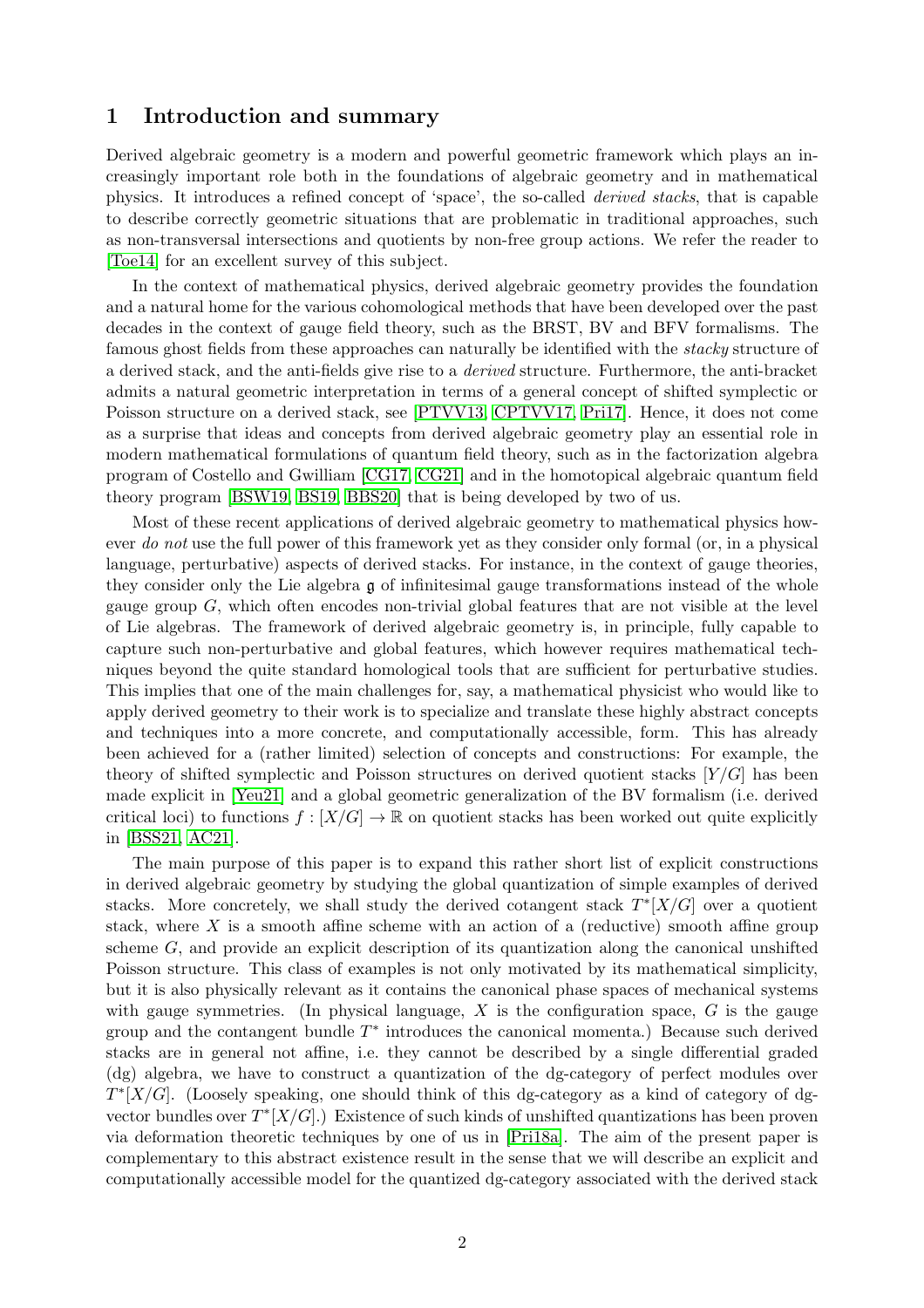$T^*[X/G]$  and its unshifted Poisson structure. The key technical tools that we use to compute an explicit model for this quantized dg-category are the resolution techniques by so-called *stacky CDGAs* that have been developed in [\[Pri17,](#page-36-1) [Pri18a\]](#page-36-3). These tools allow us to break the global quantization problem in two steps: First, a family of local quantization problems is solved by constructing the relevant (noncommutative) dg-algebras of differential operators. Second, passing to the associated local quantized dg-categories and computing their homotopy limit yields the global quantized dg-category and hence solves the global quantization problem.

The outline of the remainder of this paper is as follows: Section [2](#page-2-0) provides a self-contained and (hopefully) easily accessible introduction to the theory of stacky CDGAs and their relevance for computing étale resolutions of derived quotient stacks. We shall continuously emphasize the computational aspects of this subject and provide explicit algebraic formulas wherever possible. In Section [3,](#page-14-0) we specialize these techniques to a derived cotangent stack  $T^*[X/G]$  and study its quantization along the canonical unshifted Poisson structure. In more detail, we show in Subsection [3.1](#page-14-1) that  $T^*[X/G] \simeq [T^*X/\!\!/ G] = [\mu^{-1}(0)/G]$  can be computed in terms of a derived symplectic reduction (indicated by the symbol  $\#$ ) and we spell out the resulting derived quotient stack  $\left[\mu^{-1}(0)/G\right]$  in full detail. In Subsection [3.2,](#page-16-0) we specialize the resolution techniques from Subsection [2.2](#page-8-0) to our example  $T^*[X/G] \simeq [\mu^{-1}(0)/G]$  and use this to describe the canonical Poisson structure on  $T^*[X/G]$  in a fully explicit way. An explicit quantization in terms of differential operators and D-modules of the individual stacky CDGAs that enter this resolution is described in Subsection [3.3.](#page-17-0) In Subsection [3.4,](#page-22-0) we determine the resulting global quantization of  $T^*[X/G]$ by computing explicitly a certain homotopy limit of dg-categories over our resolution. The main result is Proposition [3.12,](#page-24-0) which provides a very explicit and hands-on description of the quantization of the dg-category of perfect modules over  $T^*[X/G]$  along its canonical unshifted Poisson structure. The aim of Section [4](#page-26-0) is to apply our constructions and results to a problem arising from physics, namely the quantization of a certain gauge theory on directed graphs. The quantization of this theory via traditional cohomological methods (recall that these only treat infinitesimal gauge symmetries) has been studied previously in [\[PRS21\]](#page-36-4), and the new aspect of our work is to provide a non-perturbative and global (albeit still formal in  $\hbar$ ) quantization of the relevant phase spaces. We further arrange the resulting quantized dg-categories associated with all directed graphs into a prefactorization algebra over a suitable category of directed graphs. This provides an interesting toy-model for a quantum gauge theory in which the gauge symmetries are treated non-perturbatively.

# <span id="page-2-0"></span>2 Preliminaries

We recall some relevant definitions and constructions from the theory of stacky CDGAs that are needed for this paper. We refer the reader to [\[Pri17\]](#page-36-1) and [\[Pri18a\]](#page-36-3) for the details, and also to [\[Pri18b\]](#page-36-5) for an overview. Throughout the paper, we shall fix a field K of characteristic 0.

# <span id="page-2-1"></span>2.1 Stacky CDGAs

Stacky CDGAs are bigraded objects carrying both derived and stacky structures. Following the conventions in [\[Pri17,](#page-36-1) [Pri18a,](#page-36-3) [Pri18b\]](#page-36-5), we shall use chain complexes (i.e. homological degree conventions) for the derived structures and cochain complexes (i.e. cohomological degree conventions) for the stacky structures.

**Definition 2.1.** A *chain-cochain bicomplex*  $V^{\bullet}$  is a family  ${V^i_j}_{i,j \in \mathbb{Z}}$  of K-vector spaces together with a chain differential  $\partial: V_j^i \to V_{j-1}^i$  and a cochain differential  $\delta: V_j^i \to V_j^{i+1}$  satisfying

$$
\partial^2 = 0 \quad , \quad \delta^2 = 0 \quad , \quad \partial \delta + \delta \partial = 0 \quad . \tag{2.1}
$$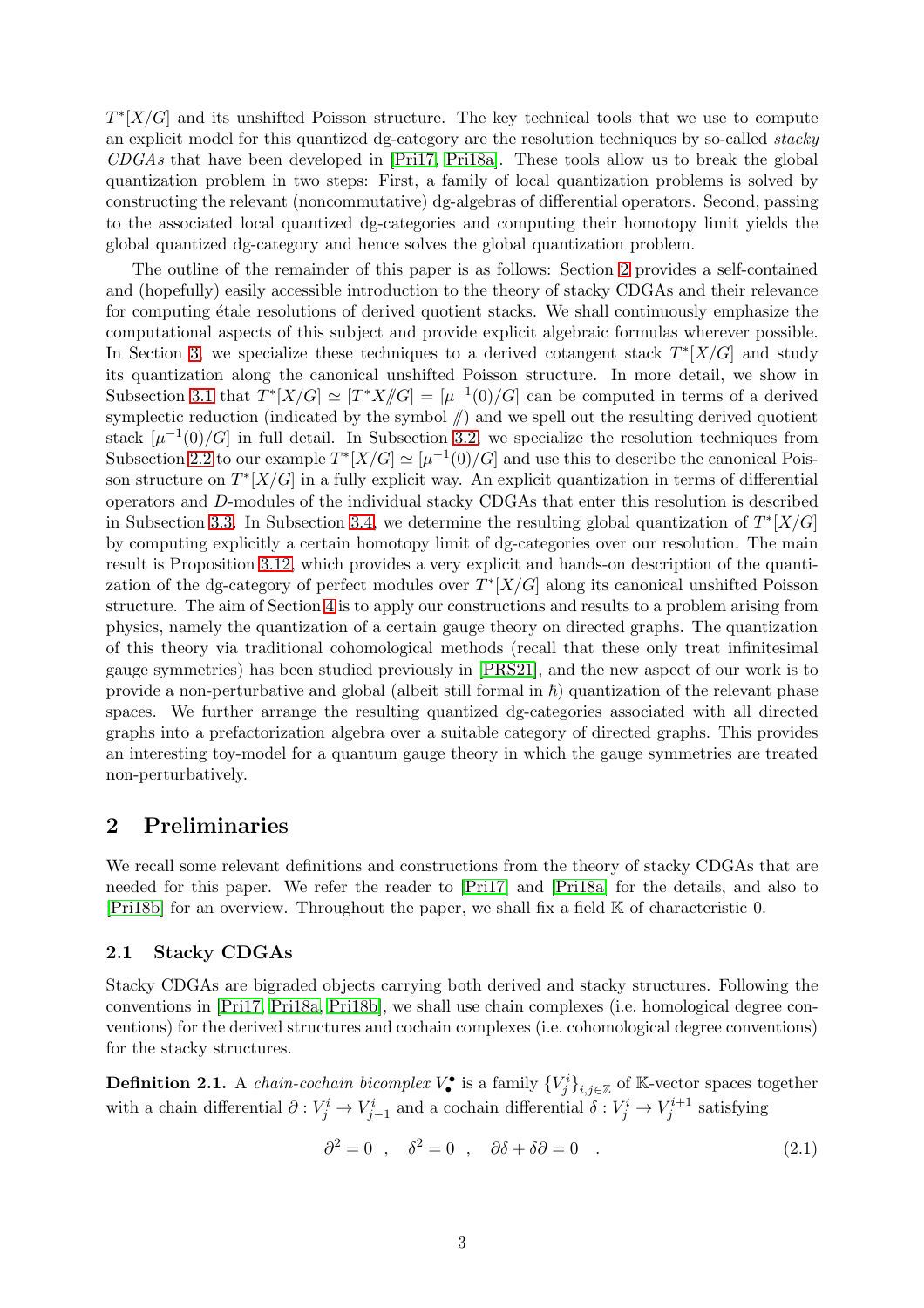A morphism  $f: V^{\bullet} \to W^{\bullet}$  of chain-cochain bicomplexes is a family  $\{f^i_j: V^i_j \to W^i_j\}_{i,j \in \mathbb{Z}}$  of K-linear maps that commutes with both differentials, i.e.  $\partial f = f \partial$  and  $\delta f = f \delta$ . We denote the category of chain-cochain bicomplexes by DGdgVec.

<span id="page-3-0"></span>Remark 2.2. We work with *anti*-commuting differentials in order to simplify the description of the closed symmetric monoidal structure on **DGdgVec**. The tensor product of  $V^{\bullet}_{\bullet}, W^{\bullet}_{\bullet} \in$ DGdgVec is then given by

$$
\left(V_{\bullet}^{\bullet} \otimes W_{\bullet}^{\bullet}\right)_{l}^{k} = \bigoplus_{i,j \in \mathbb{Z}} V_{j}^{i} \otimes W_{l-j}^{k-i}
$$
\n(2.2a)

together with the differentials

$$
\partial(v \otimes w) = \partial v \otimes w + (-1)^{|v|} v \otimes \partial w \quad , \tag{2.2b}
$$

$$
\delta(v \otimes w) = \delta v \otimes w + (-1)^{|v|} v \otimes \delta w \quad , \tag{2.2c}
$$

where  $|v| := i - j$  denotes the total degree of  $v \in V_j^i$ . (Note that we count cochain degrees positively and chain degrees negatively.) The monoidal unit is  $\mathbb K$  concentrated in bidegree  $\frac{0}{0}$  and the symmetric braiding is given by the Koszul sign-rule with respect to the total degrees, i.e.

$$
V_{\bullet}^{\bullet} \otimes W_{\bullet}^{\bullet} \longrightarrow W_{\bullet}^{\bullet} \otimes V_{\bullet}^{\bullet} , \quad v \otimes w \longrightarrow (-1)^{|v| |w|} w \otimes v . \tag{2.3}
$$

The internal hom object for  $V_{\bullet}^{\bullet}, W_{\bullet}^{\bullet} \in \mathbf{DGdgVec}$  is given by

$$
\underline{\text{hom}}(V_{\bullet}^{\bullet}, W_{\bullet}^{\bullet})_{l}^{k} = \prod_{i,j \in \mathbb{Z}} \text{Lin}\big(V_{j}^{i}, W_{j+l}^{i+k}\big) , \qquad (2.4a)
$$

where Lin denotes the vector space of linear maps, together with the 'adjoint' differentials

$$
\partial(L) = \left\{ \partial L_j^i - (-1)^{|L|} L_{j-1}^i \partial : V_j^i \to W_{j+l-1}^{i+k} \right\}_{i,j \in \mathbb{Z}} , \qquad (2.4b)
$$

$$
\delta(L) = \left\{ \delta L_j^i - (-1)^{|L|} L_j^{i+1} \delta : V_j^i \to W_{j+l}^{i+k+1} \right\}_{i,j \in \mathbb{Z}}, \tag{2.4c}
$$

for all  $L = \{L_j^i : V_j^i \to W_{j+l}^{i+k}\}_{i,j\in\mathbb{Z}} \in \underline{\text{hom}}(V_\bullet^{\bullet}, W_\bullet^{\bullet})_l^k$ , where  $|L| = k-l$  denotes the total degree.  $\triangle$ 

The category **DGdgVec** of chain-cochain bicomplexes can be endowed with a cofibrantly generated model structure in which the fibrations are bidegree-wise surjections and the weak equivalences are level-wise quasi-isomorphisms, i.e. morphisms  $f: V^{\bullet}_{\bullet} \to W^{\bullet}_{\bullet}$  such that  $f^i: V^i_{\bullet} \to V^i_{\bullet}$  $W_{\bullet}^{i}$  is a quasi-isomorphism of chain complexes, for each  $i \in \mathbb{Z}$ . See [\[Pri17,](#page-36-1) Lemma 3.4]. Such weak equivalences are, in general, neither preserved by the sum-totalization  $\text{Tot}^{\oplus}$  nor by the product-totalization  $\text{Tot}^{\Pi}$  functor. However, they are preserved by the following construction.

**Definition 2.3.** The semi-infinite totalization (or Tate realization) functor  $\text{Tot}: \text{DGdgVec} \rightarrow$  $\mathbf{DGVec}$  assigns to a chain-cochain bicomplex  $V_\bullet^\bullet\in \mathbf{DGdgVec}$  the cochain sub-complex  $\hat{\mathrm{Tot}}\,V_\bullet^\bullet\subseteq \mathbb{C}$  $\text{Tot}^{\Pi} V_{\bullet}^{\bullet}$  given by

$$
(\text{Tot } V_{\bullet}^{\bullet})^{m} := \left(\bigoplus_{i<0} V_{i-m}^{i}\right) \oplus \left(\prod_{i\geq 0} V_{i-m}^{i}\right) \subseteq \prod_{i\in \mathbb{Z}} V_{i-m}^{i} \tag{2.5}
$$

and the total differential  $\hat{d} := \partial + \delta$ .

**Remark 2.4.** By definition, an element of  $(\hat{\mathrm{Tot}} V^{\bullet})^m$  is given by a family of elements  $v = \{v^i \in V^i\}$  $V_{i-m}^i\}_{i\in\mathbb{Z}}$  that is bounded from below, i.e. there exists  $N\in\mathbb{Z}$  (depending on the element v) such that  $v^i = 0$  for all  $i < N$ . This fact can be used to endow  $T^{\hat{}}_{\Omega}$  :  $\mathbf{DGdgVec} \rightarrow \mathbf{DGVec}$  with the structure of a Lax symmetric monoidal functor. More explicitly, the coherence maps

$$
(\operatorname{Tot} V_{\bullet}^{\bullet}) \otimes (\operatorname{Tot} W_{\bullet}^{\bullet}) \longrightarrow \operatorname{Tot}(V_{\bullet}^{\bullet} \otimes W_{\bullet}^{\bullet})
$$
\n
$$
(2.6a)
$$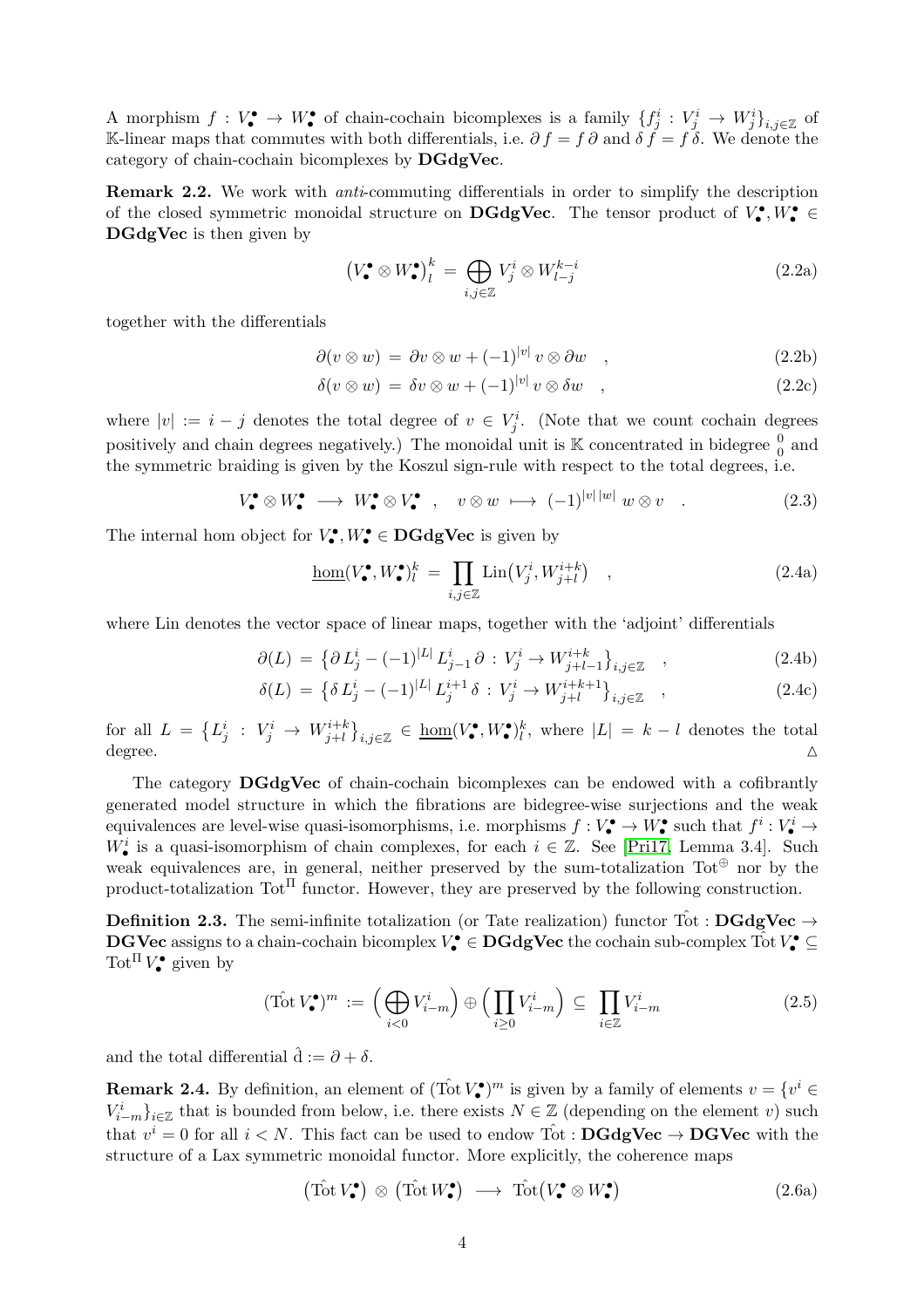are given on homogeneous elements  $v \in (\hat{\mathrm{Tot}} V_{\bullet}^{\bullet})^m$  and  $w \in (\hat{\mathrm{Tot}} W_{\bullet}^{\bullet})^n$  by

$$
\left\{ v^{i} \in V_{i-m}^{i} \right\}_{i \in \mathbb{Z}} \otimes \left\{ w^{j} \in W_{j-n}^{j} \right\}_{j \in \mathbb{Z}} \longmapsto \left\{ \sum_{i \in \mathbb{Z}} v^{i} \otimes w^{s-i} \right\}_{s \in \mathbb{Z}} ,
$$
 (2.6b)

which is well-defined because both families  $\{v^i\}$  and  $\{w^j\}$  are bounded from below.

**Definition 2.5.** The category of *stacky CDGAs* is defined as the category  $\text{DGdgCAlg}$  := CAlg(DGdgVec) of commutative and unital algebras in the symmetric monoidal category  $\bf DGdgVec.$  Explicitly, a stacky CDGA consists of a chain-cochain bicomplex  $A^{\bullet}_{\bullet} \in \bf DGdgVec$  together with two  $\mathbf{DGdgVec}$ -morphisms  $\mu : A^{\bullet}_{\bullet} \otimes A^{\bullet}_{\bullet} \to A^{\bullet}_{\bullet}$  (called multiplication) and  $\eta : \mathbb{K} \to A^{\bullet}_{\bullet}$ (called unit) that satisfy the associativity, unitality and commutativity axioms. A morphism of stacky CDGAs is a **DGdgVec**-morphism  $f : A^{\bullet}_{\bullet} \to B^{\bullet}_{\bullet}$  that preserves the multiplications and units.

Remark 2.6. It is shown in [\[Pri17,](#page-36-1) Lemma 3.4] that the category of stacky CDGAs can be endowed with a cofibrantly generated model structure in which the fibrations are bidegree-wise surjections and the weak equivalences are level-wise quasi-isomorphisms. This model structure is obtained via transfer of the level-wise model structure on DGdgVec that we have mentioned above.  $\triangle$ 

<span id="page-4-0"></span>**Example 2.7.** Let  $B_{\bullet} \in \text{dgCAlg}_{>0}$  be a non-negatively graded chain CDGA together with an action  $\rho : \mathfrak{g} \to \mathrm{Der}(B_{\bullet})$  of a finite-dimensional Lie algebra g in terms of derivations, i.e.  $\rho(t)(b\,b') = \rho(t)(b)\,b' + b\,\rho(t)(b')$  for all  $t \in \mathfrak{g}$  and  $b, b' \in B_\bullet$ . Taking Chevalley-Eilenberg cochains on  $\mathfrak g$  with coefficients in  $B_{\bullet}$  defines a stacky CDGA

$$
CE^{\bullet}(\mathfrak{g}, B_{\bullet}) \in \mathbf{DGdgCAlg} \quad . \tag{2.7}
$$

In the context of derived algebraic geometry, one interprets this stacky CDGA as (the function algebra of) the formal derived quotient stack  $[Y/g]$  of the derived affine scheme  $Y = \text{Spec } B_{\bullet}$  by the Lie algebra action, i.e.  $\mathcal{O}([Y/\mathfrak{g}]) = \mathrm{CE}^{\bullet}(\mathfrak{g}, B_{\bullet}).$ 

Since this example will play a prominent role in our paper, let us also spell out the stacky CDGA CE<sup>•</sup>( $\mathfrak{g}, B_{\bullet}$ ) fully explicitly. For convenience, let us choose a basis  $\{t_a \in \mathfrak{g}\}\$  of the Lie algebra and denote by  $\{\theta^a \in \mathfrak{g}^{\vee}\}\$ its dual basis. The underlying bigraded commutative algebra (obtained by forgetting both differentials) is given by the tensor product

$$
CE^{\sharp}(\mathfrak{g}, B_{\sharp}) = (Sym \mathfrak{g}^{\vee[-1]})^{\sharp} \otimes B_{\sharp} , \qquad (2.8)
$$

where the degree shifting  $[-1]$  means that the non-trivial elements in  $\mathfrak{g}^{\vee[-1]}$  are of cochain degree +1. This bigraded algebra is generated by elements of the form  $b := 1 \otimes b \in \text{CE}^0(\mathfrak{g}, B_{\sharp})$  and  $\theta^a := \theta^a \otimes 1 \in \text{CE}^1(\mathfrak{g}, B_0)$ . With respect to our sign conventions, graded symmetry of the multiplication reads explicitly on such elements as

$$
b b' = (-1)^{|b||b'|} b' b \ , \quad \theta^a b = (-1)^{|b|} b \theta^a \ , \quad \theta^a \theta^b = -\theta^b \theta^a \ . \tag{2.9}
$$

The chain differential  $\partial$  on  $CE^{\bullet}(\mathfrak{g}, B_{\bullet})$  is defined on the generators by

$$
\partial(b) = \partial_B(b) \quad , \quad \partial(\theta^a) = 0 \quad , \tag{2.10}
$$

where  $\partial_B$  denotes the differential on the chain CDGA  $B_{\bullet}$ . The cochain (i.e. Chevalley-Eilenberg) differential  $\delta$  on  $CE^{\bullet}(\mathfrak{g}, B_{\bullet})$  is defined on the generators by

$$
\delta(b) = \theta^a \rho(t_a)(b) , \quad \delta(\theta^a) = -\frac{1}{2} f^a_{bc} \theta^b \theta^c , \qquad (2.11)
$$

where  $[t_a, t_b] = f_{ab}^c t_c$  denote the structure constants of the Lie algebra and summations over repeated indices are understood. The two differentials  $\partial$  and  $\delta$  are extended to all of  $\mathrm{CE}^{\sharp}(\mathfrak{g}, B_{\sharp})$ via the graded Leibniz rule with respect to the total degree.  $\nabla$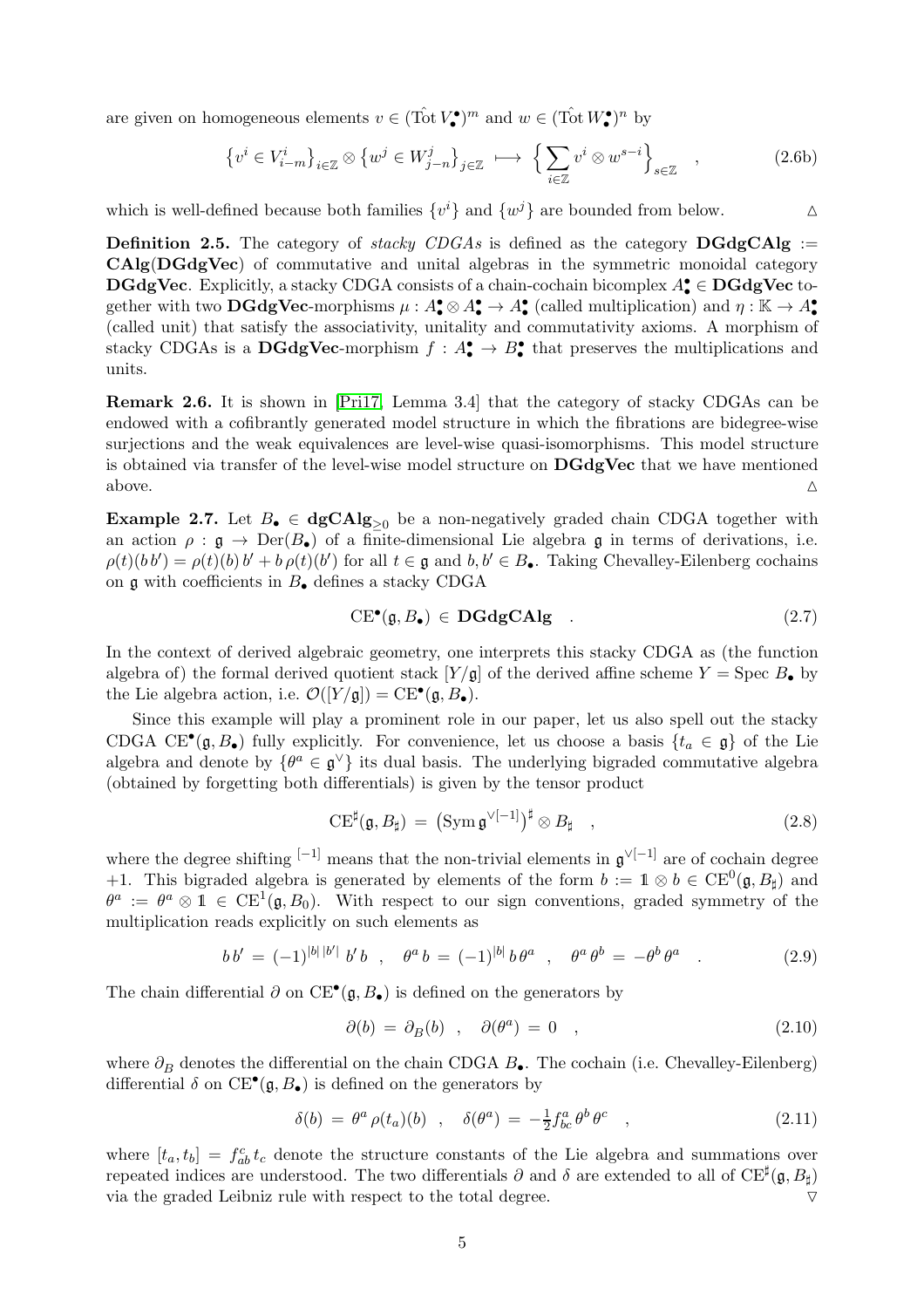<span id="page-5-0"></span>Remark 2.8. For later use, we would like to record the following functorial behavior of the Chevalley-Eilenberg stacky CDGAs. Let  $\mathfrak g$  and  $\mathfrak g'$  be two finite-dimensional Lie algebras. Let further  $B_{\bullet}\in$   $\mathbf{dgCAlg}_{\geq 0}$  be a chain CDGA with a  $\mathfrak{g}\text{-action } \rho : \mathfrak{g} \to \mathrm{Der}(B_{\bullet})$  and  $B'_{\bullet}\in \mathbf{dgCAlg}_{\geq 0}$ be a chain CDGA with a  $\mathfrak{g}'$ -action  $\rho': \mathfrak{g}' \to \text{Der}(B'_\bullet)$ . Denote by  $CE^\bullet(\mathfrak{g}, B_\bullet)$  and  $CE^\bullet(\mathfrak{g}', B'_\bullet)$  the associated Chevalley-Eilenberg stacky CDGAs from Example [2.7.](#page-4-0)

Suppose that we are given a Lie algebra morphism  $\tilde{\kappa} : \mathfrak{g}' \to \mathfrak{g}$  and a CDGA morphism  $\kappa^*: B_{\bullet} \to B'_{\bullet}$  that is equivariant relative to  $\tilde{\kappa}$ , i.e.  $\rho'(t')(\kappa^*(b)) = \kappa^*\big(\rho(\tilde{\kappa}(t'))(b)\big)$  for all  $b \in B_{\bullet}$ and  $t' \in \mathfrak{g}'$ . Denoting by  $\tilde{\kappa}^* : \mathfrak{g}^\vee \to \mathfrak{g}^{\prime\vee}$  the dual of the Lie algebra morphism  $\tilde{\kappa}$ , we can define a morphism

$$
(\kappa^*, \tilde{\kappa}^*) : CE^{\bullet}(\mathfrak{g}, B_{\bullet}) \longrightarrow CE^{\bullet}(\mathfrak{g}', B_{\bullet}')
$$
\n(2.12a)

of stacky CDGAs by setting for the generators

$$
(\kappa^*, \tilde{\kappa}^*)(b) := \kappa^*(b) , \quad (\kappa^*, \tilde{\kappa}^*)(\theta) := \tilde{\kappa}^*(\theta) . \tag{2.12b}
$$

One easily checks that this is compatible with the chain and the cochain differentials.  $\Delta$ 

Next, we introduce a suitable concept of unshifted Poisson structures on stacky CDGAs. While [\[Pri17\]](#page-36-1) and [\[Pri18a\]](#page-36-3) introduces *weak* Poisson structures, which loosely speaking are Poisson brackets satisfying the Jacobi identity up to coherent homotopy, it is sufficient for our paper to restrict ourselves to *strict* Poisson structures.

<span id="page-5-1"></span>Definition 2.9. An unshifted *strict Poisson structure* on a stacky CDGA  $A^{\bullet}_{\bullet}$  is an unshifted Poisson bracket on its totalization  $\hat{\text{Tot}} A^{\bullet}_{\bullet}$ . More explicitly, the latter is a morphism

$$
\{\cdot,\cdot\} \,:\, \text{Tot } A^{\bullet}_{\bullet} \otimes \text{Tot } A^{\bullet}_{\bullet} \longrightarrow \text{Tot } A^{\bullet}_{\bullet} \tag{2.13}
$$

of cochain complexes that satisfies the following properties:

(i) *Antisymmetry:* For all homogeneous  $a, a' \in \text{Tot } A^{\bullet}_{\bullet}$ ,

$$
\{a, a'\} = -(-1)^{|a| |a'|} \{a', a\} \quad . \tag{2.14}
$$

(ii) *Derivation property:* For all homogeneous  $a, a', a'' \in \text{Tot } A^{\bullet}_{\bullet}$ ,

$$
\{a, a' a''\} = \{a, a'\} a'' + (-1)^{|a||a'|} a' \{a, a''\} . \tag{2.15}
$$

(iii) *Jacobi identity:* For all homogeneous  $a, a', a'' \in \text{Tot } A^{\bullet}_{\bullet}$ ,

$$
(-1)^{|a| |a''|} \left\{ a, \{a', a''\} \right\} + (-1)^{|a'| |a|} \left\{ a', \{a'', a\} \right\} + (-1)^{|a''| |a'|} \left\{ a'', \{a, a'\} \right\} = 0 \quad . \tag{2.16}
$$

To every stacky CDGA  $A^{\bullet}_{\bullet} \in \mathbf{DGdgCAlg}$  one can assign its category  $_{A^{\bullet}_{\bullet}}\mathbf{Mod}$  of (say, left) modules in the symmetric monoidal category DGdgVec. An object in this category consists of a chain-cochain bicomplex  $M^{\bullet}_{\bullet} \in \mathbf{DGdgVec}$  together with a  $\mathbf{DGdgVec}$ -morphism  $\ell : A^{\bullet}_{\bullet} \otimes M^{\bullet}_{\bullet} \to$  $M_{\bullet}^{\bullet}$  (called left action) that satisfies the left module axioms with respect to the algebra structure on  $A^{\bullet}_{\bullet}$ . The morphisms are **DGdgVec**-morphisms  $f : M^{\bullet}_{\bullet} \to N^{\bullet}_{\bullet}$  that preserve the left actions. This category admits an enrichment over DGdgVec by introducing, for each pair of objects  $M_{\bullet}^{\bullet}, N_{\bullet}^{\bullet} \in A_{\bullet}^{\bullet} \textbf{Mod}, \text{ the hom object}$ 

$$
\underline{\hom}_{A_{\bullet}^{\bullet}}(M_{\bullet}^{\bullet}, N_{\bullet}^{\bullet}) \subseteq \underline{\hom}(M_{\bullet}^{\bullet}, N_{\bullet}^{\bullet}) \in \mathbf{DGdgVec} \tag{2.17a}
$$

given by the chain-cochain sub-bicomplex of all internal homs (see Remark [2.2\)](#page-3-0) preserving the left actions. More explicitly, an element  $L = \{L_j^i : M_j^i \to N_{j+l}^{i+k}\}\$  $\{i+k\}_{i,j\in\mathbb{Z}} \in \underline{\text{hom}}(M_{\bullet}^{\bullet}, N_{\bullet}^{\bullet})_{l}^{k}$  lies in this sub-bicomplex if and only if, for all  $m \in M_j^i$  and  $a \in A_q^p$ ,

$$
L_{j+q}^{i+p}(a \cdot m) = (-1)^{|a| |L|} a \cdot L_j^i(m) \quad , \tag{2.17b}
$$

where we abbreviated both left actions by a dot. (Recall that the total degrees are given by  $|a| = p - q$  and  $|L| = k - l$ .) The composition of morphisms in this enriched category is the one induced from the canonical composition of internal homs.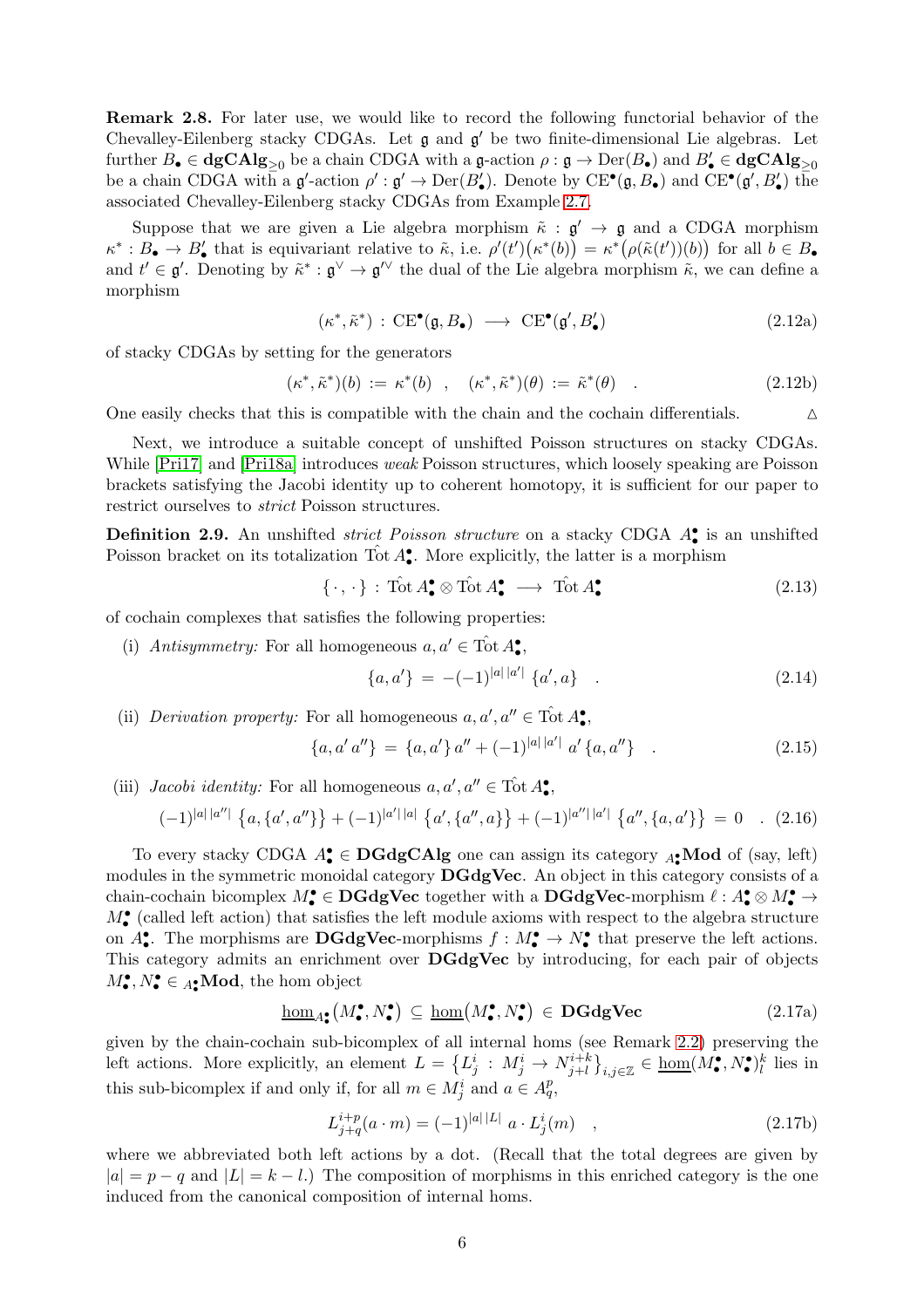<span id="page-6-0"></span>**Definition 2.10.** The *dg-category of perfect modules*  $\text{per}(A_{\bullet}^{\bullet})$  over a stacky CDGA  $A_{\bullet}^{\bullet}$  is defined as follows: Its objects are all  $M_{\bullet}^{\bullet} \in A_{\bullet}^{\bullet} \textbf{Mod}$  satisfying:

- (i)  $M_{\bullet}^{\sharp}$  is cofibrant as a graded dg-module over the graded dg-algebra  $A_{\bullet}^{\sharp}$ ;
- (ii)  $M_{\bullet}^{0}$  is a perfect dg-module over the dg-algebra  $A_{\bullet}^{0}$ ;
- (iii)  $A^{\sharp}_{\bullet} \otimes_{A^0_{\bullet}} M^0_{\bullet} \longrightarrow M^{\sharp}_{\bullet}$  is a level-wise quasi-isomorphism.

For each pair of objects, the cochain complex of morphisms is defined by

$$
\underline{\widehat{\text{hom}}}_{A^{\bullet}_{\bullet}}(M^{\bullet}_{\bullet}, N^{\bullet}_{\bullet}) := \hat{\text{Tot}}\left(\underline{\text{hom}}_{A^{\bullet}_{\bullet}}(M^{\bullet}_{\bullet}, N^{\bullet}_{\bullet})\right) \in \mathbf{DGVec} \quad . \tag{2.18}
$$

The composition of morphisms is induced from the compositions on  $\underline{\text{hom}}_{A_{\bullet}^{\bullet}}$  and Lax monoidality of the functor Tot.

<span id="page-6-1"></span>**Example 2.11.** Consider the stacky CDGA CE<sup> $\bullet$ </sup>( $\mathfrak{g}, B_{\bullet}$ ) from Example [2.7.](#page-4-0) Given any left  $B_{\bullet}$ dg-module  $V_{\bullet} \in B_{\bullet}$  Mod with a compatible action  $\rho_V : \mathfrak{g} \to \text{End}(V_{\bullet}),$  i.e.  $\rho_V(t)(b \cdot s) = \rho(t)(b) \cdot s$  $s + b \cdot \rho_V(t)(s)$  for all  $t \in \mathfrak{g}, b \in B_{\bullet}$  and  $s \in V_{\bullet}$ , we can take the Chevalley-Eilenberg cochains

$$
CE^{\bullet}(\mathfrak{g}, V_{\bullet}) \in \mathcal{CE}^{\bullet}(\mathfrak{g}, B_{\bullet})} \mathbf{Mod} \tag{2.19}
$$

and thereby obtain a left  $CE^{\bullet}(\mathfrak{g}, B_{\bullet})$ -module. Similarly to Example [2.7,](#page-4-0) one can spell this out fully explicitly. The underlying bigraded module is given by

$$
CE^{\sharp}(\mathfrak{g}, V_{\sharp}) = (Sym \mathfrak{g}^{\vee[-1]})^{\sharp} \otimes V_{\sharp}
$$
\n(2.20)

and the  $\text{CE}^{\sharp}(\mathfrak{g}, B_{\sharp})$ -action

$$
(\xi \otimes b) \cdot (\xi' \otimes s) = (-1)^{-i'j} (\xi \xi') \otimes (b \cdot s) , \qquad (2.21)
$$

 $\text{for all } \xi \otimes b \in \text{CE}^i(\mathfrak{g}, B_j) \text{ and } \xi' \otimes s \in \text{CE}^{i'}(\mathfrak{g}, V_{j'}).$  Note that this module is free over  $\left(\text{Sym } \mathfrak{g}^{\vee[-1]}\right)^{\sharp}$ with generators concentrated in *co*chain degree 0, hence it satisfies item (iii) of Definition [2.10.](#page-6-0) The chain differential is defined on elements  $\xi \otimes s \in \mathbb{CE}^i(\mathfrak{g}, V_j)$  by

$$
\partial(\xi \otimes s) = (-1)^i \xi \otimes \partial_V(s) \quad , \tag{2.22}
$$

where  $\partial_V$  denotes the differential on  $V_{\bullet}$ , and the cochain (i.e. Chevalley-Eilenberg) differential is defined on the generators by

$$
\delta(\mathbb{1} \otimes s) = \theta^a \otimes \rho_V(t_a)(s) \quad , \tag{2.23}
$$

for all  $s \in V_i$ . One easily checks that item (i) of Definition [2.10](#page-6-0) holds true if and only if  $V_{\bullet} \in B_{\bullet}$  Mod is a cofibrant left  $B_{\bullet}$ -dg-module and item (ii) holds true if and only if  $V_{\bullet} \in B_{\bullet}$  Mod is perfect. The cofibrant dg-modules can be characterized explicitly in terms of a semi-projectivity condition, see e.g. [\[BMR14,](#page-35-9) Theorem 9.10 and Definition 9.1]. In particular,  $V_{\bullet} \in B_{\bullet} \textbf{Mod}$  is both cofibrant and perfect if its underlying graded  $B_{\sharp}$ -module  $V_{\sharp}$  is finitely generated and projective.

One can further check that, up to weak equivalence given by level-wise quasi-isomorphisms, every  $\text{CE}^{\bullet}(\mathfrak{g}, B_{\bullet})$ -module  $M_{\bullet}^{\bullet} \in \text{CE}^{\bullet}(\mathfrak{g}, B_{\bullet})$ **Mod** satisfying the conditions in Definition [2.10](#page-6-0) is of this form. Indeed, item (iii) implies that the underlying  $CE^{\sharp}(\mathfrak{g},B_{\bullet})$ -module  $M_{\bullet}^{\sharp}$  (obtained by forgetting the cochain differential) is equivalent to

$$
\mathbf{CE}^{\sharp}(\mathfrak{g},B_{\bullet})\otimes_{B_{\bullet}} M_{\bullet}^{0}\cong ((\operatorname{Sym} \mathfrak{g}^{\vee[-1]})^{\sharp}\otimes B_{\bullet})\otimes_{B_{\bullet}} M_{\bullet}^{0}\cong (\operatorname{Sym} \mathfrak{g}^{\vee[-1]})^{\sharp}\otimes M_{\bullet}^{0} \quad .
$$
 (2.24)

The cochain differential  $\delta$  is fixed by its action on the generators  $1 \otimes m$ , with  $m \in M_j^0$ , which due to degree reasons has to be of the form  $\delta(\mathbb{1} \otimes m) = \theta^a \otimes \rho_M(t_a)(m)$ . The square-zero condition  $\delta^2 = 0$  is then equivalent to  $\rho_M$  being a Lie algebra action.  $\nabla$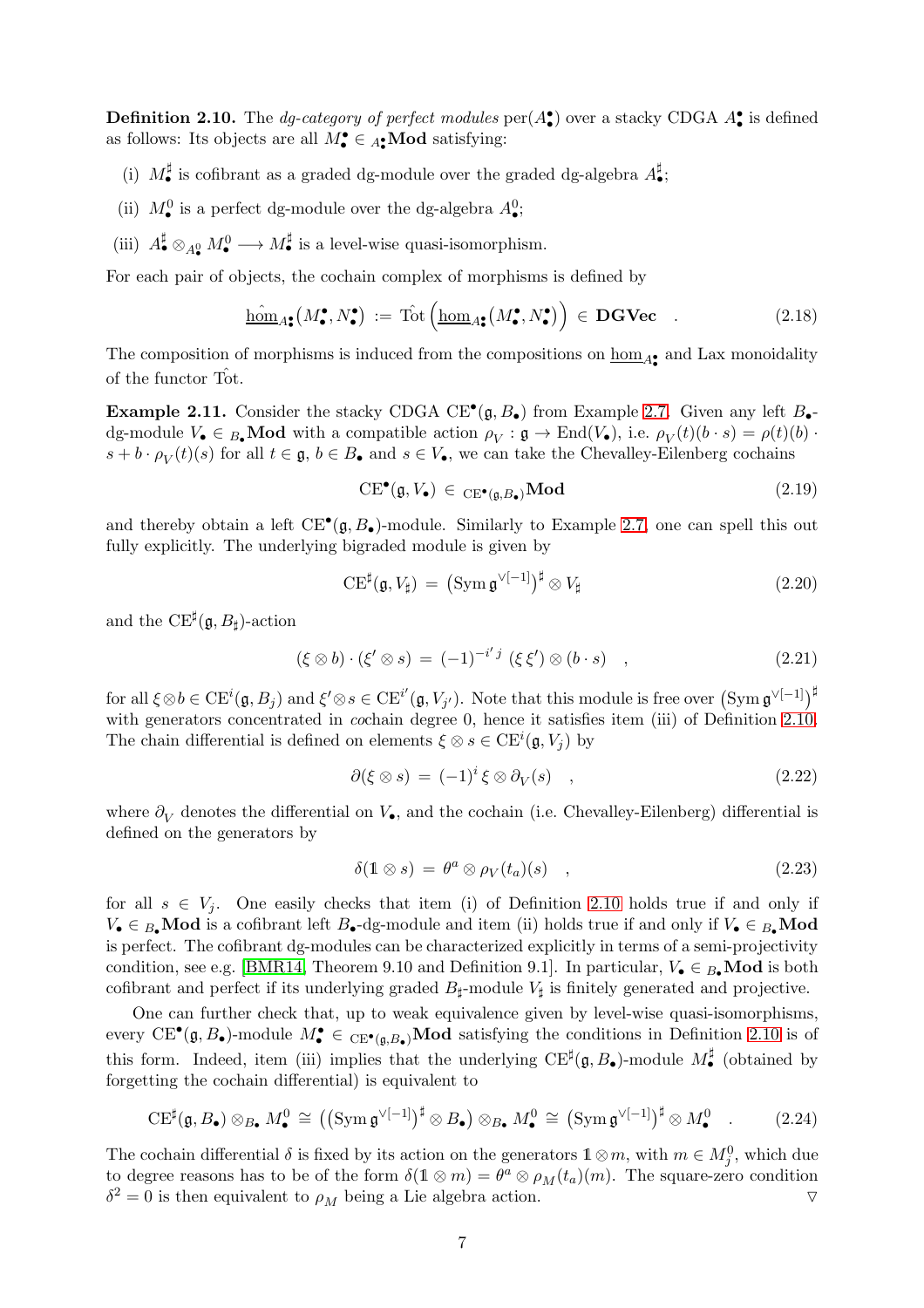Let us summarize and expand on the observations from Example [2.11.](#page-6-1)

<span id="page-7-2"></span>**Proposition 2.12.** The dg-category  $per(CE^{\bullet}(\mathfrak{g}, B_{\bullet}))$  of perfect modules over the stacky CDGA  $CE^{\bullet}(\mathfrak{g}, B_{\bullet})$  *is equivalent to the dg-category whose objects are all cofibrant and perfect left*  $B_{\bullet}$ -*dgmodules*  $V_{\bullet} \in B_{\bullet}$  **Mod** *that are endowed with a compatible Lie algebra action*  $\rho_V : \mathfrak{g} \to \text{End}(V_{\bullet})$ *and whose cochain complexes of morphisms are given by*

$$
\underline{\widehat{\text{hom}}}_{\text{CE}^{\bullet}(\mathfrak{g},B_{\bullet})}(\text{CE}^{\bullet}(\mathfrak{g},V_{\bullet}),\text{CE}^{\bullet}(\mathfrak{g},W_{\bullet})) \cong \underline{\text{hom}}_{\text{TotCE}^{\bullet}(\mathfrak{g},B_{\bullet})}(\text{TotCE}^{\bullet}(\mathfrak{g},V_{\bullet}),\text{TotCE}^{\bullet}(\mathfrak{g},W_{\bullet}))
$$
\n
$$
\cong \text{TotCE}^{\bullet}(\mathfrak{g},\underline{\text{hom}}_{B_{\bullet}}(V_{\bullet},W_{\bullet})) , \qquad (2.25)
$$

*for each pair of objects*  $V_{\bullet}, W_{\bullet}$ .

*Proof.* The characterization of the objects has been discussed in Example [2.11.](#page-6-1) The second statement that the totalized hom can be identified with the hom between the totalized objects follows easily from the fact that  $CE^{\bullet}(\mathfrak{g}, B_{\bullet}), CE^{\bullet}(\mathfrak{g}, V_{\bullet})$  and  $CE^{\bullet}(\mathfrak{g}, W_{\bullet})$  are bounded from below and, because g is finite-dimensional, also from above in the cochain degrees. Each element in  $\underline{\hom}_{\mathrm{CE}^{\bullet}(\mathfrak{g},B_{\bullet})}(\mathrm{CE}^{\bullet}(\mathfrak{g},V_{\bullet}),\mathrm{CE}^{\bullet}(\mathfrak{g},W_{\bullet}))^{p}$  can then be identified with a finite direct sum

<span id="page-7-1"></span><span id="page-7-0"></span>
$$
\bigoplus_{i=0}^{\text{dim}\mathfrak{g}} \left\{ (L^i)_j : V_j \to \text{CE}^i(\mathfrak{g}, W_{j+i-p}) \right\}_{j \in \mathbb{Z}}, \tag{2.26}
$$

which under [\(2.25\)](#page-7-0) is mapped to the element in  $\underline{\text{hom}}_{\text{TotCE}^{\bullet}(\mathfrak{g},B_{\bullet})}(\hat{\text{TotCE}}^{\bullet}(\mathfrak{g},V_{\bullet}), \hat{\text{TotCE}}^{\bullet}(\mathfrak{g},W_{\bullet}))^{p}$ that is specified by

$$
\left\{ \sum_{i=0}^{\text{dim}\mathfrak{g}} (L^i)_j : V_j \to \hat{\text{TotCE}}^{\bullet}(\mathfrak{g}, W_{\bullet})^{p-j} \right\}_{j \in \mathbb{Z}} \quad . \tag{2.27}
$$

One easily checks that this assignment is an isomorphism of cochain complexes. For the isomorphism in the second line of  $(2.25)$ , we use once more that  $\mathfrak g$  is finite-dimensional in order to interpret [\(2.26\)](#page-7-1) in terms of elements  $\{(L^i)_j\}_{j\in\mathbb{Z}} \in \mathrm{CE}^i(\mathfrak{g}, \underline{\mathrm{hom}}_{B_{\bullet}}(V_{\bullet}, W_{\bullet})_{i-p}).$  $\Box$ 

<span id="page-7-5"></span>Remark 2.13. In other words, the above proposition states that the dg-category of perfect modules

<span id="page-7-3"></span>
$$
\text{per}(\text{CE}^{\bullet}(\mathfrak{g}, B_{\bullet})) \subseteq \text{Tr}(\text{CE}^{\bullet}(\mathfrak{g}, B_{\bullet}) \textbf{Mod} \tag{2.28}
$$

over the stacky CDGA  $CE^{\bullet}(\mathfrak{g}, B_{\bullet})$  may be described as the full sub-dg-category of the dg-category of dg-modules over the totalized dg-algebra  $TotCE^{\bullet}(\mathfrak{g}, B_{\bullet})$  on the objects  $TotCE^{\bullet}(\mathfrak{g}, V_{\bullet})$ , for all cofibrant and perfect  $V_{\bullet} \in B_{\bullet}$  Mod that are endowed with a compatible Lie algebra action  $\rho_V : \mathfrak{g} \to \text{End}(V_{\bullet})$ . This observation will be useful later when we discuss quantizations. We would like to stress that the totalized dg-module  $\hat{\text{TotCE}}^{\bullet}(\mathfrak{g}, V_{\bullet})$  is usually *not* cofibrant over  $T\acute{o}tCE^{\bullet}(\mathfrak{g},B_{\bullet}),$  hence our dg-category per $(CE^{\bullet}(\mathfrak{g},B_{\bullet}))$  is *not* the usual derived dg-category of  $\hat{\mathrm{TotCE}}^{\bullet}(\mathfrak{g}, B_{\bullet})$ -dg-modules.  $\Delta$ 

<span id="page-7-4"></span>Remark 2.14. We would like to add a comment about the functoriality of the dg-categories of perfect modules. Consider a stacky CDGA morphism  $(\kappa^*, \tilde{\kappa}^*) : \mathbf{CE}^{\bullet}(\mathfrak{g}, B_{\bullet}) \to \mathbf{CE}^{\bullet}(\mathfrak{g}', B'_{\bullet})$  as described in Remark [2.8.](#page-5-0) Then the corresponding induced module functor

$$
(\kappa^*, \tilde{\kappa}^*)_! := \mathrm{CE}^{\bullet}(\mathfrak{g}', B_{\bullet}') \otimes_{\mathrm{CE}^{\bullet}(\mathfrak{g}, B_{\bullet})} (-) : \mathrm{per}(\mathrm{CE}^{\bullet}(\mathfrak{g}, B_{\bullet})) \longrightarrow \mathrm{per}(\mathrm{CE}^{\bullet}(\mathfrak{g}', B_{\bullet}')) \tag{2.29}
$$

defines a dg-functor between the dg-categories of perfect modules. Using the explicit description from Proposition [2.12](#page-7-2) and Example [2.11,](#page-6-1) we can spell out the action of this dg-functor on objects very concretely: Let  $V_{\bullet} \in B_{\bullet}$  Mod be a cofibrant and perfect left  $B_{\bullet}$ -dg-module with a compatible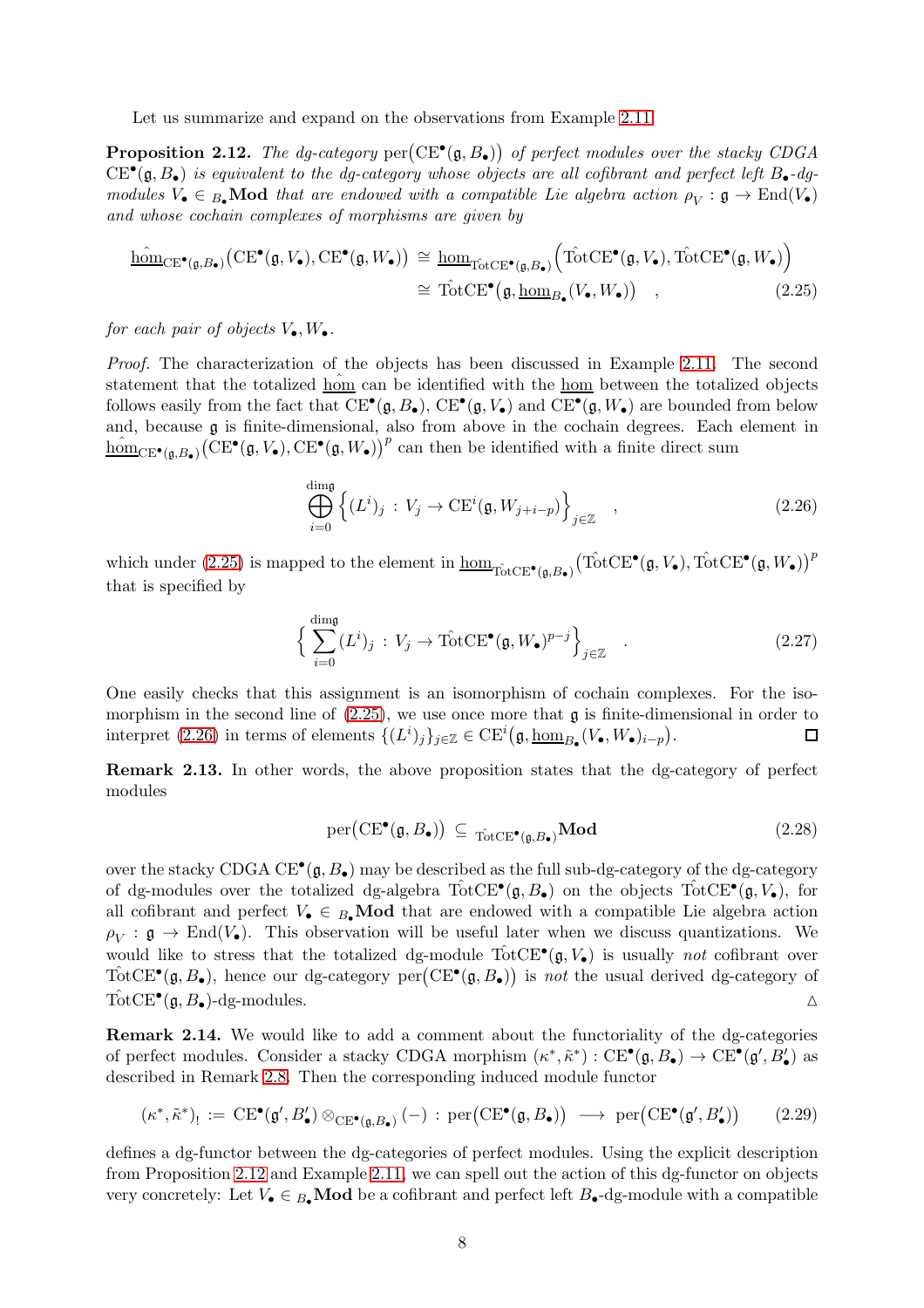Lie algebra action  $\rho_V : \mathfrak{g} \to \text{End}(V_{\bullet})$ . Forgetting the cochain differentials, we find at the level of graded dg-modules over  $\mathrm{CE}^{\sharp}(\mathfrak{g}',B_{\bullet}')$  that

$$
\mathrm{CE}^{\sharp}(\mathfrak{g}',B_{\bullet}') \otimes_{\mathrm{CE}^{\sharp}(\mathfrak{g},B_{\bullet})} \mathrm{CE}^{\sharp}(\mathfrak{g},V_{\bullet}) \cong (\mathrm{Sym} \,\mathfrak{g}'^{\vee[-1]})^{\sharp} \otimes (B_{\bullet}' \otimes_{B_{\bullet}} V_{\bullet}) \quad , \tag{2.30}
$$

where  $B'_\bullet \otimes_{B_\bullet} V_\bullet \in B'_\bullet \textbf{Mod}$  is the induced module along  $\kappa^* : B_\bullet \to B'_\bullet$ . (This is cofibrant and perfect over  $B'_{\bullet}$ .) Chasing through this isomorphism, one obtains that the cochain differential  $\delta'$ acts on the generators as

$$
\delta'(\mathbb{1}\otimes b'\otimes_{B_{\bullet}} s) = \theta'^{a}\otimes \left(\rho'(t'_{a})(b')\otimes_{B_{\bullet}} s + b'\otimes_{B_{\bullet}} \rho_{V}(\tilde{\kappa}(t'_{a}))(s)\right) . \tag{2.31}
$$

Comparing with the general construction in Example [2.11,](#page-6-1) we observe that this is the cochain differential associated with the  $\mathfrak{g}'$ -action  $\rho'_V : \mathfrak{g}' \to \text{End}\left(B'_\bullet \otimes_{B_\bullet} V_\bullet\right)$  defined by  $\rho'_V(t')(b' \otimes_{B_\bullet} s) =$  $\rho'(t')(b') \otimes_{B_{\bullet}} s + b' \otimes_{B_{\bullet}} \rho_V(\tilde{\kappa}(t'))(s)$ . Summing up, this means that the dg-functor [\(2.29\)](#page-7-3) acts on objects as  $(V_{\bullet}, \rho_V) \mapsto (B'_{\bullet} \otimes_{B_{\bullet}} V_{\bullet}, \rho'_V)$ . Note that, as typical for induced module functors, the assignment (−)! from stacky CDGA morphisms to dg-functors is not strictly functorial but only pseudo-functorial with respect to the obvious coherences for compositions and identities.  $\Delta$ 

#### <span id="page-8-0"></span>2.2 Resolutions of derived quotient stacks

Let  $Y = \text{Spec } B_{\bullet}$  be a derived affine scheme, i.e.  $B_{\bullet} \in \text{dgCAlg}_{\geq 0}$  is a non-negatively graded chain CDGA, together with an action  $Y \times G \to Y$  of a smooth affine group scheme  $G =$  Spec H, i.e. H is a smooth commutative Hopf algebra. The derived quotient stack  $[Y/G]$  is defined as the colimit

<span id="page-8-1"></span>
$$
[Y/G] := \operatorname{colim}\left(Y \leftarrow Y \times G \leftarrow Y \times G^2 \leftarrow \cdots\right) \tag{2.32}
$$

in the  $\infty$ -category of derived stacks of the simplicial diagram associated with the G-action  $Y \times G \rightarrow$ Y on Y. In contrast to the formal derived quotient stack  $[Y/g]$  in Example [2.7,](#page-4-0) the derived quotient stack [Y /G] for a group action is in general *not* affine, which means that it can *not* be described algebraically in terms of a CDGA or a stacky CDGA. We will now recall, and then spell out fully explicitly, the construction in [\[Pri17,](#page-36-1) Example 3.6] that provides an ´etale resolution of a derived quotient stack  $[Y/G]$  by stacky CDGAs. This resolution allows us to apply the definitions and results for stacky CDGAs from Subsection [2.1](#page-2-1) to derived quotient stacks, and it eventually allows for the study of Poisson structures and quantizations of  $[Y/G]$ , see also [\[Pri18a\]](#page-36-3).

Before spelling out the algebraic details in a self-contained way, let us provide first an informal overview of the resolution constructed in [\[Pri17,](#page-36-1) Example 3.6]. The basic idea is to consider the simplicial diagram

<span id="page-8-4"></span><span id="page-8-3"></span><span id="page-8-2"></span>
$$
[Y/\mathfrak{g}] \leftarrow [Y \times G/\mathfrak{g}^{\oplus 2}] \leftarrow [Y \times G^2/\mathfrak{g}^{\oplus 3}] \leftarrow \cdots \tag{2.33}
$$

of formal derived quotient stacks instead of the simplicial diagram in [\(2.32\)](#page-8-1). One should think of this diagram as follows: As a first order approximation, one approximates  $[Y/G]$  by the formal derived quotient stack  $[Y/\mathfrak{g}]$ , and then one corrects for the difference by introducing the higher simplicial degrees. The Lie algebra actions in [\(2.33\)](#page-8-2) are obtained from the group actions

$$
r: (Y \times G^{n}) \times G^{n+1} \longrightarrow Y \times G^{n},
$$
  

$$
((y, g_{1}, \dots, g_{n}), (g'_{0}, \dots, g'_{n})) \longrightarrow (y g'_{0}, g'_{0}^{-1} g_{1} g'_{1}, \dots, g'_{n-1} g_{n} g'_{n}) ,
$$
 (2.34)

where the G-action on Y is abbreviated by  $y g'_{0}$ . Before taking formal quotients, the face maps are defined by

$$
d_i: Y \times G^n \longrightarrow Y \times G^{n-1},
$$
  
\n
$$
(y, g_1, \ldots, g_n) \longmapsto \begin{cases} (y g_1, g_2, \ldots, g_n) & \text{for } i = 0, \\ (y, g_1, \ldots, g_i g_{i+1}, \ldots, g_n) & \text{for } i = 1, \ldots, n-1, \\ (y, g_1, \ldots, g_{n-1}) & \text{for } i = n. \end{cases}
$$
\n
$$
(2.35)
$$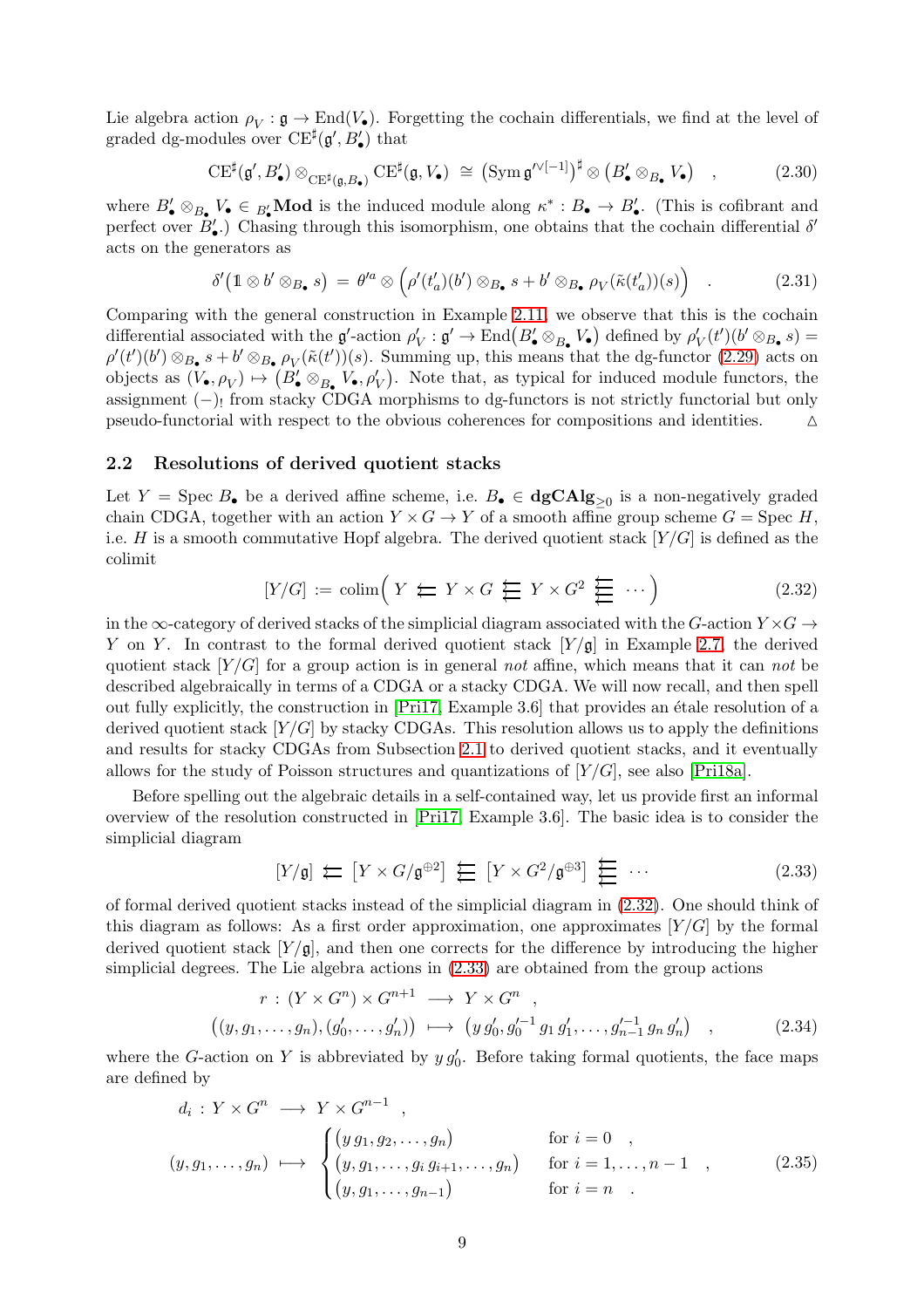and the degeneracy maps are defined by

$$
s_i: Y \times G^n \longrightarrow Y \times G^{n+1} , (y, g_1, \dots, g_n) \longmapsto (y, g_1, \dots, g_i, e, g_{i+1}, \dots, g_n) , (2.36)
$$

for  $i = 0, \ldots, n$ , where  $e \in G$  denotes the identity element. The face and degeneracy maps are equivariant under the group actions [\(2.34\)](#page-8-3) relative to the group homomorphisms

<span id="page-9-4"></span><span id="page-9-2"></span><span id="page-9-1"></span><span id="page-9-0"></span>
$$
\tilde{d}_i: G^{n+1} \longrightarrow G^n \quad , \quad (g_0, \ldots, g_n) \longmapsto (g_0, \ldots, \tilde{g}_i, \ldots, g_n) \quad , \tag{2.37}
$$

where  $\check{-}$  means to omit the corresponding factor, and

$$
\tilde{s}_i: G^{n+1} \longrightarrow G^{n+2} \quad , \quad (g_0, \ldots, g_n) \longmapsto (g_0, \ldots, g_i, g_i, \ldots, g_n) \quad . \tag{2.38}
$$

The latter means that the diagrams

$$
(Y \times G^n) \times G^{n+1} \xrightarrow{r} Y \times G^n \qquad (Y \times G^n) \times G^{n+1} \xrightarrow{r} Y \times G^n \qquad (2.39)
$$
  
\n
$$
\downarrow d_i \qquad \qquad s_i \times \tilde{s}_i \qquad \qquad s_i \qquad \qquad s_i \qquad \qquad s_i \qquad \qquad s_i \qquad \qquad s_i \qquad \qquad s_i \qquad \qquad s_i \qquad \qquad s_i \qquad \qquad s_i \qquad \qquad s_i \qquad \qquad s_i \qquad \qquad s_i \qquad \qquad s_i \qquad \qquad s_i \qquad \qquad s_i \qquad \qquad s_i \qquad \qquad s_i \qquad \qquad s_i \qquad \qquad s_i \qquad \qquad s_i \qquad \qquad s_i \qquad \qquad s_i \qquad \qquad s_i \qquad \qquad s_i \qquad \qquad s_i \qquad \qquad s_i \qquad \qquad s_i \qquad \qquad s_i \qquad \qquad s_i \qquad \qquad s_i \qquad \qquad s_i \qquad \qquad s_i \qquad \qquad s_i \qquad \qquad s_i \qquad \qquad s_i \qquad \qquad s_i \qquad \qquad s_i \qquad \qquad s_i \qquad \qquad s_i \qquad \qquad s_i \qquad \qquad s_i \qquad \qquad s_i \qquad \qquad s_i \qquad \qquad s_i \qquad \qquad s_i \qquad \qquad s_i \qquad \qquad s_i \qquad \qquad s_i \qquad \qquad s_i \qquad \qquad s_i \qquad \qquad s_i \qquad \qquad s_i \qquad \qquad s_i \qquad \qquad s_i \qquad \qquad s_i \qquad \qquad s_i \qquad \qquad s_i \qquad \qquad s_i \qquad \qquad s_i \qquad \qquad s_i \qquad \qquad s_i \qquad \qquad s_i \qquad \qquad s_i \qquad \qquad s_i \qquad \qquad s_i \qquad \qquad s_i \qquad \qquad s_i \qquad \qquad s_i \qquad \qquad s_i \qquad \qquad s_i \qquad \qquad s_i \qquad \qquad s_i \qquad \qquad s_i \qquad \qquad s_i \qquad \qquad s_i \qquad \qquad s_i \qquad \qquad s_i \qquad \qquad s_i \qquad \qquad s_i \qquad \qquad s_i \qquad \qquad s_i \qquad \qquad s_i \qquad \qquad s_i \
$$

commute. In particular, this implies that the face and degeneracy maps induce to the formal derived quotient stacks in [\(2.33\)](#page-8-2).

Let us now rewrite the construction above in the dual algebraic language in order to connect to the theory of stacky CDGAs. The derived affine scheme  $Y = \text{Spec } B_{\bullet}$  is described by its function CDGA  $\mathcal{O}(Y) = B_{\bullet} \in \mathbf{dgCAlg}_{\geq 0}$  and the smooth affine group scheme  $G = \mathrm{Spec} H$  by its (smooth) function Hopf algebra  $\mathcal{O}(G) = H$ . We denote the comultiplication by  $\Delta : H \to H \otimes H$ , the counit by  $\varepsilon : H \to \mathbb{K}$  and the antipode by  $S : H \to H$ . The G-action  $Y \times G \to Y$  on Y is algebraically described by an H-comodule structure  $\rho : B_{\bullet} \to B_{\bullet} \otimes H$  on the CDGA  $B_{\bullet}$ . Throughout the whole paper, we shall use the standard Sweedler notation

$$
\Delta^{n}(h) = h_{\underline{1}} \otimes h_{\underline{2}} \otimes \cdots \otimes h_{\underline{n+1}} \in H^{\otimes n+1} \qquad \text{(summation understood)} \quad , \tag{2.40a}
$$

$$
\rho^{n}(b) = b_{\underline{0}} \otimes b_{\underline{1}} \otimes \cdots \otimes b_{\underline{n}} \in B_{\bullet} \otimes H^{\otimes n} \qquad \text{(summation understood)} \tag{2.40b}
$$

for (iterated) applications of the comultiplication and the coaction. In particular, this entails that  $\Delta(h) = h_1 \otimes h_2$  and  $\rho(b) = b_0 \otimes b_1$ .

The group actions [\(2.34\)](#page-8-3) are algebraically given by  $H^{\otimes n+1}$ -comodule structures on the CDGAs  $\mathcal{O}(Y \times G^n) = B_{\bullet} \otimes H^{\otimes n} \in \mathbf{dgCAlg}_{\geq 0}$ , which we shall collectively denote by the same symbol  $\rho: B_\bullet \otimes H^{\otimes n} \to B_\bullet \otimes H^{\otimes n} \otimes H^{\otimes n+1}$ . In order to spell this out, we use that  $B_\bullet \otimes H^{\otimes n}$  is generated by elements of the form

$$
b := b \otimes \bigotimes_{i=1}^{n} 1 \in B_{\bullet} \otimes H^{\otimes n} \quad , \quad h^{\langle j \rangle} := 1_{B} \otimes \bigotimes_{i=1}^{j-1} 1 \otimes h \otimes \bigotimes_{i=j+1}^{n} 1 \in B_{\bullet} \otimes H^{\otimes n} \quad , \tag{2.41}
$$

for  $j = 1, \ldots, n$ . The coaction is defined on these generators by

$$
\rho(b) = b_{\underline{0}} \otimes \left(b_{\underline{1}} \otimes \bigotimes_{k=1}^{n} 1\right) , \quad \rho(h^{\langle j \rangle}) = h_{\underline{2}}^{\langle j \rangle} \otimes \left(\bigotimes_{k=0}^{j-2} 1\otimes S(h_{\underline{1}}) \otimes h_{\underline{3}} \otimes \bigotimes_{k=j+1}^{n} 1\right) , \quad (2.42)
$$

where we used parentheses to indicate the factor in  $H^{\otimes n+1}$ . The face maps [\(2.35\)](#page-8-4) are algebraically given by the CDGA-morphisms

<span id="page-9-6"></span><span id="page-9-5"></span><span id="page-9-3"></span>
$$
d_i^* : B_{\bullet} \otimes H^{\otimes n-1} \longrightarrow B_{\bullet} \otimes H^{\otimes n} \tag{2.43a}
$$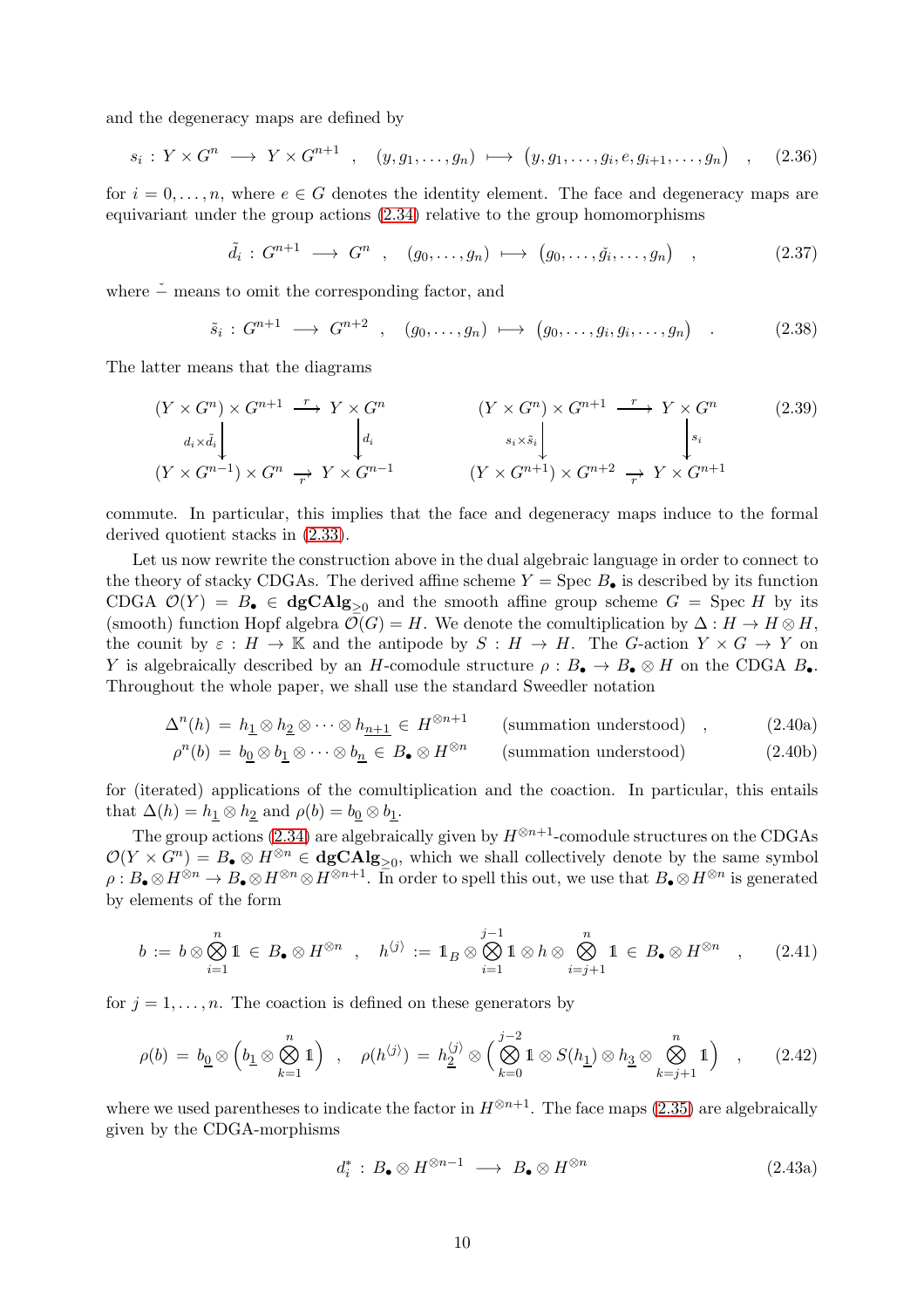that are defined on the generators by

$$
d_i^*(b) = \begin{cases} b_{\underline{0}} b_{\underline{1}}^{(1)} & \text{for } i = 0, \\ b & \text{for } i = 1, \dots n, \end{cases}
$$
 (2.43b)

$$
d_i^*(h^{(j)}) = \begin{cases} h^{(j+1)} & \text{for } i = 0, \dots, j-1, \\ h^{(i)}_1 h^{(j+1)}_2 & \text{for } i = j, \\ h^{(j)} & \text{for } i = j+1, \dots, n \end{cases}
$$
 (2.43c)

The degeneracy maps [\(2.36\)](#page-9-0) are algebraically given by the CDGA-morphisms

<span id="page-10-3"></span>
$$
s_i^* : B_{\bullet} \otimes H^{\otimes n+1} \longrightarrow B_{\bullet} \otimes H^{\otimes n} \tag{2.44a}
$$

that are defined on the generators by

$$
s_i^*(b) = b , \quad s_i^*(h^{(j)}) = \begin{cases} h^{(j-1)} & \text{for } i = 0, \dots, j-2 \\ \varepsilon(h) & \text{for } i = j-1 \\ h^{(j)} & \text{for } i = j, \dots, n \end{cases} (2.44b)
$$

The group homomorphisms [\(2.37\)](#page-9-1) and [\(2.38\)](#page-9-2) are algebraically given by Hopf algebra morphisms. Similarly to [\(2.41\)](#page-9-3), we will use that  $H^{\otimes n+1}$  is generated by elements of the form

$$
h^{\langle j \rangle} := \bigotimes_{k=0}^{j-1} 1 \otimes h \otimes \bigotimes_{k=j+1}^{n} 1 \in H^{\otimes n+1} \quad , \tag{2.45}
$$

where  $j = 0, \ldots, n$  runs from 0 to n in order to match the labeling conventions in [\(2.37\)](#page-9-1) and [\(2.38\)](#page-9-2). The Hopf algebra morphism

<span id="page-10-2"></span><span id="page-10-0"></span>
$$
\tilde{d}_i^* : H^{\otimes n} \longrightarrow H^{\otimes n+1} \tag{2.46a}
$$

associated with [\(2.37\)](#page-9-1) is defined on the generators by

$$
\tilde{d}_i^*(h^{\langle j \rangle}) = \begin{cases} h^{\langle j+1 \rangle} & \text{for } i = 0, \dots, j, \\ h^{\langle j \rangle} & \text{for } i = j+1, \dots, n \end{cases}
$$
\n(2.46b)

The Hopf algebra morphism

<span id="page-10-1"></span>
$$
\tilde{s}_i^* : H^{\otimes n+2} \longrightarrow H^{\otimes n+1} \tag{2.47a}
$$

associated with [\(2.38\)](#page-9-2) is defined on the generators by

$$
\tilde{s}_i^*(h^{\langle j \rangle}) = \begin{cases} h^{\langle j-1 \rangle} & \text{for } i = 0, \dots, j-1, \\ h^{\langle j \rangle} & \text{for } i = j, \dots, n \end{cases}
$$
\n(2.47b)

The algebraic analog of the commutative diagrams in [\(2.39\)](#page-9-4) is that the diagrams

$$
B_{\bullet} \otimes H^{\otimes n} \otimes H^{\otimes n+1} \stackrel{\rho}{\leftarrow} B_{\bullet} \otimes H^{\otimes n} \qquad B_{\bullet} \otimes H^{\otimes n} \otimes H^{\otimes n+1} \stackrel{\rho}{\leftarrow} B_{\bullet} \otimes H^{\otimes n} \qquad (2.48)
$$
  
\n $d_i^* \otimes \tilde{d}_i^* \qquad \qquad d_i^* \qquad \qquad s_i^* \otimes \tilde{s}_i^* \qquad \qquad s_i^* \otimes H^{\otimes n+1} \otimes H^{\otimes n+2} \stackrel{\rho}{\leftarrow} B_{\bullet} \otimes H^{\otimes n+1}$ 

commute or, in other words, that  $d_i^*$  is equivariant relative to the Hopf algebra morphism  $\tilde{d}_i^*$ and that  $s_i^*$  is equivariant relative to  $\tilde{s}_i^*$ . (Note that these are Hopf algebra analogs of the Lieequivariance conditions from Remark [2.8.](#page-5-0))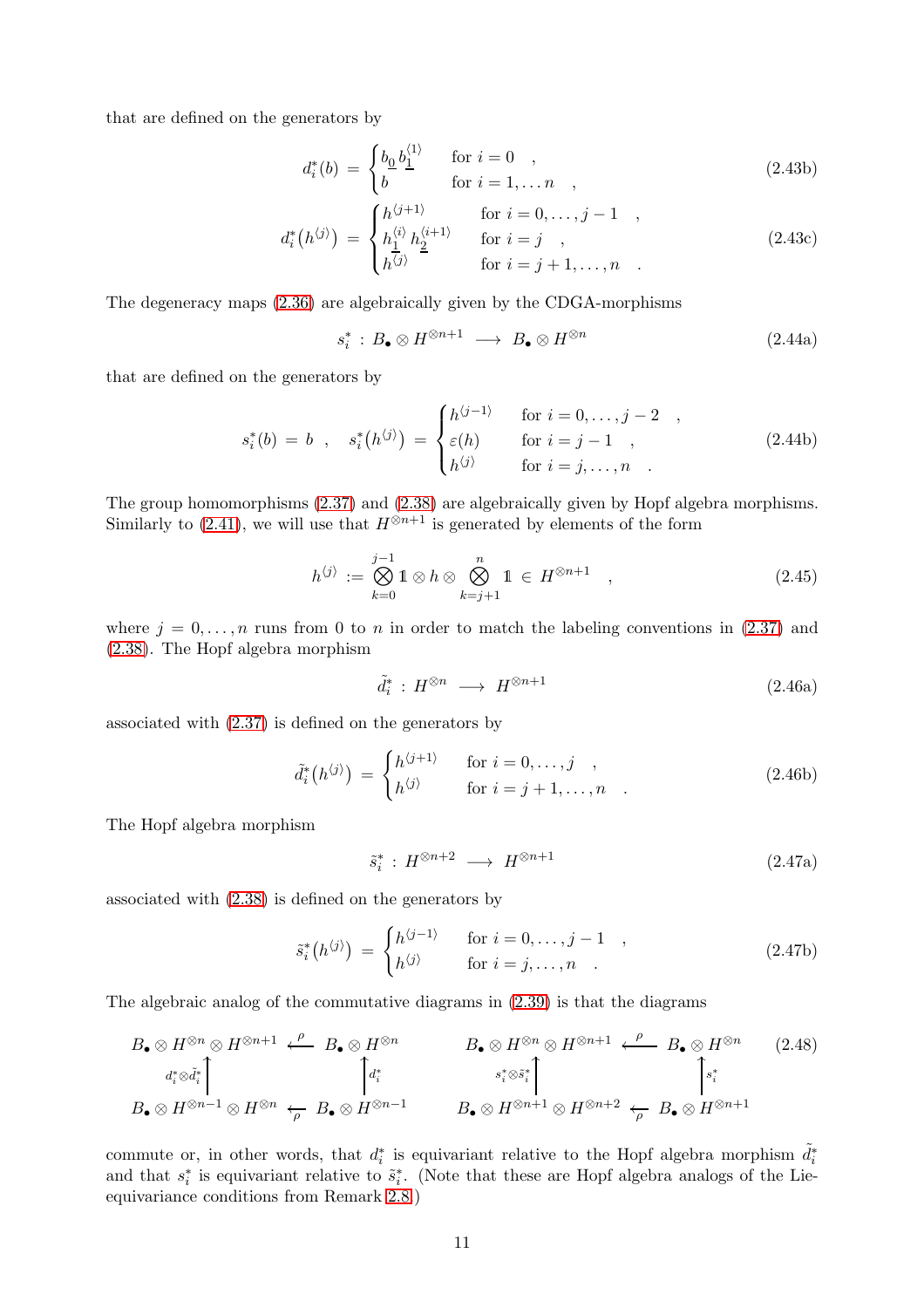As a last preparation, we describe the Lie algebra action that is induced by the coaction [\(2.42\)](#page-9-5) and the morphisms of dual Lie algebras that are induced by the Hopf algebra morphisms [\(2.46\)](#page-10-0) and [\(2.47\)](#page-10-1). Recall that the dual Lie algebra of  $G = \text{Spec } H$  is defined by the quotient

<span id="page-11-4"></span>
$$
\mathfrak{g}^{\vee} := H^+ / H^{+2} \tag{2.49}
$$

of the augmentation ideal  $H^+ := \ker(\varepsilon : H \to \mathbb{K}) \subseteq H$  by its square. The Lie algebra g is then defined as the dual of  $\mathfrak{g}^{\vee}$  and it can be described explicitly as

$$
\mathfrak{g} := \text{Lin}(\mathfrak{g}^{\vee}, \mathbb{K}) \cong \text{Der}_{\varepsilon}(H, \mathbb{K}) \quad , \tag{2.50}
$$

where  $\text{Der}_{\varepsilon}(H,\mathbb{K})$  denotes the vector space of derivations relative to the counit  $\varepsilon : H \to \mathbb{K}$ , i.e. an element  $t \in \text{Der}_{\varepsilon}(H,\mathbb{K})$  is a linear map  $t : H \to \mathbb{K}$  satisfying  $t(h h') = t(h) \varepsilon(h') + \varepsilon(h) t(h'),$ for all  $h, h' \in H$ . More generally, the dual Lie algebra of  $G^{n+1} = \text{Spec } H^{\otimes n+1}$  can be identified with  $\mathfrak{g}^{\vee \oplus n+1}$  and its Lie algebra with  $\mathfrak{g}^{\oplus n+1}$ . Similarly to [\(2.45\)](#page-10-2), we shall write

$$
\theta^{\langle j \rangle} := \bigoplus_{k=0}^{j-1} 0 \oplus \theta \oplus \bigoplus_{k=j+1}^{n} 0 \in \mathfrak{g}^{\vee \oplus n+1} \ , \quad t^{\langle j \rangle} := \bigoplus_{k=0}^{j-1} 0 \oplus t \oplus \bigoplus_{k=j+1}^{n} 0 \in \mathfrak{g}^{\oplus n+1} \ , \qquad (2.51)
$$

for  $j = 0, \ldots, n$ . The  $H^{\otimes n+1}$ -coaction  $(2.42)$  induces the Lie algebra action  $\rho : \mathfrak{g}^{\oplus n+1} \to \text{Der}(B_{\bullet} \otimes$  $H^{\otimes n}$ ) (denoted with abuse of notation by the same symbol) that is given on the generators by

<span id="page-11-5"></span><span id="page-11-0"></span>
$$
\rho(t^{\langle j\rangle})(b) = \begin{cases} \rho_B(t)(b) & \text{for } j = 0, \\ 0 & \text{else} \end{cases}
$$
\n(2.52a)

<span id="page-11-2"></span>
$$
\rho(t^{\langle j \rangle})(h^{\langle k \rangle}) = \begin{cases} \rho^{\mathcal{L}}(t)(h)^{\langle k \rangle} & \text{for } j = k \\ \rho^{\mathcal{R}}(t)(h)^{\langle k \rangle} & \text{for } j + 1 = k \\ 0 & \text{else} \end{cases},
$$
\n(2.52b)

where

$$
\rho_B(t)(b) := b_{\underline{0}} t(b_{\underline{1}}) \ , \quad \rho^R(t)(h) := t(S(h_{\underline{1}})) h_{\underline{2}} \ , \quad \rho^L(t)(h) := h_{\underline{1}} t(h_{\underline{2}}) \tag{2.52c}
$$

are respectively the induced  $\mathfrak{g}\text{-action}$  on  $B_{\bullet}$ , the  $\mathfrak{g}\text{-action}$  on H in terms of right invariant derivations and the  $\mathfrak g$ -action on H in terms of left invariant derivations. The Hopf algebra morphisms [\(2.46\)](#page-10-0) and [\(2.47\)](#page-10-1) induce to the dual Lie algebras as

$$
\tilde{d}_i^* : \mathfrak{g}^{\vee \oplus n} \longrightarrow \mathfrak{g}^{\vee \oplus n+1} , \quad \theta^{\langle j \rangle} \longrightarrow \begin{cases} \theta^{\langle j+1 \rangle} & \text{for } i = 0, \dots, j , \\ \theta^{\langle j \rangle} & \text{for } i = j+1, \dots, n , \end{cases} (2.53)
$$

and

$$
\tilde{s}_i^* : \mathfrak{g}^{\vee \oplus n+2} \longrightarrow \mathfrak{g}^{\vee \oplus n+1} , \quad \theta^{\langle j \rangle} \longmapsto \begin{cases} \theta^{\langle j-1 \rangle} & \text{for } i = 0, \dots, j-1 , \\ \theta^{\langle j \rangle} & \text{for } i = j, \dots, n . \end{cases} (2.54)
$$

Their duals  $\tilde{d}_i : \mathfrak{g}^{\oplus n+1} \to \mathfrak{g}^{\oplus n}$  and  $\tilde{s}_i : \mathfrak{g}^{\oplus n+1} \to \mathfrak{g}^{\oplus n+2}$  are morphisms of Lie algebras.

We are now ready to provide a precise and fully explicit algebraic description of the simplicial diagram [\(2.33\)](#page-8-2) of formal derived quotient stacks in terms of the cosimplicial diagram

<span id="page-11-3"></span><span id="page-11-1"></span>
$$
\mathrm{CE}^{\bullet}(\mathfrak{g}, B_{\bullet}) \implies \mathrm{CE}^{\bullet}(\mathfrak{g}^{\oplus 2}, B_{\bullet} \otimes H) \implies \mathrm{CE}^{\bullet}(\mathfrak{g}^{\oplus 3}, B_{\bullet} \otimes H^{\otimes 2}) \implies \cdots \tag{2.55}
$$

of stacky CDGAs. The stacky CDGAs  $CE^{\bullet}(\mathfrak{g}^{\oplus n+1}, B_{\bullet} \otimes H^{\otimes n})$  can be described precisely as in Example [2.7:](#page-4-0) One just has to replace the Lie algebra  $\frak g$  by  $\frak g^{\oplus n+1}$ , the chain CDGA  $B_\bullet$  by  $B_\bullet\otimes H^{\otimes n}$ and use the Lie algebra action defined in [\(2.52\)](#page-11-0). As basis for  $\mathfrak{g}^{\oplus n+1}$  one can take  $\{t_a^{(j)} \in \mathfrak{g}^{\oplus n+1}\},$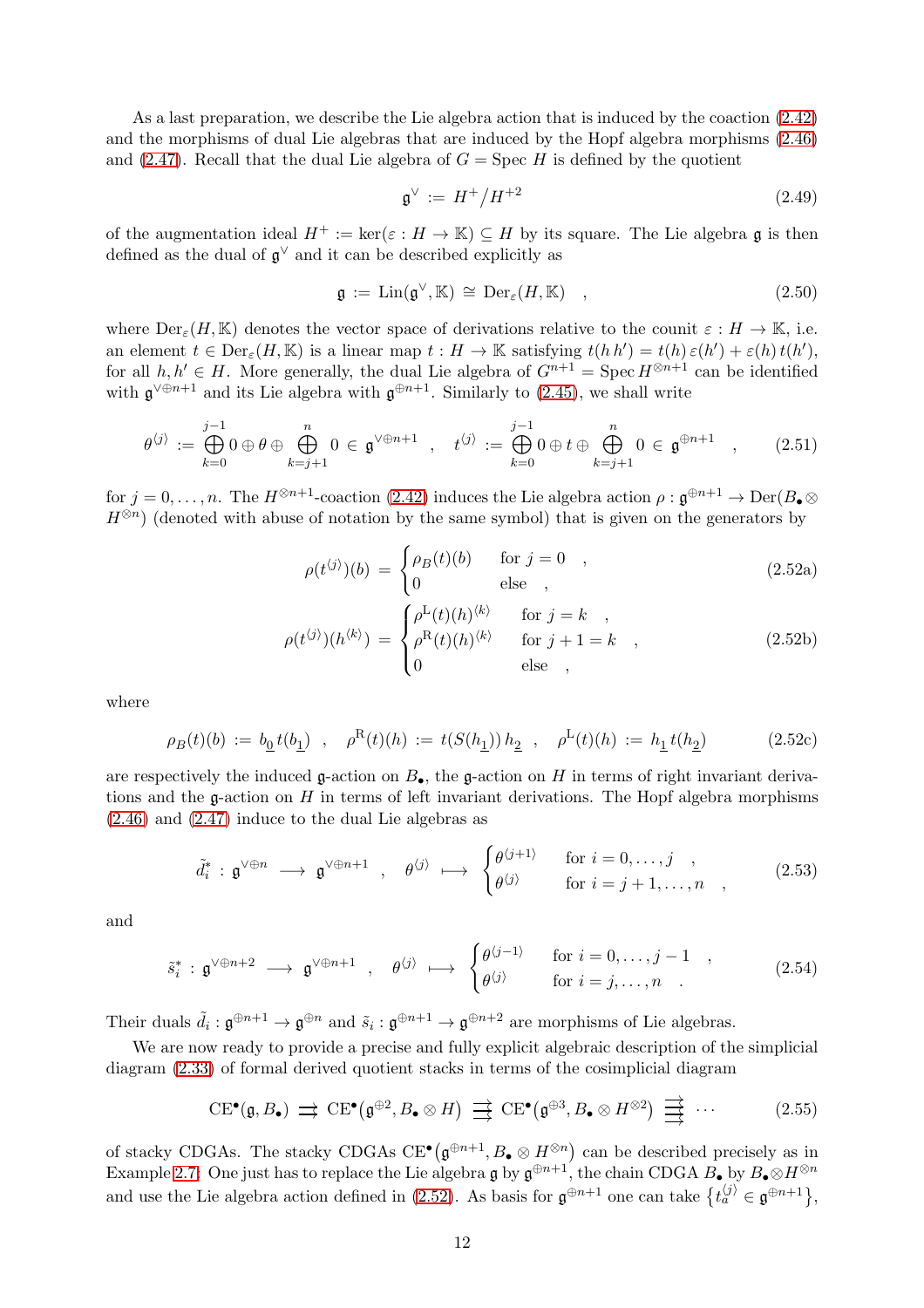where  $\{t_a \in \mathfrak{g}\}\$ is a basis for  $\mathfrak{g}$ , and the dual basis then reads as  $\{\theta^{a\langle j\rangle} \in \mathfrak{g}^{\vee\oplus n+1}\},\$  where  $\{\theta^a \in \mathfrak{g}^{\vee}\}\$ is the dual basis for  $\mathfrak{g}^{\vee}$ . With respect to this basis, the structure constants of  $\mathfrak{g}^{\oplus n+1}$ are given by  $[t_a^{(j)}, t_b^{(k)}] = \delta^{jk} f_{ab}^c t_c^{(j)}$ . The coface (respectively, codegeneracy) maps in [\(2.55\)](#page-11-1) are the stacky CDGA morphisms obtained from  $(2.43)$  and  $(2.53)$  (respectively,  $(2.44)$  and  $(2.54)$ ) by the construction explained in Remark [2.8.](#page-5-0) Explicitly, the  $i$ -th coface map is given by

<span id="page-12-1"></span><span id="page-12-0"></span>
$$
d^i := (d_i^*, \tilde{d}_i^*) \, : \, \mathrm{CE}^\bullet(\mathfrak{g}^{\oplus n}, B_\bullet \otimes H^{\otimes n-1}) \, \longrightarrow \, \mathrm{CE}^\bullet(\mathfrak{g}^{\oplus n+1}, B_\bullet \otimes H^{\otimes n}) \tag{2.56}
$$

and the  $i$ -th codegeneracy map is given by

$$
s^{i} := (s_{i}^{*}, \tilde{s}_{i}^{*}) : \mathrm{CE}^{\bullet}(\mathfrak{g}^{\oplus n+2}, B_{\bullet} \otimes H^{\otimes n+1}) \longrightarrow \mathrm{CE}^{\bullet}(\mathfrak{g}^{\oplus n+1}, B_{\bullet} \otimes H^{\otimes n})
$$
 (2.57)

To conclude, we shall globalize the concepts of strict Poisson structures (see Definition [2.9\)](#page-5-1) and of perfect modules (see Definition [2.10\)](#page-6-0) from stacky CDGAs to derived quotient stacks.

<span id="page-12-4"></span>**Definition 2.15.** An unshifted *strict Poisson structure* on a derived quotient stack  $[Y/G]$  = [Spec  $B_{\bullet}$ /Spec H] is a family, indexed by  $n \in \mathbb{Z}_{\geq 0}$ , consisting of an unshifted Poisson structure  $\{\cdot,\cdot\}_n$  in the sense of Definition [2.9](#page-5-1) on each stacky CDGA CE<sup>•</sup>( $\mathfrak{g}^{\oplus n+1}, B_{\bullet} \otimes H^{\otimes n}$ ). The Poisson brackets must be preserved by all totalized coface maps [\(2.56\)](#page-12-0) and by all totalized codegeneracy maps [\(2.57\)](#page-12-1).

<span id="page-12-2"></span>**Definition 2.16.** The *dg-category of perfect modules* over a derived quotient stack  $[Y/G]$  =  $[\text{Spec } B_{\bullet}/\text{Spec } H]$  is defined as the homotopy limit

$$
\mathrm{per}([\mathrm{Y}/G]) := \mathrm{holim}\Big(\mathrm{per}(\mathrm{CE}^{\bullet}(\mathfrak{g}, B_{\bullet})) \implies \mathrm{per}(\mathrm{CE}^{\bullet}(\mathfrak{g}^{\oplus 2}, B_{\bullet} \otimes H)) \implies \cdots\Big) \tag{2.58}
$$

in the model category of dg-categories of the cosimplicial diagram that is obtained by applying Definition [2.10](#page-6-0) object-wise to the cosimplicial diagram [\(2.55\)](#page-11-1) of stacky CDGAs. The coface and codegeneracy maps are obtained from [\(2.56\)](#page-12-0) and [\(2.57\)](#page-12-1) via the induced module construction from Remark [2.14.](#page-7-4)

<span id="page-12-3"></span>Proposition 2.17. *Suppose that* G = Spec H *is reductive. Then the dg-category of perfect* modules per( $[Y/G]$ ) from Definition [2.16](#page-12-2) admits the following explicit model: Its objects are all *cofibrant and perfect left*  $B_{\bullet}$ -*dg-modules*  $V_{\bullet} \in B_{\bullet}$  Mod *that are endowed with a compatible* H $coaction \rho_V: V_{\bullet} \to V_{\bullet} \otimes H$ , *i.e.*  $\rho_V(b \cdot s) = \rho(b) \cdot \rho_V(s)$  *for all*  $b \in B_{\bullet}$  *and*  $s \in V_{\bullet}$ *. For two objects* V• *and* W•*, the cochain complex of morphisms is given by the sub-complex*

$$
\underline{\text{hom}}_{B_{\bullet}}^{H}(V_{\bullet}, W_{\bullet}) \subseteq \underline{\text{hom}}_{B_{\bullet}}(V_{\bullet}, W_{\bullet})
$$
\n(2.59)

*of left* B•*-module morphisms that are strictly equivariant with respect to the* H*-coactions, i.e.*  $L \in \underline{\text{hom}}_{B_{\bullet}}(V_{\bullet}, W_{\bullet})$  *lies in*  $\underline{\text{hom}}_{B_{\bullet}}^H(V_{\bullet}, W_{\bullet})$  *if and only if*  $\rho_W \circ L = (L \otimes id) \circ \rho_V$ .

*Proof.* By the proof of [\[Pri18a,](#page-36-3) Proposition 3.11], one can calculate per $([Y/G])$  using any flat hypercover of the stack  $[Y/G]$ . Using as in [\(2.32\)](#page-8-1) the hypercover given by the simplicial affine scheme  $Y \Leftarrow Y \times G \Leftarrow Y \times G^2 \cdots$ , we obtain an equivalence

$$
\text{per}([Y/G]) \simeq \text{holim}\Big(\text{per}(B_{\bullet}) \implies \text{per}(B_{\bullet} \otimes H) \implies \cdots\Big) \quad , \tag{2.60}
$$

which we will use to simplify the proof. (A direct proof using the description of Definition [2.16](#page-12-2) also exists. See Proposition [3.12](#page-24-0) and take the classical limit.)

Let us denote by  $\mathcal C$  the dg-category described in the statement of this proposition. Forgetting the H-coaction gives us a dg-functor  $\mathcal{C} \to \text{per}(B_{\bullet})$ . Composing this with the coface maps  $d_0^*, d_1^*$ gives us dg-functors  $C \to \text{per}(B_{\bullet} \otimes H)$  which are not equal, but are naturally isomorphic via the H-coaction. This natural isomorphism  $\theta$  satisfies the cocycle condition  $d_1^*\theta = d_2^*\theta \circ d_0^*\theta$  in  $per(B_{\bullet}\otimes H^{\otimes 2})$ , which means that we have constructed a dg-functor from C to the 2-categorical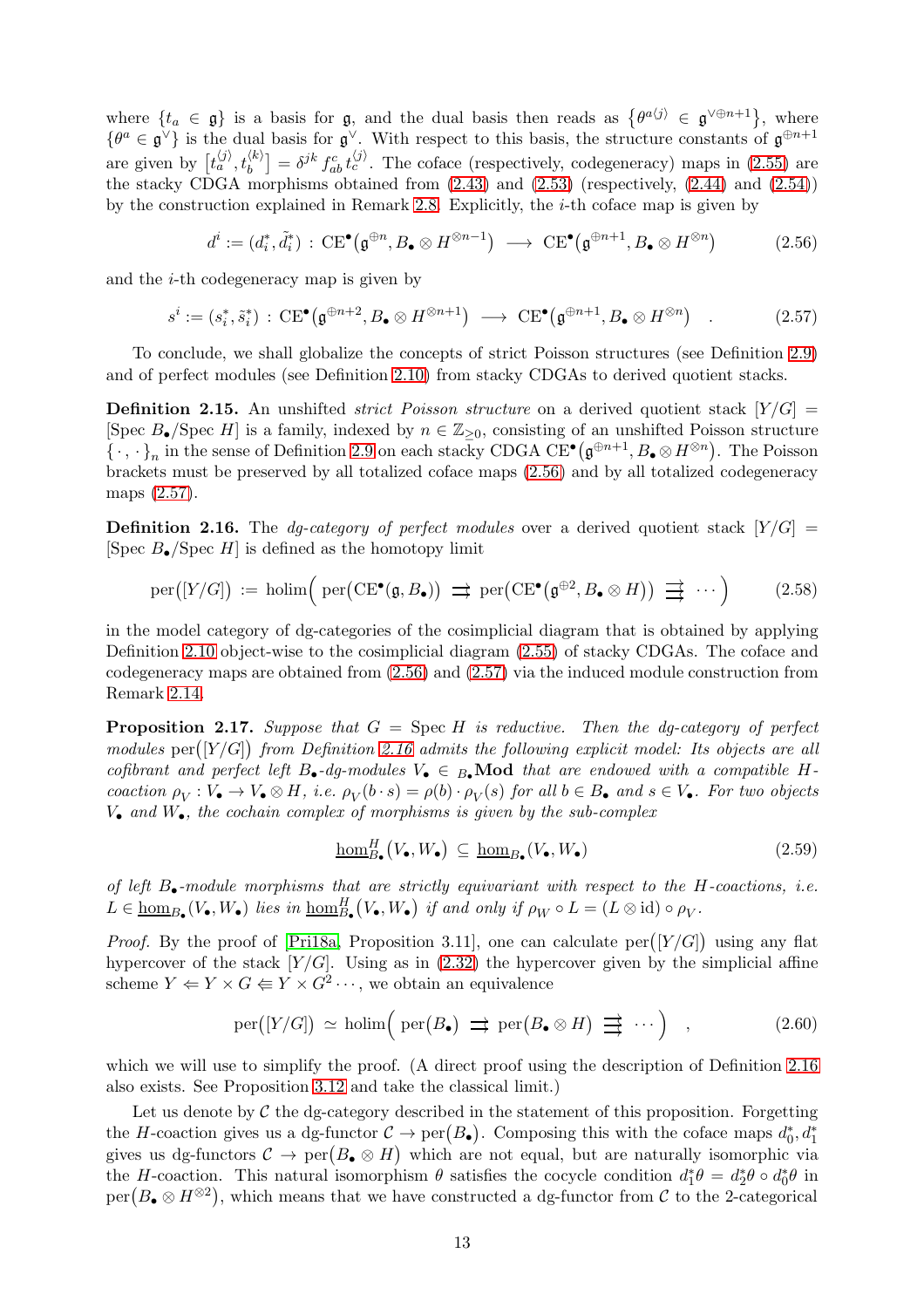limit of the diagram above. Since the 2-categorical limit maps to the homotopy limit, this gives us a dg-functor  $C \to \text{per}([Y/G])$ , so it remains to show that this is a quasi-equivalence.

On morphisms, the dg-functor is given by

$$
\underline{\hom}_{B_{\bullet}}^H(V_{\bullet}, W_{\bullet}) \longrightarrow \text{holim}\Big(\underline{\hom}_{B_{\bullet}}(V_{\bullet}, W_{\bullet}) \implies \underline{\hom}_{B_{\bullet} \otimes H}(V_{\bullet} \otimes H, W_{\bullet} \otimes H) \implies \cdots\Big) \quad . \quad (2.61)
$$

The homotopy limit in the target can be computed by the normalized group cohomology complex  $T\odot tN^{\bullet}(G, \underline{\hom}_{B_{\bullet}}(V_{\bullet}, W_{\bullet}))$ . Since G is reductive, the higher group cohomology groups vanish, hence we obtained the desired quasi-isomorphism.

It remains to establish essential surjectivity. The functor sending a chain CDGA  $B_{\bullet}$  to the category of all left  $B_{\bullet}$ -dg-modules is a left Quillen hypersheaf in the sense of [\[HS98,](#page-35-10) §17]. By the strictification theorem [\[HS98,](#page-35-10) Corollary 18.7], adapted to a diagram of full subcategories (specifically, pseudo-model categories) as in [\[TV08,](#page-36-6) Corollary 1.3.7.4], we can thus characterize  $\mathrm{per}([Y/G])$  as the dg-category  $\mathrm{per}([Y/G])_{\mathrm{cart}}$  of those left modules

<span id="page-13-0"></span>
$$
M_{\bullet}^{0} \implies M_{\bullet}^{1} \implies M_{\bullet}^{2} \implies \cdots \tag{2.62}
$$

in cosimplicial chain complexes over the cosimplicial CDGA

$$
B_{\bullet} \implies B_{\bullet} \otimes H \implies B_{\bullet} \otimes H^{\otimes 2} \implies \cdots \tag{2.63}
$$

which

- 1. are cofibrant in the projective model structure on cosimplicial dg-modules over [\(2.63\)](#page-13-0),
- 2. have  $M_{\bullet}^0$  perfect as a  $B_{\bullet}$ -dg-module, and
- 3. are homotopy-Cartesian in the sense that the morphisms

$$
d^j: (B_{\bullet} \otimes H^{\otimes n+1}) \otimes_{(B_{\bullet} \otimes H^{\otimes n})} M^n_{\bullet} \longrightarrow M^{n+1}_{\bullet} \tag{2.64}
$$

from the induced modules are all quasi-isomorphisms.

We can think of these as  $B_{\bullet}$ -dg-modules equipped with a strong homotopy H-coaction, which we will now strictify.

Given an object  $V_{\bullet} \in \mathcal{C}$ , the associated object of  $\text{per}([Y/G])_{\text{cart}}$  is a cofibrant replacement of the homotopy-Cartesian cosimplicial module  $\left\{C^n(G, V_\bullet)\right\}_{n\geq 0}$  given by setting  $C^n(G, V_\bullet) :=$  $V_{\bullet} \otimes H^{\otimes n}$ , with the coface maps  $d^{i}$  given by the coaction  $\rho$ , coproducts and units, and the codegeneracy maps  $s^i$  by counits. In other words,  $C^{\bullet}(G, V_{\bullet})$  is the complex calculating algebraic group cohomology of G with coefficients in  $V_{\bullet}$ . For any homotopy-Cartesian module  $M_{\bullet}^{\bullet} \in$ per $([Y/G])_{\text{cart}}$ , the homology groups  $H_i(M_{\bullet}^{\bullet})$  form a Cartesian cosimplicial module, in the sense that the morphisms

$$
d^j: \left(\mathrm{H}_0(B_{\bullet}) \otimes H^{\otimes n+1}\right) \otimes_{\left(\mathrm{H}_0(B_{\bullet}) \otimes H^{\otimes n}\right)} \mathrm{H}_i\left(M_{\bullet}^n\right) \longrightarrow \mathrm{H}_i\left(M_{\bullet}^{n+1}\right) \tag{2.65}
$$

are all isomorphisms. These give, and are determined by, H-coactions on the  $H_0(B_{\bullet})$ -modules  $H_i(M^0_{\bullet})$ . By taking projective resolutions and cones, we can then show by induction on the lowest non-zero homology group of  $M_{\bullet}^{0}$  that every object is homotopy equivalent to one in the image of  $\mathcal{C}.$  $\Box$ 

<span id="page-13-1"></span>**Remark 2.18.** Our hypothesis that  $G$  is reductive is crucial to obtain the simple model for the homotopy limit in Proposition [2.17.](#page-12-3) Dropping this hypothesis would lead to homotopy coherent H-comodule structures, see [\[AO21\]](#page-35-11), which are much harder to work with. We would like to recall that many of the standard examples of groups are reductive, such as  $GL(n)$ ,  $SL(n)$ ,  $O(n)$ ,  $SO(n)$ ,  $\mathrm{Sp}(n)$  and tori.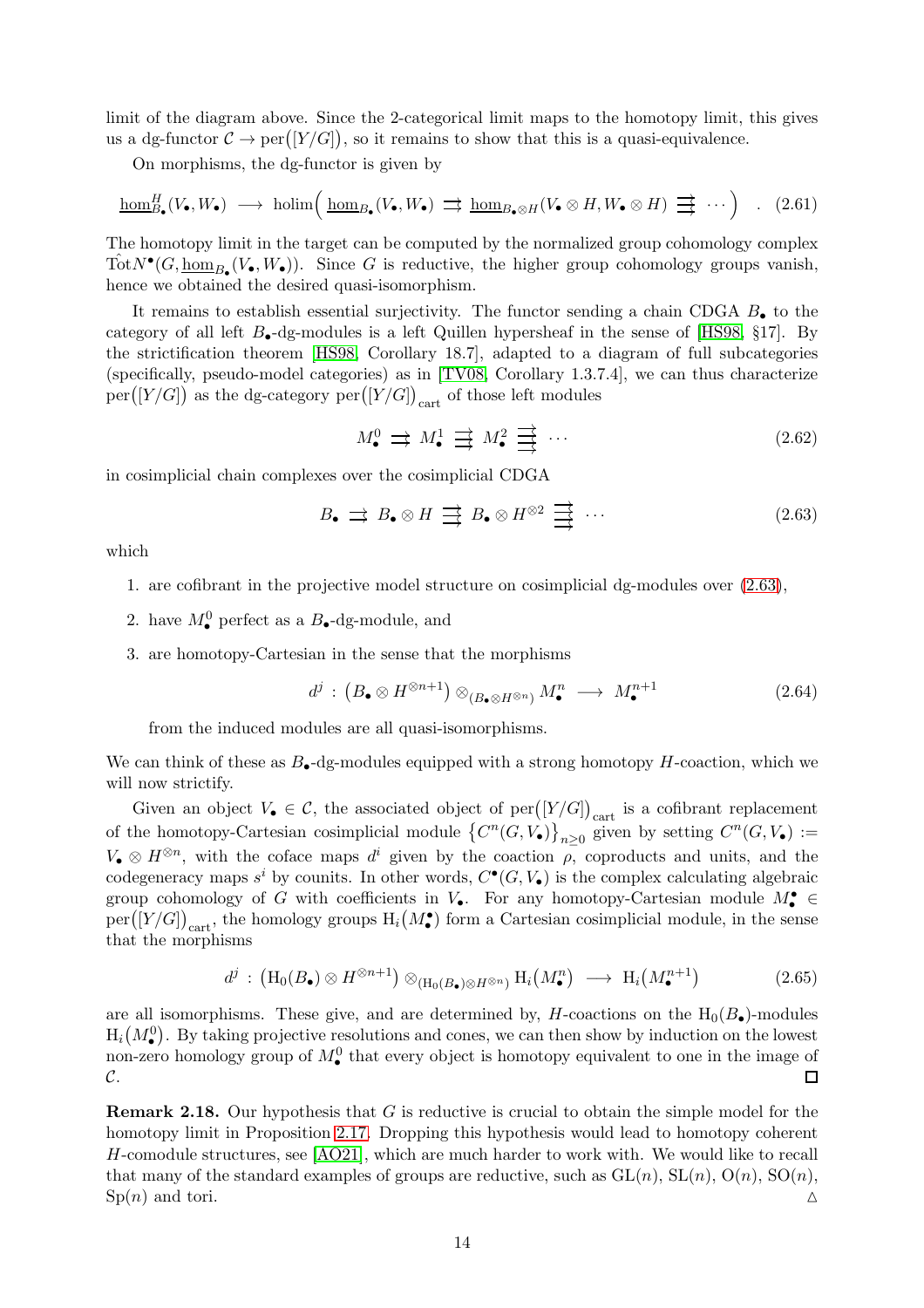# <span id="page-14-0"></span>3 Quantization of derived cotangent stacks

The goal of this section is to study Poisson structures and their quantizations for an explicit class of examples of derived quotient stacks. Consider an ordinary smooth affine scheme  $X = \text{Spec } A$ , i.e.  $A \in \mathbf{CAlg}$  is a smooth commutative algebra, together with an action  $X \times G \to X$  of a smooth affine group scheme  $G = \text{Spec } H$ , i.e. H is a smooth commutative Hopf algebra. The corresponding quotient stack  $[X/G]$  is defined via [\(2.32\)](#page-8-1) as a colimit in the  $\infty$ -category of derived stacks. We are interested in the derived cotangent stack  $T^*[X/G]$ , which by [\[Cal19\]](#page-35-12) carries a canonical unshifted symplectic structure and hence also an unshifted Poisson structure. This section is divided into four subsections: In Subsection [3.1,](#page-14-1) we compute  $T^*[X/G] \simeq [T^*X/\!\!/ G]$ explicitly as a derived symplectic reduction, see e.g. [\[Saf17\]](#page-36-7) and also [\[BSS21,](#page-35-7) Section 4] for more details. In particular, this provides a presentation of the derived cotangent stack  $T^*[X/G]$  as a derived quotient stack. In Subsection [3.2,](#page-16-0) we apply the resolution techniques from Subsection [2.2](#page-8-0) to the example  $T^*[X/G] \simeq [T^*X/\!\!/ G]$  and spell out its canonical unshifted Poisson structure fully explicitly. In Subsection [3.3,](#page-17-0) we construct quantizations of the dg-categories of perfect modules over the individual stacky CDGAs entering our resolution, which are then globalized in Subsection [3.4](#page-22-0) to a quantization of the dg-category of perfect modules over  $T^*[X/G] \simeq [T^*X/G]$ .

#### <span id="page-14-1"></span>3.1 Symplectic reduction

We recall from [\[Saf17\]](#page-36-7) that the derived cotangent stack  $T^*[X/G] \simeq [T^*X/\!\!/ G]$  is equivalent to the derived symplectic reduction of the Hamiltonian G-space  $(T^*X, \omega, \mu)$  given by

- the cotangent bundle  $T^*X$  over  $X = \text{Spec } A$ ,
- the canonical symplectic structure  $\omega := d^{dR}\lambda \in \Omega^2(T^*X)$ , where  $\lambda \in \Omega^1(T^*X)$  is the tautological 1-form, and
- the moment map  $\mu: T^*X \to \mathfrak{g}^{\vee}$  defined by  $\langle \mu, t \rangle := -\iota_{\rho(t)}\lambda$ , for all  $t \in \mathfrak{g}$ , i.e. the contraction of  $-\lambda$  against the vector field  $\rho(t)$  obtained from the Lie algebra action on  $T^*X$ .

Symplectic reduction is a two-step construction: First, one takes the fiber product

$$
\mu^{-1}(0) \quad - \quad \rightarrow \quad \text{pt}
$$
\n
$$
\downarrow \qquad \qquad \downarrow \qquad \qquad \downarrow \qquad \qquad \downarrow
$$
\n
$$
T^*X \quad \xrightarrow{\mu} \quad \mathfrak{g}^{\vee}
$$
\n(3.1)

in the  $\infty$ -category of derived stacks, which determines the derived zero locus of the moment map, and then one forms the derived quotient stack

$$
[T^*X/\!\!/G] := [\mu^{-1}(0)/G] \tag{3.2}
$$

using the inherited G-action on  $\mu^{-1}(0)$ . Since the derived stack  $\mu^{-1}(0)$  is affine, the derived cotangent stack  $T^*[X/G] \simeq [T^*X/\!\!/ G] = [\mu^{-1}(0)/G]$  is a special instance of the class of examples  $[Y/G]$  discussed in Subsection [2.2.](#page-8-0)

Using the calculation of homotopy pushouts in [\[BSS21,](#page-35-7) Section 4], we can spell out fully explicitly the chain CDGA

$$
B_{\bullet} := \mathcal{O}(\mu^{-1}(0))_{\bullet} \in \mathbf{dgCAlg}_{\geq 0} \tag{3.3}
$$

of functions on  $\mu^{-1}(0)$  and its H-comodule structure  $\rho : B_{\bullet} \to B_{\bullet} \otimes H$ . This however requires some preparations and introducing some notations. Let us start by recalling that, as input data,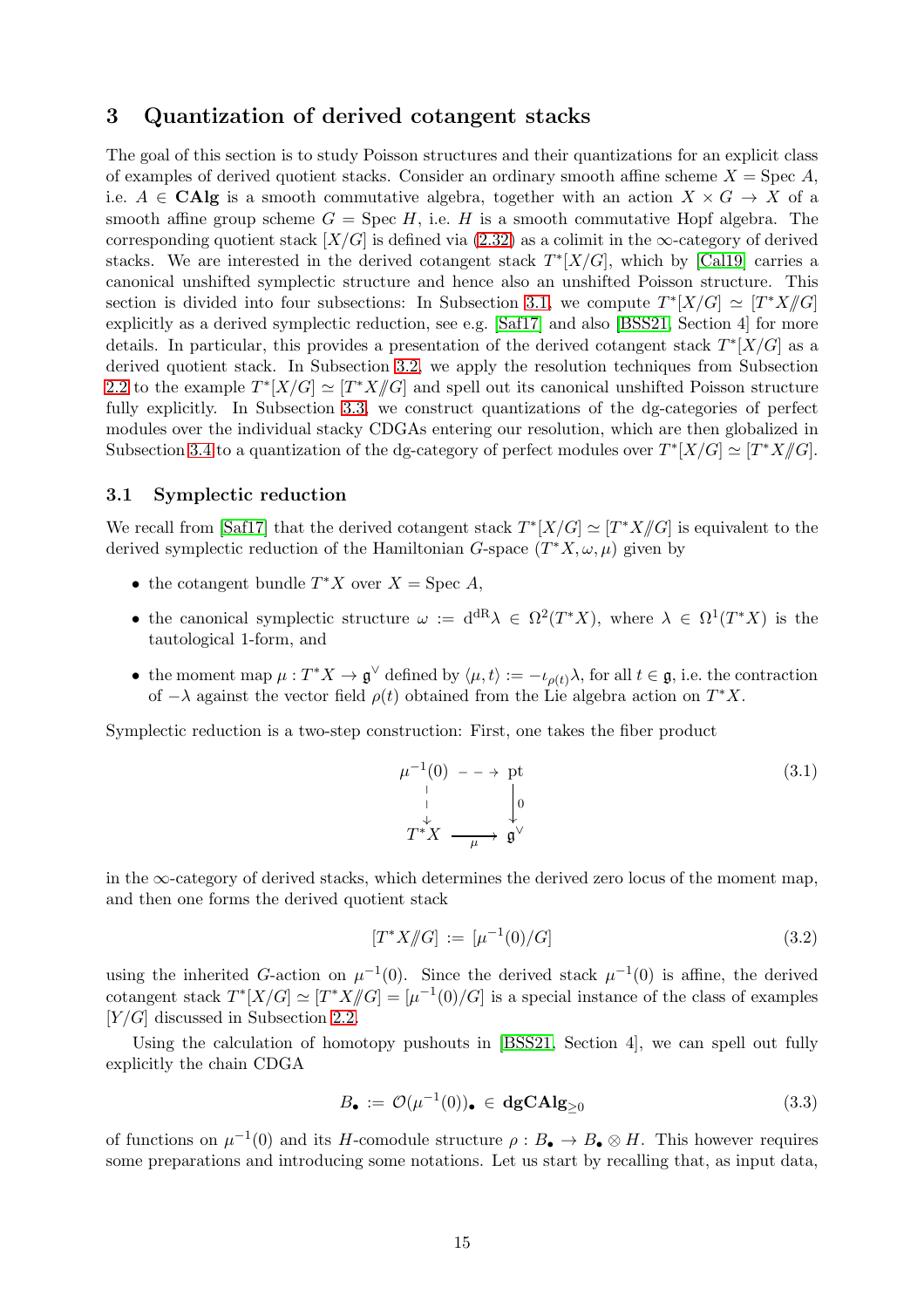we are given a smooth commutative algebra  $A = \mathcal{O}(X) \in \mathbf{CAlg}$  together with an H-comodule structure  $\rho_A : A \to A \otimes H$ . The function algebra on the cotangent bundle

$$
\mathcal{O}(T^*X) = \text{Sym}_A \mathsf{T}_A \in \mathbf{CAlg} \tag{3.4}
$$

is given by the symmetric algebra over A of the A-module  $T_A = Der(A) \in A\textbf{Mod}$  of derivations of A, i.e. an element  $v \in T_A$  is a linear map  $v : A \to A$  satisfying the Leibniz rule  $v(a a') =$  $v(a) a' + a v(a')$ , for all  $a, a' \in A$ . We endow the A-module  $T_A = Der(A)$  with the adjoint  $H\text{-coaction }\rho_{\mathsf{T}_A}: \mathsf{T}_A\to \mathsf{T}_A\otimes H$  defined by

$$
\rho_{\mathsf{T}_A}(v)(a) = \left(v(a_{\underline{0}})\right)_{\underline{0}} \otimes \left(v(a_{\underline{0}})\right)_{\underline{1}} S(a_{\underline{1}}) \quad , \tag{3.5}
$$

for all  $v \in T_A$  and  $a \in A$ , which equivalently can be defined as the dual of the canonical coaction  $\rho_{\Omega^1_A}: \Omega^1_A \to \Omega^1_A \otimes H$  on Kähler 1-forms. Observe that the evaluation map  $\mathsf{T}_A \otimes A \to A$ ,  $v \otimes a \mapsto$  $v(a)$  is H-equivariant. Using tensor product coactions, this yields an H-coaction  $\rho_{\text{Sym}_A, \mathsf{T}_A}$ :  $\text{Sym}_A \mathsf{T}_A \to \text{Sym}_A \mathsf{T}_A \otimes H$  on the symmetric algebra. We further endow the dual Lie algebra  $\mathfrak{g}^{\vee}$ with the adjoint H-coaction  $\rho_{\mathfrak{g}^\vee} : \mathfrak{g}^\vee \to \mathfrak{g}^\vee \otimes H$  given by

$$
\rho_{\mathfrak{g}^\vee}(\theta) = \theta_{\underline{2}} \otimes S(\theta_{\underline{1}}) \theta_{\underline{3}} \quad , \tag{3.6}
$$

for all  $\theta \in \mathfrak{g}^{\vee} = H^+/H^{+2}$ , and the Lie algebra  $\mathfrak g$  with the dual  $\rho_{\mathfrak g} : \mathfrak g \to \mathfrak g \otimes H$  of this coaction. By construction, the evaluation map  $\langle \cdot, \cdot \rangle : \mathfrak{g}^{\vee} \otimes \mathfrak{g} \to \mathbb{K}$  is then  $H$ -equivariant. The tautological 1-form  $\lambda \in \Omega^1(T^*X) = \Omega^1_{\text{Sym}_A \mathsf{T}_A}$  can be defined via the coevaluation map coev :  $A \to \mathsf{T}_A \otimes \Omega^1_A$ for the dual pair  $(T_A, \Omega_A^1)$  of A-modules given by the derivations  $T_A = \text{Der}(A)$  and the Kähler 1-forms  $\Omega^1_A$ . Explicitly, we have that

$$
\lambda := \text{coev}(\mathbb{1}) \in \mathsf{T}_A \otimes \Omega^1_A \subseteq \text{Sym}_A \mathsf{T}_A \otimes \Omega^1_A \subseteq \Omega^1_{\text{Sym}_A \mathsf{T}_A} \quad . \tag{3.7}
$$

The moment map  $\mu: T^*X \to \mathfrak{g}^{\vee}$  is algebraically given by the algebra map

<span id="page-15-1"></span><span id="page-15-0"></span>
$$
\mu^* : \text{Sym} \mathfrak{g} \longrightarrow \text{Sym}_A \mathsf{T}_A \tag{3.8a}
$$

that is defined on the generators  $t \in \mathfrak{g}$  by

$$
\mu^*(t) = -\iota_{\rho_{\text{Sym}_A \mathsf{T}_A}(t)} \lambda \in \mathsf{T}_A \subseteq \text{Sym}_A \mathsf{T}_A \quad , \tag{3.8b}
$$

where  $\iota$ :  $\mathsf{T}_{\text{Sym}_A\mathsf{T}_A} \otimes \Omega^1_{\text{Sym}_A\mathsf{T}_A} \to \text{Sym}_A\mathsf{T}_A$  denotes the contraction between the derivations and the Kähler 1-forms on  $Sym_A^A T_A$ , and  $\rho_{Sym_A^A T_A}(t) \in T_{Sym_A^A T_A} = Der(Sym_A^A T_A)$  is the Lie algebra action that is induced by the H-coaction  $\rho_{\text{Sym}_A T_A}: \text{Sym}_A \widetilde{T}_A \to \text{Sym}_A T_A \otimes H$ . We are now in the position to extract from [\[BSS21,](#page-35-7) Section 4] that

$$
B_{\bullet} := \mathcal{O}(\mu^{-1}(0))_{\bullet} = \text{Sym}_{A}\left(\mathsf{T}_{A} \stackrel{\mu^{*}}{\longleftarrow} A \otimes \mathfrak{g}_{[-1]}\right) \tag{3.9}
$$

is the symmetric algebra over A of a chain complex of A-modules (concentrated in degrees 0 and 1) with differential given by the A-linear extension  $\mu^*: A \otimes \mathfrak{g}_{[-1]} \to \mathsf{T}_A$ ,  $a \otimes t \mapsto a \mu^*(t)$  of the moment map [\(3.8\)](#page-15-0). In other words, this means that  $B_{\bullet}$  is generated by elements of the form  $a \in A \subseteq B_0$ ,  $v \in T_A \subseteq B_0$  and  $t \in \mathfrak{g}_{[-1]} \subseteq B_1$  and that the chain differential  $\partial$  is given on the generators by

<span id="page-15-2"></span>
$$
\partial(a) = 0 \quad , \quad \partial(v) = 0 \quad , \quad \partial(t) = \mu^*(t) \quad , \tag{3.10}
$$

with  $\mu^*$  given explicitly in [\(3.8\)](#page-15-0). The H-coaction  $\rho : B_{\bullet} \to B_{\bullet} \otimes H$  is defined on the generators by the H-coactions introduced above, i.e.

$$
\rho(a) = \rho_A(a) , \quad \rho(v) = \rho_{T_A}(v) , \quad \rho(t) = \rho_{\mathfrak{g}}(t) .
$$
\n(3.11)

Note that H-equivariance of the differential  $\partial$  is a consequence of H-equivariance of the moment map.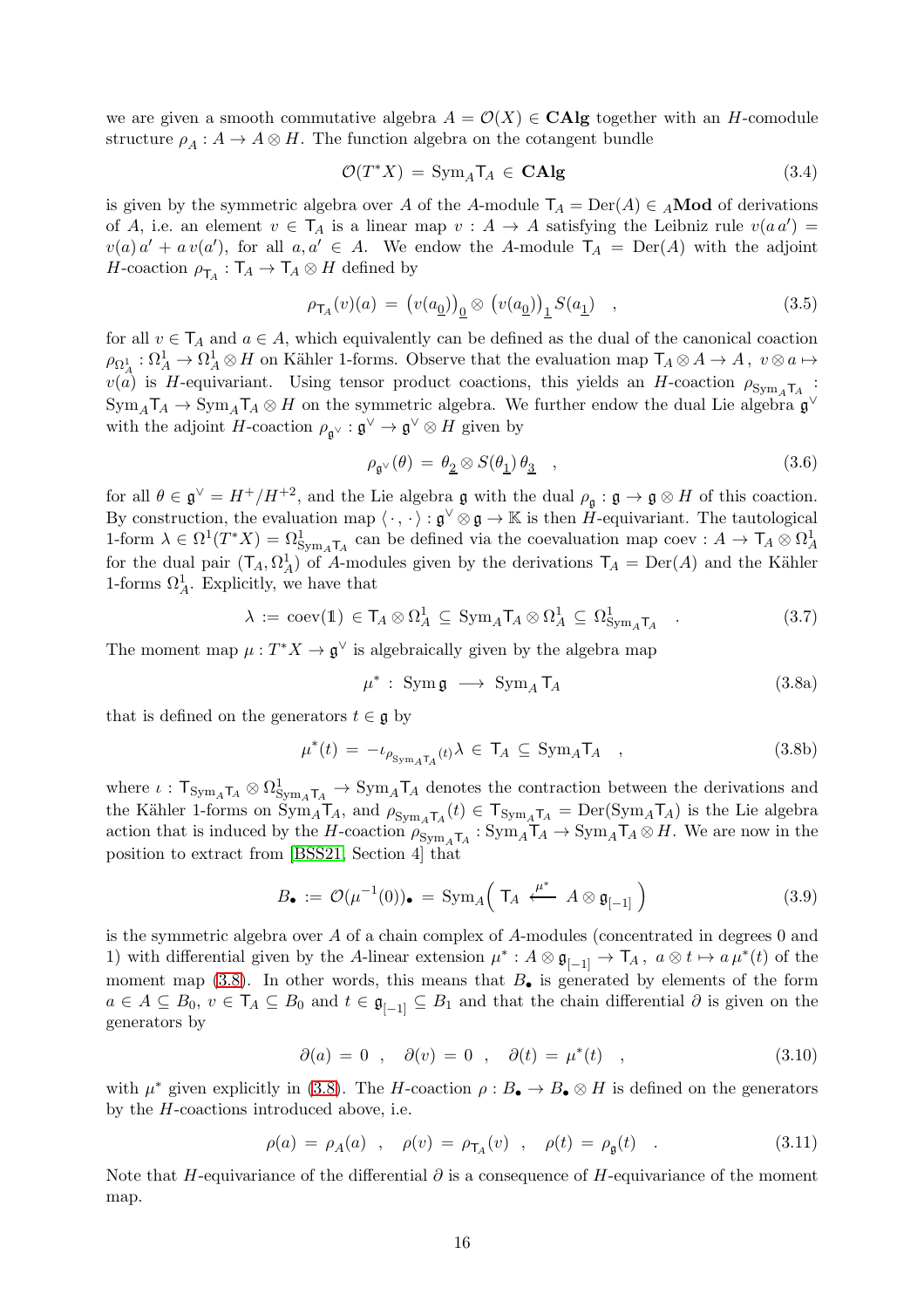#### <span id="page-16-0"></span>3.2 Resolution by stacky CDGAs and Poisson structure

We have shown in the previous subsection that the derived cotangent stack  $T^*[X/G] \simeq [T^*X/\!\!/ G] =$  $[\mu^{-1}(0)/G]$  is a derived quotient stack, hence the resolution techniques from Subsection [2.2](#page-8-0) can be applied. The aim of this subsection is to spell out this resolution by stacky CDGAs fully explicitly and to describe the canonical unshifted Poisson structure on  $T^*[X/G]$  in terms of this resolution.

The *n*-th level of the cosimplicial diagram  $(2.55)$  is given by the Chevalley-Eilenberg stacky CDGA CE<sup>•</sup>( $\mathfrak{g}^{\oplus n+1}, B_{\bullet} \otimes H^{\otimes n}$ ) with  $B_{\bullet} \in \mathbf{dgCAlg}_{\geq 0}$  given explicitly in [\(3.9\)](#page-15-1). The underlying bigraded commutative algebra (obtained by forgetting both differentials) is given by

$$
\mathrm{CE}^{\sharp}(\mathfrak{g}^{\oplus n+1},B_{\sharp}\otimes H^{\otimes n})\cong \left(\mathrm{Sym}\,\mathfrak{g}^{\vee\oplus n+1[-1]}\right)^{\sharp}\otimes\left(\mathrm{Sym}\,\mathfrak{g}_{[-1]}\right)_{\sharp}\otimes\mathrm{Sym}_{A}\mathsf{T}_{A}\otimes H^{\otimes n}\quad .\tag{3.12}
$$

This bigraded algebra is generated by the following elements: The generators of bidegree  $\frac{0}{0}$  are This organized algebra is generated by the following elements. The generators of ordegree  $\theta_0$  are  $a \in A$ ,  $v \in T_A$  and  $h^{(k)} \in H^{\otimes n}$ , for  $k = 1, ..., n$ . (Recall the notation introduced in [\(2.41\)](#page-9-3).) The generators of bidegree  $\frac{0}{1}$  are  $t \in \mathfrak{g}_{[-1]}$  and the generators of bidegree  $\frac{1}{0}$  are  $\theta^{\langle j \rangle} \in \mathfrak{g}^{\vee \oplus n+1[-1]}$ , for  $j = 0, \ldots, n$ . (Recall the notation introduced in [\(2.51\)](#page-11-4).) Recalling also [\(3.10\)](#page-15-2), we observe that the chain differential acts on the generators as

$$
\partial(a) = 0 \quad , \quad \partial(v) = 0 \quad , \quad \partial(t) = \mu^*(t) \quad , \quad \partial\left(h^{(k)}\right) = 0 \quad , \quad \partial\left(\theta^{(j)}\right) = 0 \quad . \tag{3.13}
$$

Using [\(2.52\)](#page-11-0), we find that the cochain differential acts on the generators as

$$
\delta(a) = \theta^{b\langle 0 \rangle} \rho_A(t_b)(a) , \quad \delta(v) = \theta^{b\langle 0 \rangle} \rho_{\mathsf{T}_A}(t_b)(v) , \quad \delta(t) = \theta^{b\langle 0 \rangle} \rho_{\mathfrak{g}}(t_b)(t) ,
$$
  

$$
\delta(h^{\langle k \rangle}) = \theta^{b\langle k-1 \rangle} \rho^{\mathsf{R}}(t_b)(h)^{\langle k \rangle} + \theta^{b\langle k \rangle} \rho^{\mathsf{L}}(t_b)(h)^{\langle k \rangle} , \quad \delta(\theta^{a\langle j \rangle}) = -\frac{1}{2} f_{bc}^a \theta^{b\langle j \rangle} \theta^{c\langle j \rangle} , \quad (3.14)
$$

where we recall that  $\{t_a \in \mathfrak{g}\}\$  and  $\{\theta^a \in \mathfrak{g}^{\vee}\}\$  denotes a pair of dual bases.

The canonical unshifted Poisson structure on the formal derived cotangent stack  $T^*[X/\mathfrak{g}]$  is described by the following Poisson bracket on the totalized stacky CDGA  $T\hat{o}tCE^{\bullet}(\mathfrak{g},B_{\bullet})$ : For the generators of total degree 0, we set

$$
\{a,a'\}_0 = 0 \quad , \quad \{v,a\}_0 = v(a) = -\{a,v\}_0 \quad , \quad \{v,v'\}_0 = [v,v'] \quad , \tag{3.15a}
$$

where  $v(a) \in A$  denotes the evaluation of the derivation  $v \in T_A = \text{Der}(A)$  on  $a \in A$  and  $[v, v'] \in T_A$ denotes the Lie bracket (i.e. the commutator) of derivations. For the generators  $t \in \mathfrak{g}_{[-1]}$  in total degree  $-1$  and the generators  $\theta \in \mathfrak{g}^{\vee[-1]}$  in total degree  $+1$ , we set

<span id="page-16-4"></span><span id="page-16-3"></span><span id="page-16-2"></span><span id="page-16-1"></span>
$$
\{t,\theta\}_0 = -\langle \theta, t \rangle = \{\theta, t\}_0 \quad , \tag{3.15b}
$$

where  $\langle \cdot , \cdot \rangle : \mathfrak{g}^{\vee} \otimes \mathfrak{g} \to \mathbb{K}$  denotes the duality pairing. (In a pair of dual bases, the latter Poisson brackets reads as  $\{t_a, \theta^b\}_0 = -\delta_a^b = \{\theta^b, t_a\}_0$ .) All other Poisson brackets between generators are taken to be trivial. It is easy to prove that  $\{\cdot, \cdot\}_0$  satisfies the properties listed in Definition [2.9,](#page-5-1) hence it defines an unshifted Poisson structure on the stacky CDGA  $CE^{\bullet}(\mathfrak{g}, B_{\bullet})$ .

To obtain an unshifted strict Poisson structure on the derived cotangent stack  $T^*[X/G] \simeq$  $[\mu^{-1}(0)/G]$ , we have to construct a compatible family  $\{\cdot,\cdot\}_n$  of unshifted Poisson structures on  $CE^{\bullet}(\mathfrak{g}^{\oplus n+1}, B_{\bullet} \otimes H^{\otimes n})$  that extends [\(3.15\)](#page-16-1), see Definition [2.15.](#page-12-4) Let us present a concrete construction. From [\(2.43\)](#page-9-6) and [\(2.53\)](#page-11-2), we find that, for all  $m \in \mathbb{Z}_{\geq 1}$ , the last of the totalized coface maps  $d^m := (d_m^*, \tilde{d}_m^*) : \hat{\text{TotCE}}^{\bullet}(\mathfrak{g}^{\oplus m}, B_{\bullet} \otimes H^{\otimes m-1}) \to \hat{\text{TotCE}}^{\bullet}(\mathfrak{g}^{\oplus m+1}, B_{\bullet} \otimes H^{\otimes m})$  acts as the identity on all generators. Hence, from the family of compatibility conditions  $d^m\{\cdot, \cdot\}_{m-1} =$  ${d^m(\cdot), d^m(\cdot)}_m$ , one finds that  ${\{\cdot, \cdot\}_n}$  must act as in [\(3.15\)](#page-16-1) among generators of the type  $a, v, t, \theta^{(0)} \in \widehat{\mathrm{TotCE}}^{\bullet}(\mathfrak{g}^{\oplus n+1}, B_{\bullet} \otimes H^{\otimes n}), \text{ i.e.}$ 

$$
\{a,a'\}_n = 0 \quad , \quad \{v,a\}_n = v(a) \quad , \quad \{v,v'\}_n = [v,v'] \quad , \quad \{t,\theta^{\langle 0 \rangle}\}_n = -\langle \theta, t \rangle \quad . \tag{3.16}
$$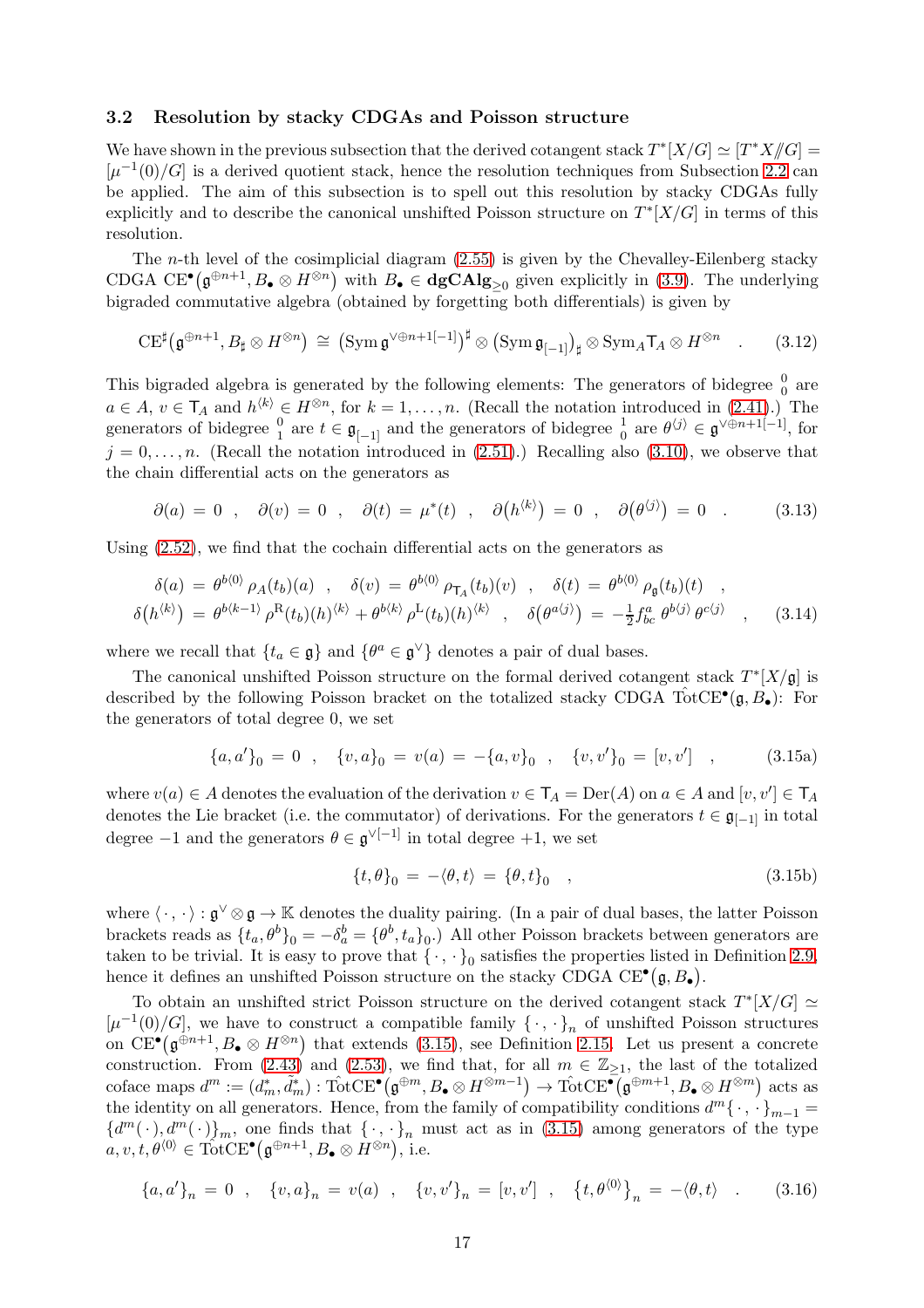Demanding that the Poisson brackets of the form  $\{\cdot, h^{(k)}\}_n = 0$  are trivial, for all  $k = 1, \ldots, n$ , it remains to determine  $\{\cdot,\theta^{(j)}\}_n$ , for all  $j=1,\ldots,n$ . Writing again  $d^i:=(d_i^*,\tilde{d}_i^*)$  for the totalized coface maps, we obtain from [\(2.53\)](#page-11-2) that  $\theta^{(j)} = d^n \cdots d^{j+1} (d^0)^j (\theta) \in \text{TotCE}^{\bullet}(\mathfrak{g}^{\oplus n+1}, B_{\bullet} \otimes H^{\otimes n}),$ with  $\theta \in \mathrm{TotCE}^{\bullet}(\mathfrak{g}, B_{\bullet}).$  Hence, the required compatibility conditions enforce that

<span id="page-17-2"></span><span id="page-17-1"></span>
$$
\left\{d^n \cdots d^{j+1}(d^0)^j(\cdot), \theta^{(j)}\right\}_n = d^n \cdots d^{j+1}(d^0)^j \{\cdot, \theta\}_0 \quad . \tag{3.17}
$$

Writing  $b \in B_{\bullet}$  for one of the generators  $a, v, t \in \widehat{\mathrm{TotCE}}^{\bullet}(\mathfrak{g}^{\oplus n+1}, B_{\bullet} \otimes H^{\otimes n})$ , we compute using [\(2.43\)](#page-9-6) that

$$
\{d^n \cdots d^{j+1}(d^0)^j(b), \theta^{(j)}\}_n = \{b_{\underline{0}}b_{\underline{1}}^{(1)} \cdots b_{\underline{j}}^{(j)}, \theta^{(j)}\}_n = \{b_{\underline{0}}, \theta^{(j)}\}_n b_{\underline{1}}^{(1)} \cdots b_{\underline{j}}^{(j)}, \qquad (3.18)
$$

where in the last step we have used that  $\{\cdot, h^{(k)}\}_n = 0$ . Combining [\(3.17\)](#page-17-1) and [\(3.18\)](#page-17-2), we obtain

$$
\{b, \theta^{(j)}\}_n = (d^n \cdots d^{j+1} (d^0)^j \{b_0, \theta\}_0) S(b_1)^{\langle j \rangle} S(b_2)^{\langle j-1 \rangle} \cdots S(b_j)^{\langle 1 \rangle} . \tag{3.19}
$$

Recalling also [\(3.15\)](#page-16-1), we obtain that the only non-vanishing Poisson brackets of this type are

<span id="page-17-3"></span>
$$
\left\{t, \theta^{(j)}\right\}_n = -\langle\theta, t_{\underline{0}}\rangle \ S(t_{\underline{1}})^{\langle j\rangle} S(t_{\underline{2}})^{\langle j-1\rangle} \cdots S(t_{\underline{j}})^{\langle 1\rangle} \quad , \tag{3.20}
$$

for all  $j = 1, \ldots, n$ .

**Proposition 3.1.** For each  $n \in \mathbb{Z}_{\geq 1}$ , the map  $\{\cdot, \cdot\}_n$  given by [\(3.16\)](#page-16-2), [\(3.20\)](#page-17-3) and zero for all *other combinations of generators defines an unshifted Poisson structure on the stacky CDGA*  $\mathrm{CE}^{\bullet}(\mathfrak{g}^{\oplus n+1}, B_{\bullet} \otimes H^{\otimes n})$ *. Together with*  $\{\cdot, \cdot\}_0$  given in [\(3.15\)](#page-16-1), this family defines an unshifted *Poisson structure on the derived cotangent stack*  $T^*[X/G] \simeq [\mu^{-1}(0)/G]$  *(see Definition [2.15\)](#page-12-4).* 

*Proof.* One immediately checks that each  $\{\cdot,\cdot\}_n$  satisfies the three conditions (i), (ii) and (iii) in Definition [2.9.](#page-5-1) Showing that  $\{\cdot,\cdot\}_n$  is a cochain map with respect to the total differential  $\hat{d} = \partial + \delta$  obtained from [\(3.13\)](#page-16-3) and [\(3.14\)](#page-16-4) is a slightly lengthy but straightforward calculation at the level of the various combinations of generators.

The compatibility conditions  $d^{i} \{\cdot, \cdot\}_{n-1} = \{d^{i}(\cdot), d^{i}(\cdot)\}_{n}$  for the coface maps [\(2.56\)](#page-12-0) can be checked using [\(2.43\)](#page-9-6) and [\(2.53\)](#page-11-2). The compatibility conditions  $s^{i} \{\cdot, \cdot\}_{n+1} = \{s^{i}(\cdot), s^{i}(\cdot)\}_{n}$  for the codegeneracy maps [\(2.57\)](#page-12-1) can be checked using [\(2.44\)](#page-10-3) and [\(2.54\)](#page-11-3). П

#### <span id="page-17-0"></span>3.3 Local quantizations by differential operators and D-modules

We shall now explain how to quantize, for each non-negative integer  $n \in \mathbb{Z}_{\geq 0}$ , the totalized stacky CDGAs  $\hat{\text{TotCE}}^{\bullet}(\mathfrak{g}^{\oplus n+1}, B_{\bullet} \otimes H^{\otimes n})$  along the unshifted Poisson bracket  $\{\cdot, \cdot\}_n$  which was defined for  $n = 0$  in [\(3.15\)](#page-16-1) and for  $n \ge 1$  in [\(3.16\)](#page-16-2) and [\(3.20\)](#page-17-3).

In order to illustrate our construction, let us start with the simplest case  $n = 0$ . Note that the underlying graded algebra of  $\hat{\text{TotCE}}^{\bullet}(\mathfrak{g}, B_{\bullet})$  can be identified with the symmetric algebra

$$
\hat{\text{TotCE}}^{\bullet}(\mathfrak{g}, B_{\bullet})^{\sharp} \cong \text{Sym}_{(\text{Sym} \mathfrak{g}^{\vee[-1]})^{\sharp} \otimes A} \mathsf{T}_{(\text{Sym} \mathfrak{g}^{\vee[-1]})^{\sharp} \otimes A}
$$
(3.21a)

of the  $(\text{Sym } \mathfrak{g}^{\vee[-1]})^{\sharp} \otimes A$ -module of derivations

<span id="page-17-4"></span>
$$
\mathsf{T}_{(\operatorname{Sym} \mathfrak{g}^{\vee[-1]})^{\sharp} \otimes A} = \operatorname{Der}((\operatorname{Sym} \mathfrak{g}^{\vee[-1]})^{\sharp} \otimes A) \quad . \tag{3.21b}
$$

This means that we may interpret the generators  $t \in \mathfrak{g}_{[-1]}$  and  $v \in \mathsf{T}_A$  as derivations on the graded algebra  $(\text{Sym } \mathfrak{g}^{\vee[-1]})^{\sharp} \otimes A$  generated by  $\theta \in \mathfrak{g}^{\vee[-1]}$  and  $a \in A$ : The derivation associated with  $v \in T_A = \text{Der}(A)$  is given by the evaluation  $v(a) \in A$  and  $v(\theta) = 0$ , and the derivation associated with  $t \in \mathfrak{g}_{[-1]}$  is given by  $t(a) = 0$  and the negative duality pairing  $t(\theta) = -\langle \theta, t \rangle$ . Through this identification, the total differential  $\hat{d} = \partial + \delta$  remains unaltered, i.e.  $\partial$  and  $\delta$  are still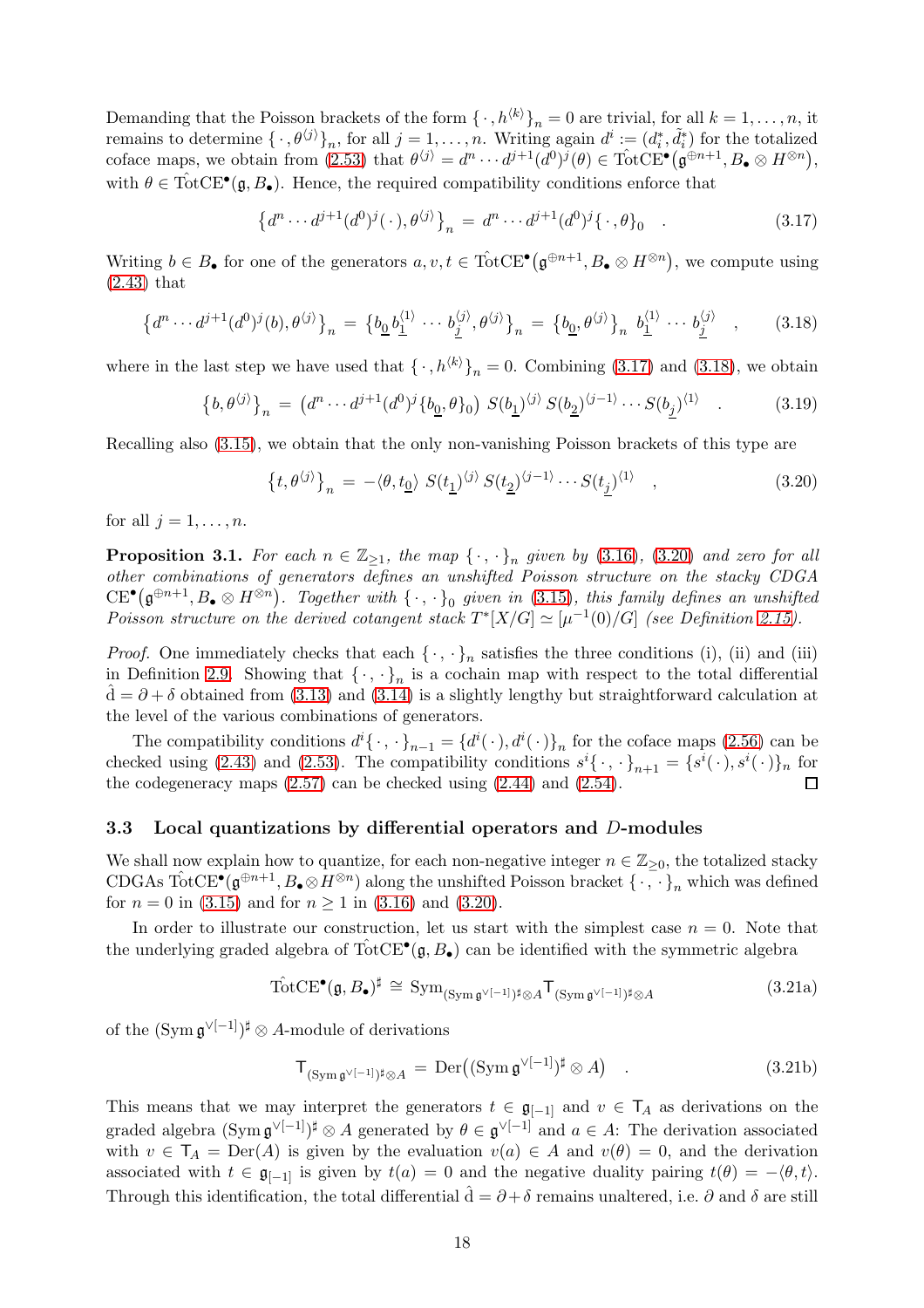defined on the generators by [\(3.13\)](#page-16-3) and [\(3.14\)](#page-16-4), and the Poisson bracket [\(3.15\)](#page-16-1) can be understood in terms of evaluations of derivations and their Lie brackets.

The symmetric algebra [\(3.21\)](#page-17-4) of the module of derivations admits a standard quantization along the canonical unshifted Poisson structure, which can be described very explicitly via differ-ential operators. (See e.g. [\[Pri18a,](#page-36-3) Example 1.20].) Let  $\hbar$  denote a formal deformation parameter. We define the *noncommutative* graded algebra of differential operators

<span id="page-18-1"></span>
$$
\mathfrak{A}_{\hbar}^{0\sharp} := \mathrm{DiffOp}_{\hbar}^{\sharp}((\mathrm{Sym} \, \mathfrak{g}^{\vee[-1]})^{\sharp} \otimes A[[\hbar]]) \tag{3.22a}
$$

in terms of an explicit presentation by generators and relations: It is generated over the formal power series extension  $(\text{Sym } \mathfrak{g}^{\vee[-1]})^{\sharp} \otimes A[[\hbar]]$  by the differential operators  $\hat{v}$  and  $\hat{t}$ , for all  $v \in T_A$ and  $t \in \mathfrak{g}_{[-1]}$ , that act as

$$
\hat{v}(a) = \hbar v(a) , \quad \hat{v}(\theta) = 0 , \quad \hat{t}(a) = 0 , \quad \hat{t}(\theta) = -\hbar \langle \theta, t \rangle . \tag{3.22b}
$$

Denoting by  $\hat{a}$  and  $\hat{\theta}$  the differential operators that act by left multiplication on  $(\text{Sym } \mathfrak{g}^{\vee[-1]})^{\sharp} \otimes$  $A[[\hbar]]$ , we obtain the following commutation relations

$$
\hat{a}\hat{a}' - \hat{a}'\hat{a} = 0 \ , \quad \hat{v}\hat{a} - \hat{a}\hat{v} = \hbar \widehat{v(a)} \ , \quad \hat{a}\hat{t} - \hat{t}\hat{a} = 0 \ , \quad \hat{a}\hat{\theta} - \hat{\theta}\hat{a} = 0 \ ,
$$
  

$$
\hat{v}\hat{v}' - \hat{v}'\hat{v} = \hbar \widehat{[v,v']} \ , \quad \hat{v}\hat{t} - \hat{t}\hat{v} = 0 \ , \quad \hat{v}\hat{\theta} - \hat{\theta}\hat{v} = 0 \ ,
$$
  

$$
\hat{t}\hat{t}' + \hat{t}'\hat{t} = 0 \ , \quad \hat{t}\hat{\theta} + \hat{\theta}\hat{t} = -\hbar \langle \theta, t \rangle \ , \quad \hat{\theta}\hat{\theta}' + \hat{\theta}'\hat{\theta} = 0 \tag{3.22c}
$$

in  $\mathfrak{A}^{0sharp}_\hbar$  that quantize the Poisson bracket [\(3.15\)](#page-16-1). To quantize the classical total differential  $\hat{\mathrm{d}}=\partial+\delta$ to a differential  $\hat{d}_\hbar$  on  $\mathfrak{A}^{\mathfrak{0}\sharp}_{\hbar}$ , we proceed in two steps: First, we observe using [\(3.13\)](#page-16-3) and [\(3.14\)](#page-16-4) that the classical differential  $\hat{d}$  closes on  $(Sym\,\mathfrak{g}^{\vee[-1]})^{\sharp}\otimes A[[\hbar]]$  and it is explicitly given by

$$
\hat{\mathbf{d}}(a) = \theta^b \, \rho_A(t_b)(a) \quad , \quad \hat{\mathbf{d}}(\theta^a) = -\frac{1}{2} f^a_{bc} \, \theta^b \, \theta^c \quad . \tag{3.23}
$$

Second, regarding the differential  $\hat{d}$  on  $(Sym\mathfrak{g}^{\vee[-1]})^{\sharp}\otimes A[[\hbar]]$  as a  $\mathbb{K}[[\hbar]]$ -linear endomorphism, we can define the quantized differential on the differential operators through the graded commutator

<span id="page-18-2"></span><span id="page-18-0"></span>
$$
\hat{\mathbf{d}}_{\hbar} := [\hat{\mathbf{d}}, \cdot] \tag{3.24}
$$

of endomorphisms of  $(\text{Sym } \mathfrak{g}^{\vee[-1]})^{\sharp} \otimes A[[\hbar]]$ . A short calculation using [\(3.13\)](#page-16-3) and [\(3.14\)](#page-16-4) shows that

$$
\hat{d}_{\hbar}(\hat{a}) = \hat{\theta}^{b} \rho_{\widehat{A(t_{b})}(a)} \quad , \quad \hat{d}_{\hbar}(\hat{\theta}^{a}) = -\frac{1}{2} f_{bc}^{a} \hat{\theta}^{b} \hat{\theta}^{c} \quad , \n\hat{d}_{\hbar}(\hat{v}) = \hat{\theta}^{b} \rho_{\widehat{A(t_{b})}(v)} \quad , \quad \hat{d}_{\hbar}(\hat{t}) = \widehat{\mu^{*}(t)} + \hat{\theta}^{b} \rho_{\widehat{\mathfrak{g}(t_{b})}(t)} \quad .
$$
\n(3.25)

Note that the quantized differential takes formally the same form as its classical counterpart in [\(3.13\)](#page-16-3) and [\(3.14\)](#page-16-4), but this has to be interpreted with some care: In the classical case, the underlying graded algebra is commutative, while in the quantum case it is noncommutative. This means that one faces questions about operator orderings when trying naively to promote the classical differential  $\hat{d}$  in [\(3.13\)](#page-16-3) and [\(3.14\)](#page-16-4) to a quantized differential  $\hat{d}_{\hbar}$ . Our construction above provides a systematic fix for these operator ordering issues. Summing up, we obtain a noncommutative cochain dg-algebra

$$
\mathfrak{A}_{\hbar}^{\mathbf{0}\bullet} := (\mathfrak{A}_{\hbar}^{\mathbf{0}\sharp}, \hat{\mathbf{d}}_{\hbar}) \tag{3.26}
$$

that we interpret as a quantization of  $\hat{\text{TotCE}}^{\bullet}(\mathfrak{g}, B_{\bullet})$  along the Poisson structure [\(3.15\)](#page-16-1).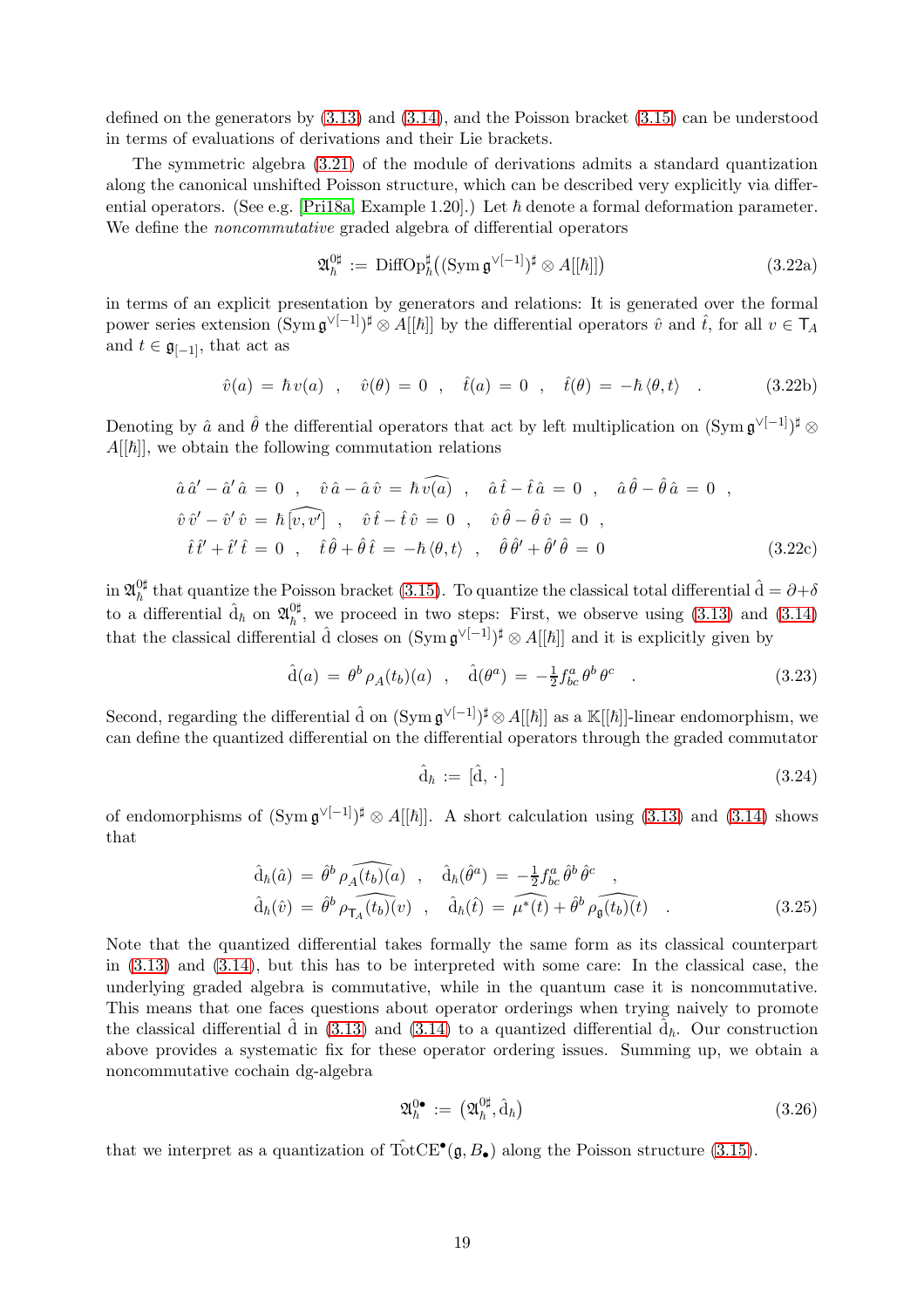Remark 3.2. Such quantizations by differential operators are commonly used in ordinary quantum mechanics. Recall that a classical mechanical system on the real line R is described by the phase space  $T^*\mathbb{R}$  equipped with its canonical Poisson structure. The corresponding classical algebra is generated by the position  $x$  and momentum  $p$  variables, whose Poisson bracket is  $\{p, x\} = 1$ . Quantization can be performed by introducing the differential operators  $\hat{p} = \hbar \frac{d}{dx}$  and  $\hat{x} = x$ , whose commutation relation  $\hat{p}\,\hat{x} - \hat{x}\,\hat{p} = \hbar$  is of the same form as the relations in [\(3.22c\)](#page-18-0). Our noncommutative cochain dg-algebra  $\mathfrak{A}_h^{0\bullet}$  is obtained from  $\hat{\text{TotCE}}^{\bullet}(\mathfrak{g}, B_{\bullet})$  and the canonical Poisson structure  $(3.15)$  in precisely the same way.  $\triangle$ 

Similarly to our construction above, one can quantize, for each  $n \geq 1$ , the cochain dg-algebra TotCE<sup>•</sup>( $\mathfrak{g}^{\oplus n+1}, B_{\bullet} \otimes H^{\otimes n}$ ) along the unshifted Poisson structure  $\{\cdot, \cdot\}_n$  given in [\(3.16\)](#page-16-2) and [\(3.20\)](#page-17-3). Again, this is achieved by interpreting  $v \in T_A$  and  $t \in \mathfrak{g}_{[-1]}$  in terms of derivations on the graded algebra  $(\text{Sym}\,\mathfrak{g}^{\vee\oplus n+1[-1]})^{\sharp}\otimes A\otimes H^{\otimes n}$  and then defining as in  $(3.22)$  a quantization  $\mathfrak{A}_{\hbar}^{n\bullet}$ in terms of differential operators. For completeness, let us note that the relevant commutation relations generalizing [\(3.22c\)](#page-18-0) to the case  $n \geq 1$  are given by

$$
\hat{a}\hat{a}' - \hat{a}'\hat{a} = 0 \ , \quad \hat{v}\hat{a} - \hat{a}\hat{v} = \hbar\widehat{v(a)} \ , \quad \hat{a}\hat{h}^{(k)} - \hat{h}^{(k)}\hat{a} = 0 \ , \quad \hat{a}\hat{t} - \hat{t}\hat{a} = 0 \ ,
$$
  

$$
\hat{a}\hat{\theta} - \hat{\theta}\hat{a} = 0 \ , \quad \hat{v}\hat{v}' - \hat{v}'\hat{v} = \hbar[\widehat{v}, \widehat{v}'] \ , \quad \hat{v}\hat{h}^{(k)} - \hat{h}^{(k)}\hat{v} = 0 \ ,
$$
  

$$
\hat{v}\hat{t} - \hat{t}\hat{v} = 0 \ , \quad \hat{v}\hat{\theta}^{(j)} - \hat{\theta}^{(j)}\hat{v} = 0 \ , \quad \hat{h}^{(k)}\hat{h}^{(k')} - \hat{h}^{(k')}\hat{h}^{(k)} = 0 \ ,
$$
  

$$
\hat{h}^{(k)}\hat{t} - \hat{t}\hat{h}^{(k)} = 0 \ , \quad \hat{h}^{(k)}\hat{\theta}^{(j)} - \hat{\theta}^{(j)}\hat{h}^{(k)} = 0 \ , \quad \hat{t}\hat{t}' + \hat{t}'\hat{t} = 0 \ ,
$$
  

$$
\hat{t}\hat{\theta}^{(j)} + \hat{\theta}^{(j)}\hat{t} = -\hbar\langle\theta, t_{\underline{0}}\rangle \overbrace{S(t_{\underline{1}})}^{(j)} \cdots \overbrace{S(t_{\underline{j}})}^{(1)} \ , \quad \hat{\theta}^{(j)}\hat{\theta}^{(j')} + \hat{\theta}^{(j')}\hat{\theta}^{(j)} = 0 \ , \tag{3.27}
$$

for all  $j, j' \in \{0, \ldots, n\}$  and  $k, k' \in \{1, \ldots, n\}$ . To obtain a quantized differential  $\hat{d}_{\hbar}$  on  $\mathfrak{A}_{\hbar}^{n\bullet}$ , we note again that the classical total differential  $\hat{d} = \partial + \delta$  given in [\(3.13\)](#page-16-3) and [\(3.14\)](#page-16-4) closes on  $(\text{Sym } \mathfrak{g}^{\vee \oplus n+1}[-1])^{\sharp} \otimes A \otimes H^{\otimes n}[[\hbar]]$ . The quantized differential  $\hat{d}_{\hbar}$  is then defined by the graded commutator [\(3.24\)](#page-18-2) of endomorphisms and one explicitly finds that

$$
\hat{d}_{\hbar}(\hat{a}) = \hat{\theta}^{b\langle 0 \rangle} \rho_{\hat{A}}(\widehat{t_b})(a) , \quad \hat{d}_{\hbar}(\hat{\theta}^{a\langle j \rangle}) = -\frac{1}{2} f_{bc}^a \hat{\theta}^{b\langle j \rangle} \hat{\theta}^{c\langle j \rangle} ,
$$
\n
$$
\hat{d}_{\hbar}(\hat{h}^{\langle k \rangle}) = \hat{\theta}^{b\langle k-1 \rangle} \rho^{\hat{R}}(\widehat{t_b})(h)^{\langle k \rangle} + \hat{\theta}^{b\langle k \rangle} \rho^{\hat{L}}(\widehat{t_b})(h)^{\langle k \rangle} ,
$$
\n
$$
\hat{d}_{\hbar}(\hat{v}) = \hat{\theta}^{b\langle 0 \rangle} \rho_{\hat{I_A}}(\widehat{t_b})(v) , \quad \hat{d}_{\hbar}(\hat{t}) = \widehat{\mu^*(t)} + \hat{\theta}^{b\langle 0 \rangle} \rho_{\hat{\mathfrak{g}}}(\widehat{t_b})(t) .
$$
\n(3.28)

This defines a noncommutative cochain dg-algebra

<span id="page-19-0"></span>
$$
\mathfrak{A}_{\hbar}^{\boldsymbol{n}\bullet} := \left( \mathfrak{A}_{\hbar}^{\boldsymbol{n}\sharp}, \hat{\mathbf{d}}_{\hbar} \right) \tag{3.29}
$$

quantizing  $\text{TotCE}^{\bullet}(\mathfrak{g}^{\oplus n+1}, B_{\bullet} \otimes H^{\otimes n})$  along the unshifted Poisson structure  $\{\cdot, \cdot\}_n$ . To obtain quantized analogs of the classical coface and codegeneracy maps in [\(2.55\)](#page-11-1), we use for the generators the same formulas as in the classical case, see  $(2.43)$ ,  $(2.53)$ ,  $(2.44)$  and  $(2.54)$ . (Note that there are no operator ordering ambiguities in defining these maps on generators.) One easily checks that this is compatible with the commutation relations in [\(3.27\)](#page-19-0) and with the quantized differentials  $\hat{d}_\hbar$ . Summing up, we obtain

Proposition 3.3. *The quantizations described in this subsection yield a cosimplicial diagram*

<span id="page-19-1"></span>
$$
\mathfrak{A}_{\hbar}^{0\bullet} \implies \mathfrak{A}_{\hbar}^{1\bullet} \implies \mathfrak{A}_{\hbar}^{2\bullet} \implies \cdots \tag{3.30}
$$

*of noncommutative cochain dg-algebras.*

In the remaining part of this subsection we discuss how to quantize the dg-categories of perfect modules over the stacky CDGAs  $CE^{\bullet}(\mathfrak{g}^{\oplus n+1}, B_{\bullet} \otimes H^{\otimes n})$ . We start again with spelling out the simplest case  $n = 0$  fully explicitly, from which one can easily infer the general construction for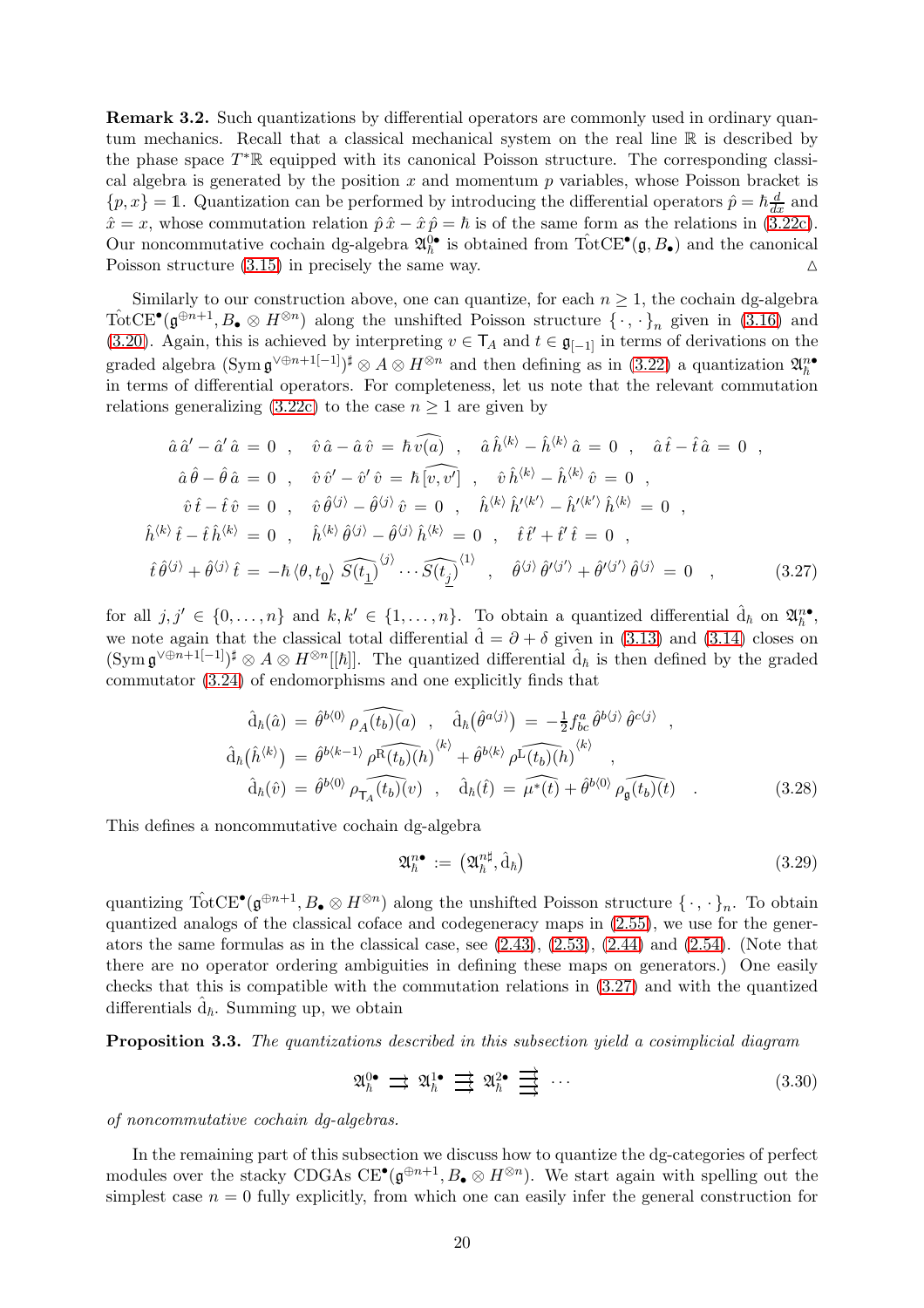all  $n \geq 0$ . Recall from Proposition [2.12](#page-7-2) that an object in per( $CE^{\bullet}(\mathfrak{g}, B_{\bullet})$ ) is a left  $B_{\bullet}$ -dg-module  $V_{\bullet} \in B_{\bullet} \textbf{Mod}$  with a compatible g-action  $\rho_V : \mathfrak{g} \to \text{End}(V_{\bullet})$ . (We ignore for the moment the cofibrancy and perfectness properties and will come back to them later.) In the present case, we have that  $B_{\bullet}$  is the symmetric algebra over A of a chain complex of A-modules (see [\(3.9\)](#page-15-1)), which allows us to decompose the  $B_{\bullet}$ -module structure on  $V_{\bullet}$  into the following data:

- (1) a left A-dg-module  $V_{\bullet} \in A\textbf{Mod}$  with a compatible g-action  $\rho_V : \mathfrak{g} \to \textbf{End}(V_{\bullet}),$
- (2) a g-equivariant left A-dg-module map  $\Theta: V_{\bullet} \to \Omega^1_A \otimes_A V_{\bullet}$ , and
- (3) a g-equivariant graded left A-module map  $\Psi : \mathfrak{g}_{[-1]} \otimes V_{\sharp} \to V_{\sharp}.$

These data have to satisfy the following properties:

(i) For all  $v, v' \in \mathsf{T}_A$  and  $t, t' \in \mathfrak{g}_{[-1]},$ 

$$
\Theta_v \circ \Theta_{v'} = \Theta_{v'} \circ \Theta_v \quad , \quad \Theta_v \circ \Psi_t = \Psi_t \circ \Theta_v \quad , \quad \Psi_t \circ \Psi_{t'} = -\Psi_{t'} \circ \Psi_t \quad , \tag{3.31}
$$

where  $\Theta_v := \iota_v \Theta$  is defined through contraction and  $\Psi_t := \Psi(t \otimes -)$ .

(ii) For all  $t \in \mathfrak{g}_{[-1]},$ 

$$
\partial \circ \Psi_t + \Psi_t \circ \partial = \Theta_{\mu^*(t)} \quad , \tag{3.32}
$$

where  $\partial$  denotes the differential on  $V_{\bullet}$  and the moment map  $\mu^*(t)$  arises from [\(3.9\)](#page-15-1).

Let us rephrase this decomposition of structure in the context of Example [2.11](#page-6-1) and Remark [2.13.](#page-7-5) The structure maps  $\Theta$  and  $\Psi$ , and their compatibility conditions (i) and (ii), are precisely what is needed to endow the totalized Chevalley-Eilenberg module  $Tot^cCE^{\bullet}(\mathfrak{g}, V_{\bullet})$  associated to  $V_{\bullet} \in A\textbf{Mod}$  with a left dg-module structure over the totalized Chevalley-Eilenberg algebra TotCE<sup> $\bullet$ </sup>( $\mathfrak{g}, B_{\bullet}$ ). Hence, in order to quantize the dg-category per(CE $\bullet$ ( $\mathfrak{g}, B_{\bullet}$ )), we have to find quantum analogs of the structure maps  $\Theta$  and  $\Psi$ , and their compatibility conditions, such that  $\hat{\text{TotCE}}^{\bullet}(\mathfrak{g}, V_{\bullet})$  can be endowed with a left dg-module structure over the noncommutative cochain dg-algebra  $\mathfrak{A}^{0\bullet}_{\hbar}$  quantizing  $\hat{\mathrm{TotCE}}^{\bullet}(\mathfrak{g},B_{\bullet}).$  Since  $\mathfrak{A}^{0\bullet}_{\hbar}$  is an algebra of differential operators, it is not surprising that this is related to D-modules, i.e. we expect that  $\Theta$  will be quantized to a flat connection  $\nabla$  on  $V_{\bullet}$ . Working out the details, one finds that the relevant data are given by:

- $(1_{\hbar})$  a left  $A[[\hbar]]$ -dg-module  $V_{\bullet} \in A[[\hbar]]$ **Mod** with a compatible g-action  $\rho_V : \mathfrak{g} \to \text{End}(V_{\bullet}),$
- $(2_{\hbar})$  a g-equivariant dg-connection  $\nabla: V_{\bullet} \to \Omega^1_A[[\hbar]] \otimes_{A[[\hbar]]} V_{\bullet}$  with respect to the differential  $\hbar d^{dR}$ , i.e.  $\nabla$  satisfies the Leibniz rule  $\nabla(a \cdot s) = \hbar d^{dR} a \otimes_{A[[\hbar]]} s + a \cdot \nabla(s)$ , for all  $a \in A[[\hbar]]$ and  $s \in V_{\bullet}$ , and it commutes (id ⊗  $\partial$ ) ∘  $\nabla = \nabla \circ \partial$  with the differential  $\partial$  on  $V_{\bullet}$ , and
- $(3_{\hbar})$  a g-equivariant graded left  $A[[\hbar]]$ -module map  $\Psi : \mathfrak{g}_{[-1]} \otimes V_{\sharp} \to V_{\sharp}$ .

These data have to satisfy the following properties:

 $(i_{\hbar})$  For all  $v, v' \in \mathsf{T}_A$  and  $t, t' \in \mathfrak{g}_{[-1]},$ 

$$
\nabla_v \circ \nabla_{v'} - \nabla_{v'} \circ \nabla_v = \hbar \nabla_{[v,v']} \quad , \quad \nabla_v \circ \Psi_t = \Psi_t \circ \nabla_v \quad , \quad \Psi_t \circ \Psi_{t'} = -\Psi_{t'} \circ \Psi_t \quad , \tag{3.33}
$$

where  $\nabla_v := \iota_v \nabla$  denotes the covariant derivative along  $v \in \mathsf{T}_A$  that is associated with the connection  $\nabla$ . Note that the first condition states that  $\nabla$  is a flat connection.

(ii<sub> $\hbar$ </sub>) For all  $t \in \mathfrak{g}_{[-1]},$ 

$$
\partial \circ \Psi_t + \Psi_t \circ \partial = \nabla_{\mu^*(t)} + \hbar \rho_V(t) \quad . \tag{3.34}
$$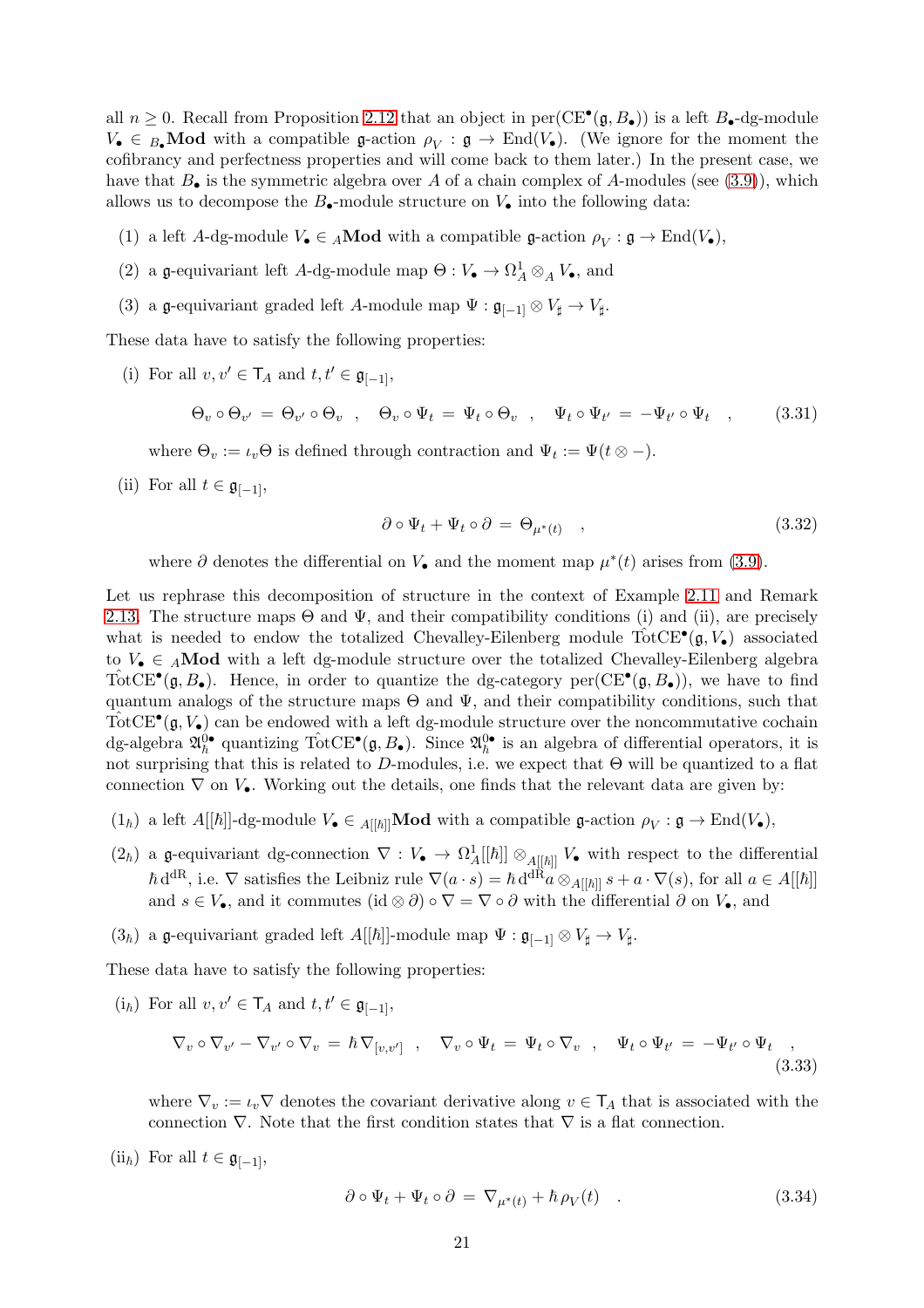**Remark 3.4.** Note that the classical limit  $(V_{\bullet}, \nabla, \Psi)|_{\hbar=0}$  of such triple  $(V_{\bullet}, \nabla, \Psi)$ , which is obtained by quotienting by the ideal  $(\hbar) \subseteq \mathbb{K}[[\hbar]]$ , is precisely the classical data listed in the itemization above.  $\triangle$ 

Based on these insights, we propose the following natural quantization of the dg-category  $per(CE^{\bullet}(\mathfrak{g}, B_{\bullet}))$  associated to the formal derived cotangent stack  $T^{*}[X/\mathfrak{g}]$ . It corresponds to the pre-triangulated envelope of the deformation of  $per(CE^{\bullet}(\mathfrak{g}, B_{\bullet}))$  associated by [\[Pri18a,](#page-36-3) Proposition 1.25] to the quantization  $\mathfrak{A}_{\hbar}^{0\bullet}$  of TotCE<sup> $\bullet$ </sup>(g,  $B_{\bullet}$ ).

**Definition 3.5.** We define the quantized dg-category  $per_{\hbar}(CE^{\bullet}(\mathfrak{g}, B_{\bullet}))$  to be the dg-category over K[[h]] whose objects are all triples  $(V_{\bullet}, \nabla, \Psi)$  as introduced above, such that the classical limit  $(\overline{V}_\bullet, \nabla, \Psi)|_{\hbar=0}$  defines an object in per $(CE^\bullet(\mathfrak{g}, B_\bullet))$  and additionally  $V_\bullet \cong \varprojlim_n V_\bullet/\hbar^n V_\bullet$ with  $V_{\sharp}/\hbar^n V_{\sharp}$  projective as a graded DiffOp<sub> $\hbar(A[[\hbar]])/\hbar^n \otimes (\text{Sym } \mathfrak{g}_{[-1]})_{\sharp}$ -module, for all  $n \geq 0$ . The</sub> cochain complexes (over  $\mathbb{K}[[\hbar]])$  of morphisms are given by

<span id="page-21-0"></span>
$$
\underline{\text{hom}}_{\mathfrak{A}_{\hbar}^{0\bullet}}(\hat{\text{TotCE}}^{\bullet}(\mathfrak{g}, V_{\bullet}), \hat{\text{TotCE}}^{\bullet}(\mathfrak{g}, V_{\bullet}')) \quad , \tag{3.35}
$$

for all pairs of objects  $(V_{\bullet}, \nabla, \Psi)$  and  $(V'_{\bullet}, \nabla', \Psi')$ .

**Remark 3.6.** The role of the additional condition on the module  $V_{\bullet}$  is to rule out pathological objects in the quantized dg-category  $per_{\hbar}(\text{CE}^{\bullet}(\mathfrak{g}, B_{\bullet}))$ , such as those where  $\hbar$  acts as 0 or as 1. To satisfy all conditions it is sufficient, but not necessary, for  $V_{\sharp}$  to be a finitely generated projective  $\mathrm{DiffOp}_{\hbar}(A[[\hbar]])\otimes (\mathrm{Sym}\,\mathfrak{g}_{[-1]})_{\sharp}$ -module. △

<span id="page-21-1"></span>Remark 3.7. In analogy to the classical case (see Remark [2.13\)](#page-7-5), we have that

$$
\text{per}_{\hbar}(\text{CE}^{\bullet}(\mathfrak{g}, B_{\bullet})) \subseteq \mathfrak{g}_{\hbar}^{0\bullet} \mathbf{Mod} \tag{3.36}
$$

can be regarded (by construction) as a full sub-dg-category of the dg-category of dg-modules over the quantized algebra  $\mathfrak{A}_\hbar^0$ . Each object in this sub-dg-category is of the form  $\text{TotCE}^{\bullet}(\mathfrak{g}, V_{\bullet}),$  with the left  $\mathfrak{A}_{\hbar}^{0\bullet}$ -module structure determined from the data of a triple  $(V_{\bullet}, \nabla, \Psi)$ .

<span id="page-21-2"></span>Remark 3.8. There exists an alternative description of the cochain complexes of morphisms in per<sub> $h$ </sub>(CE<sup>•</sup>( $g, B$ <sub>•</sub>)) that generalizes the second isomorphic description in [\(2.25\)](#page-7-0) to the quantum case and that emphasizes better our description of objects by triples. By an analogous rewriting exercise as in the proof of Proposition [2.12,](#page-7-2) one observes that the cochain complex [\(3.35\)](#page-21-0) may be regarded as a sub-complex of  $\hat{\text{TotCE}}^{\bullet}(\mathfrak{g}, \underline{\text{hom}}_{A[[\hbar]]}(V_{\bullet}, V_{\bullet}'))$ . This sub-complex is characterized by the following compatibility conditions with  $\nabla$  and  $\Psi$ : An element

$$
L = \sum_{j=0}^{\dim \mathfrak{g}} \frac{1}{j!} \hat{\theta}^{a_1} \cdots \hat{\theta}^{a_j} L_{a_1 \cdots a_j} \in \hat{\mathrm{TotCE}}^{\bullet}(\mathfrak{g}, \underline{\mathrm{hom}}_{A[[\hbar]]}(V_{\bullet}, V_{\bullet}'))^p \quad , \tag{3.37a}
$$

where  $L_{a_1\cdots a_j} \in \underline{\text{hom}}_{A[[\hbar]]}(V_\bullet, V'_\bullet)_{j-p}$ , defines an element of degree p in [\(3.35\)](#page-21-0) if and only if

$$
\nabla'_{v} \circ L_{a_{1}\cdots a_{j}} = L_{a_{1}\cdots a_{j}} \circ \nabla_{v} , \qquad (3.37b)
$$

for all  $v \in \mathsf{T}_A$ , and

$$
\Psi'_{t_b} \circ L_{a_1 \cdots a_j} = (-1)^{p-j} L_{a_1 \cdots a_j} \circ \Psi_{t_b} + \hbar L_{a_1 \cdots a_j b} \quad , \tag{3.37c}
$$

for all basis elements  $t_b \in \mathfrak{g}_{[-1]}$ . Note that the  $\hbar$ -contribution to the second condition arises from the graded commutators  $\hat{t}\hat{\theta} + \hat{\theta}\hat{t} = -\hbar \langle \theta, t \rangle$ . This alternative description will become useful in Subsection [3.4.](#page-22-0)  $\triangle$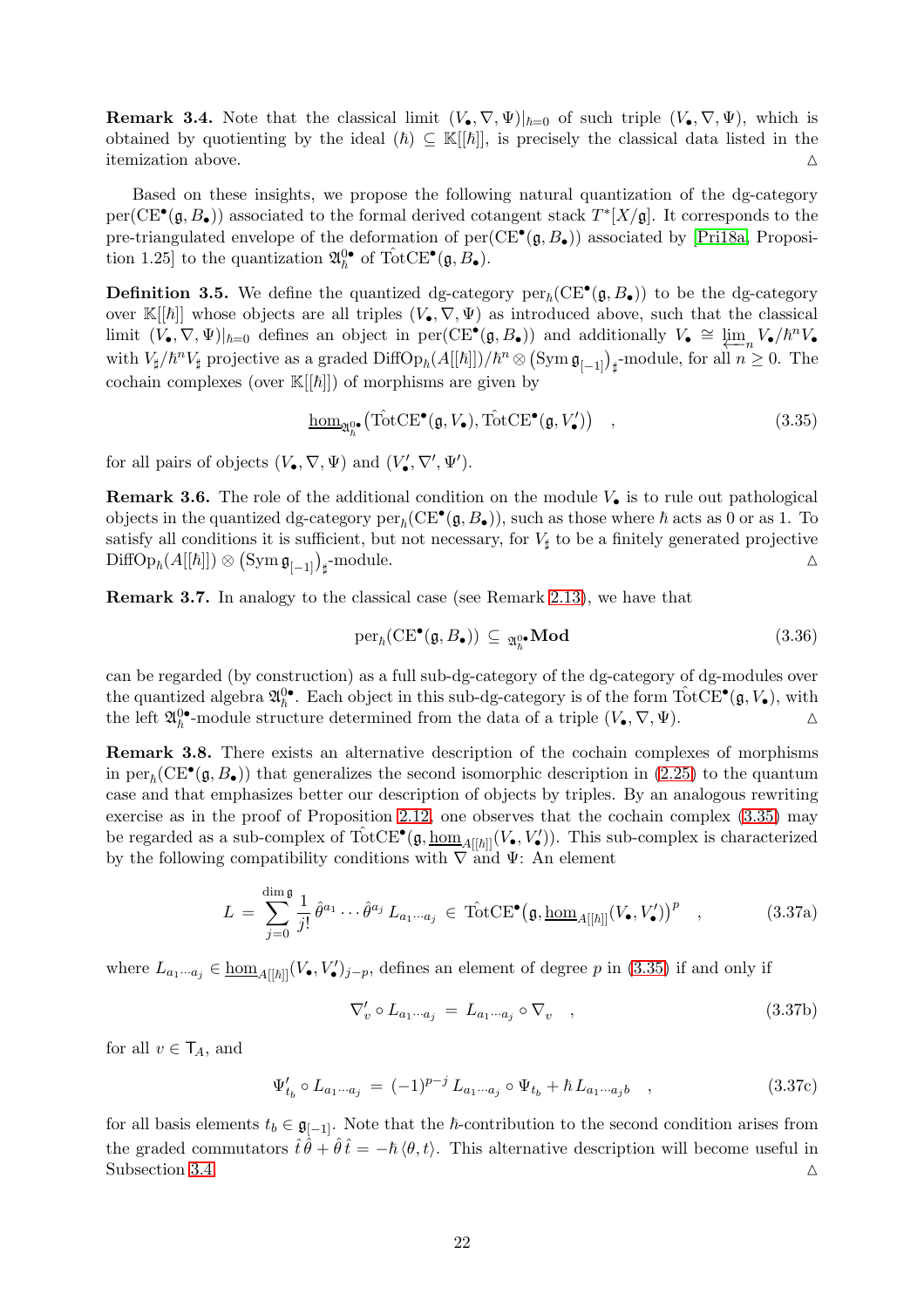<span id="page-22-4"></span>**Example 3.9.** The rank-one module  $\mathfrak{A}_{\hbar}^0 \in \mathfrak{A}_{\hbar}^0$ . Mod is (isomorphic to) an object in the quantized dg-category per<sub> $\hbar$ </sub>(CE<sup>•</sup>( $\mathfrak{g}, B_{\bullet}$ )). Let us spell out explicitly a triple  $(B_{\hbar \bullet}, \nabla, \Psi)$  that represents this object. From  $(3.22)$ , we observe that there exists an isomorphism of graded  $\mathbb{K}[[\hbar]]$ -modules

$$
\mathfrak{A}_{\hbar}^{0\sharp} \cong \hat{\mathrm{Tot}} \Big( \mathrm{Sym} \, \mathfrak{g}^{\vee[-1]} \otimes \mathrm{DiffOp}_{\hbar}(A[[\hbar]]) \otimes \mathrm{Sym} \, \mathfrak{g}_{[-1]}\Big)^{\sharp} \tag{3.38}
$$

given by using the commutation relations in [\(3.22c\)](#page-18-0) to bring each differential operator to the displayed form, i.e. the  $\hat{\theta}$ 's to the left, composites of the  $\hat{a}$ 's and  $\hat{v}$ 's in the middle, and the  $\hat{t}$ 's to the right. Let us define the graded left  $A[[\hbar]]$ -module

<span id="page-22-6"></span><span id="page-22-5"></span><span id="page-22-1"></span>
$$
B_{\hbar\sharp} := \mathrm{DiffOp}_{\hbar}(A[[\hbar]]) \otimes \left(\mathrm{Sym} \,\mathfrak{g}_{[-1]}\right)_{\sharp} \tag{3.39}
$$

and endow it with the g-action determined by the given g-actions on the individual tensor factors. Demanding that [\(3.38\)](#page-22-1) defines an isomorphism  $\mathfrak{A}_{\hbar}^{\mathbf{0}\bullet} \cong \hat{\mathrm{TotCE}}^{\bullet}(\mathfrak{g}, B_{\hbar\bullet})$  of left  $A[[\hbar]]$ -dg-modules fixes uniquely a chain differential  $\partial$  on  $B_{\hbar\sharp}$ . Explicitly, one finds at the level of elements  $\hat{D} \otimes$  $\hat{t}_1 \cdots \hat{t}_n \in \mathrm{DiffOp}_\hbar(A[[\hbar]]) \otimes \big(\mathrm{Sym} \, \mathfrak{g}_{[-1]}\big)_\sharp \text{ that }$ 

$$
\partial(\hat{D}\otimes \hat{t}_1\cdots \hat{t}_n) = \sum_{i=1}^n (-1)^{i-1} \left( \widehat{D}\,\widehat{\mu^*(t_i)} \otimes \hat{t}_1\cdots \hat{t}_i\cdots \hat{t}_n + \hat{D}\otimes [\hat{t}_1\cdots \hat{t}_{i-1},\hat{\theta}^b] \,\widehat{\rho_\mathfrak{g}(t_b)(t_i)}\cdots \hat{t}_n \right) ,
$$
\n(3.40)

where  $\sim$  denotes omission of the factor and the bracket  $[\cdot, \cdot]$  denotes the graded commutator of differential operators, see [\(3.22c\)](#page-18-0) for the relevant commutation relations. One further checks that  $\mathfrak{A}_{\hbar}^{0\bullet} \cong \mathring{\mathrm{Tot}}(\mathfrak{g}, B_{\hbar \bullet})$  becomes an isomorphism of left  $\mathfrak{A}_{\hbar}^{0\bullet}$ -dg-modules if we equip  $\mathring{\mathrm{Tot}}\mathrm{CE}^{\bullet}(\mathfrak{g}, B_{\hbar \bullet})$ with the module structure resulting from the connection  $\nabla_v(\hat{D}\otimes \hat{t}_1\cdots \hat{t}_n)=\hat{v}\,\hat{D}\otimes \hat{t}_1\cdots \hat{t}_n$  and the map  $\Psi_t(\tilde{D}\otimes \hat{t}_1\cdots \hat{t}_n)=\tilde{D}\otimes \hat{t}\hat{t}_1\cdots \hat{t}_n$  given by multiplications of differential operators. This defines a triple  $(B_{\hbar \bullet}, \nabla, \Psi)$  representing, up to the isomorphism constructed in this example, the rank-one module  $\mathfrak{A}^{0\bullet}_{\hbar}\in\mathfrak{A}^{0\bullet}_{\hbar}$  $_{\hbar}^{\circ}$  Mod.  $\qquad \qquad \nabla$ 

The construction above generalizes in the obvious way to all  $n \geq 0$ . This allows us to define quantized dg-categories  $\text{per}_\hbar(\text{CE}^{\bullet}(\mathfrak{g}^{\oplus n+1}, B_{\bullet} \otimes H^{\otimes n}))$  over  $\mathbb{K}[[\hbar]]$  which, in analogy to Remark [3.7,](#page-21-1) can be presented as full sub-dg-categories

<span id="page-22-3"></span><span id="page-22-2"></span>
$$
\operatorname{per}_{\hbar}(\mathbf{CE}^{\bullet}(\mathfrak{g}^{\oplus n+1}, B_{\bullet} \otimes H^{\otimes n})) \subseteq \mathfrak{g}_{\hbar}^{\bullet} \bullet \mathbf{Mod} \tag{3.41}
$$

of the dg-categories of dg-modules over the quantized algebras  $\mathfrak{A}_{\hbar}^{n\bullet}$ . Via the induced module functors associated with the coface and the codegeneracy maps in [\(3.30\)](#page-19-1), we obtain a cosimplicial diagram

$$
\operatorname{per}_{\hbar}(\mathbf{CE}^{\bullet}(\mathfrak{g},B_{\bullet})) \implies \operatorname{per}_{\hbar}(\mathbf{CE}^{\bullet}(\mathfrak{g}^{\oplus 2},B_{\bullet}\otimes H)) \implies \operatorname{per}_{\hbar}(\mathbf{CE}^{\bullet}(\mathfrak{g}^{\oplus 3},B_{\bullet}\otimes H^{\otimes 2})) \implies \cdots
$$
\n(3.42)

of dg-categories over  $\mathbb{K}[[\hbar]]$ , which quantizes the cosimplicial diagram in Definition [2.16.](#page-12-2)

#### <span id="page-22-0"></span>3.4 Global quantization

The quantization of the dg-category  $per(T^*[X/G])$  of perfect modules over the derived cotangent stack  $T^*[X/G]$  is defined as the homotopy limit

$$
\mathrm{per}_{\hbar}(T^*[X/G]) := \mathrm{holim}\Big(\mathrm{per}_{\hbar}(\mathrm{CE}^{\bullet}(\mathfrak{g}, B_{\bullet})) \implies \mathrm{per}_{\hbar}(\mathrm{CE}^{\bullet}(\mathfrak{g}^{\oplus 2}, B_{\bullet} \otimes H)) \implies \cdots\Big) \tag{3.43}
$$

of the cosimplicial diagram [\(3.42\)](#page-22-2) of local quantizations that we have obtained in Subsection [3.3](#page-17-0) in terms of a resolution by stacky CDGAs.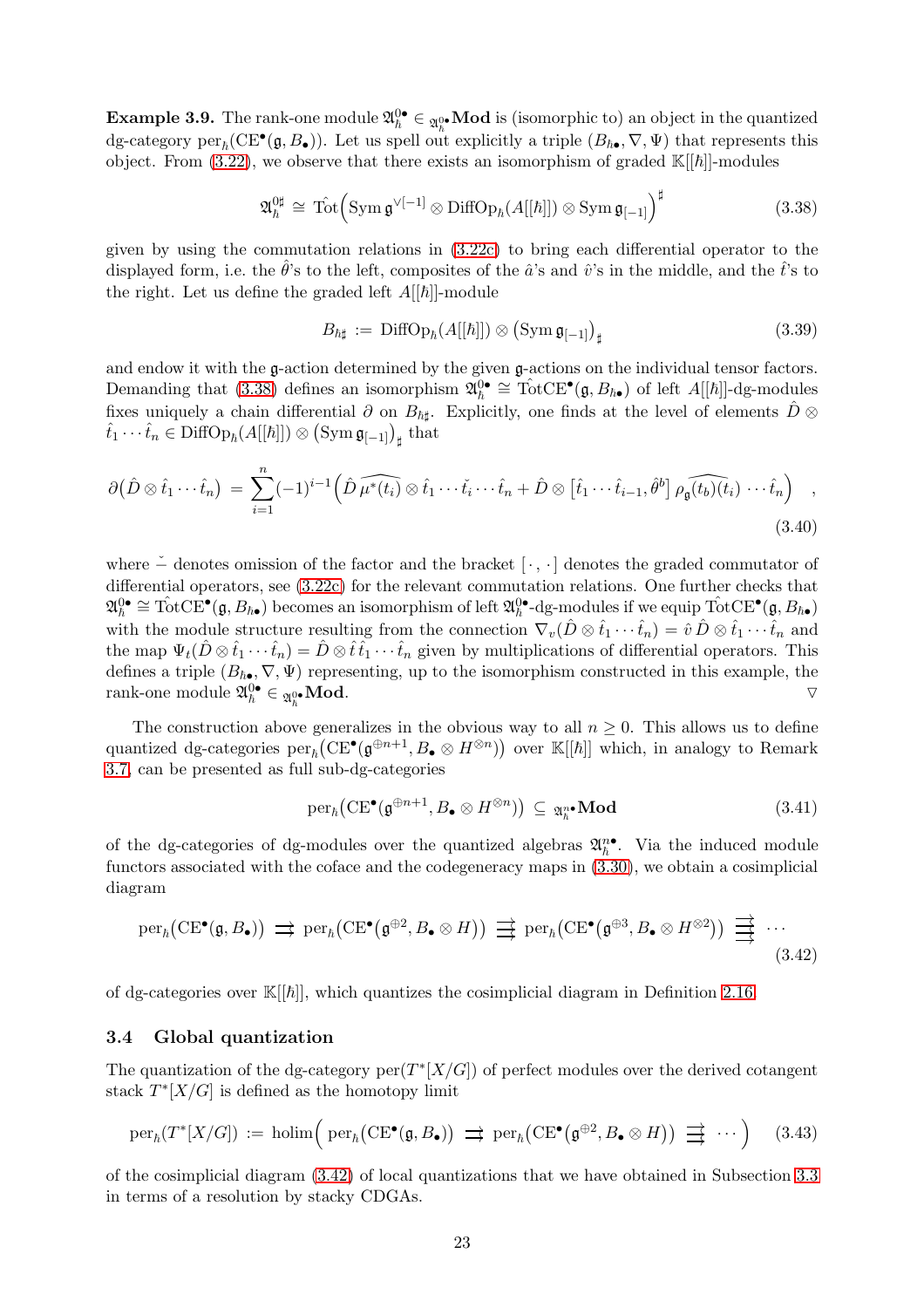Before we provide an explicit model for this dg-category over  $\mathbb{K}[[\hbar]]$ , it will be instructive to describe in some detail the classical dg-category  $per(T^*[X/G])$ . For this we assume that  $G =$  Spec H is reductive, see also Remark [2.18.](#page-13-1) Specializing Proposition [2.17](#page-12-3) to the present case, we obtain, in complete analogy to the decomposition of data explained in the previous subsection, that the data specifying an object in  $per(T^{*}[X/G])$  may be decomposed as follows:

- (1) a left A-dg-module  $V_{\bullet} \in {}_A \mathbf{Mod}$  with a compatible H-coaction  $\rho_V : V_{\bullet} \to V_{\bullet} \otimes H$ ,
- (2) an *H*-equivariant left *A*-dg-module map  $\Theta : V_{\bullet} \to \Omega^1_A \otimes_A V_{\bullet}$ , and
- (3) an H-equivariant graded left A-module map  $\Psi : \mathfrak{g}_{[-1]} \otimes V_{\sharp} \to V_{\sharp}$ .

These data have to satisfy the following properties:

(i) For all  $v, v' \in \mathsf{T}_A$  and  $t, t' \in \mathfrak{g}_{[-1]},$ 

$$
\Theta_v \circ \Theta_{v'} = \Theta_{v'} \circ \Theta_v \quad , \quad \Theta_v \circ \Psi_t = \Psi_t \circ \Theta_v \quad , \quad \Psi_t \circ \Psi_{t'} = -\Psi_{t'} \circ \Psi_t \quad . \tag{3.44}
$$

(ii) For all  $t \in \mathfrak{g}_{[-1]},$ 

$$
\partial \circ \Psi_t + \Psi_t \circ \partial = \Theta_{\mu^*(t)} \quad . \tag{3.45}
$$

The left  $B_{\bullet}$ -dg-module that is canonically associated with a triple  $(V_{\bullet}, \Theta, \Psi)$  is further required to be cofibrant and perfect. For two objects  $(V_\bullet, \Theta, \Psi)$  and  $(V'_\bullet, \Theta', \Psi')$ , the cochain complex of morphisms in  $per(T^*[X/G])$  is given by the sub-complex

$$
\underline{\hom}^{H,\Theta,\Psi}_A(V_\bullet,V_\bullet') \subseteq \underline{\hom}_A(V_\bullet,V_\bullet')
$$
\n(3.46a)

of left A-module morphisms that are strictly H-equivariant and that commute with  $\Theta$  and  $\Psi$ , i.e.  $L \in \underline{\text{hom}}_A(V_\bullet, V'_\bullet)$  lies in  $\underline{\text{hom}}_A^{H, \Theta, \Psi}(V_\bullet, V'_\bullet)$  if and only if

$$
\rho_{V'} \circ L = (L \otimes id) \circ \rho_V \quad , \quad \Theta'_v \circ L = L \circ \Theta_v \quad , \quad \Psi'_t \circ L = (-1)^{|L|} L \circ \Psi_t \quad , \tag{3.46b}
$$

for all  $v \in \mathsf{T}_A$  and  $t \in \mathfrak{g}_{[-1]}$ .

Inspired by our local quantizations from Subsection [3.3,](#page-17-0) it is natural to expect that such triples quantize to the following data:

- $(1_h)$  a left  $A[[\hbar]]$ -dg-module  $V_{\bullet} \in A[[\hbar]]$ **Mod** with a compatible H-coaction  $\rho_V : V_{\bullet} \to V_{\bullet} \otimes H$ ,
- $(2_{\hbar})$  an H-equivariant dg-connection  $\nabla: V_{\bullet} \to \Omega_A^1[[\hbar]] \otimes_{A[[\hbar]]} V_{\bullet}$  with respect to  $\hbar d^{dR}$ , and
- $(3_{\hbar})$  an H-equivariant graded left  $A[[\hbar]]$ -module map  $\Psi : \mathfrak{g}_{[-1]} \otimes V_{\sharp} \to V_{\sharp}$ .

These data have to satisfy the following properties:

(i<sub>h</sub>) For all  $v, v' \in \mathsf{T}_A$  and  $t, t' \in \mathfrak{g}_{[-1]},$ 

$$
\nabla_v \circ \nabla_{v'} - \nabla_{v'} \circ \nabla_v = \hbar \nabla_{[v, v']} \quad , \quad \nabla_v \circ \Psi_t = \Psi_t \circ \nabla_v \quad , \quad \Psi_t \circ \Psi_{t'} = -\Psi_{t'} \circ \Psi_t \quad .
$$
\n(3.47)

(ii<sub> $\hbar$ </sub>) For all  $t \in \mathfrak{g}_{[-1]},$ 

$$
\partial \circ \Psi_t + \Psi_t \circ \partial = \nabla_{\mu^*(t)} + \hbar \rho_V(t) \quad , \tag{3.48}
$$

where  $\rho_V(t)$  denotes the g-action induced by the H-coaction  $\rho_V$ . (Explicitly,  $\rho_V(t)(s) :=$  $s_0 t(s_1)$ , for all  $s \in V_{\bullet}$ .)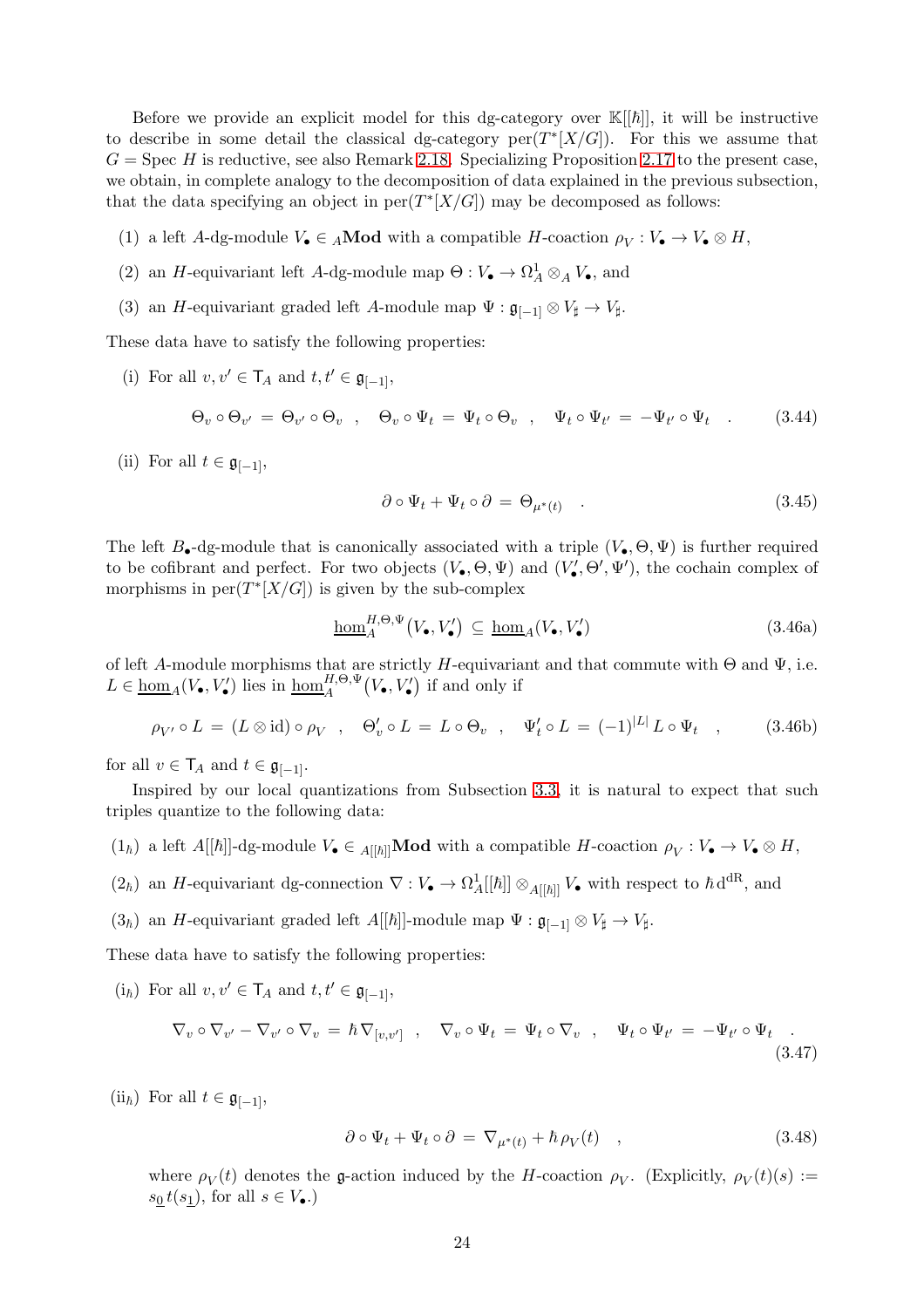**Remark 3.10.** Writing  $\Omega_h^{\bullet}(A) := (\Omega_A^{\sharp}[[\hbar]], \hbar d^{dR})$  and similarly  $\Omega_h^{\bullet}(H) := (\Omega_H^{\sharp}[[\hbar]], \hbar d^{dR}),$  observe that, for any object  $(V_\bullet, \nabla, \Psi)$  of  $\text{per}_\hbar(T^*[X/G])$ , we have an  $\Omega^\bullet_\hbar(A)$ -module

$$
\Omega_h^{\bullet}(A, V)_{\nabla} := (\text{Tot}(\Omega_h^{\bullet}(A) \otimes_{A[[h]]} V_{\bullet})^{\sharp}, \hat{\mathbf{d}} + \nabla) , \qquad (3.49)
$$

whose differential combines the total differential  $\hat{d} = \partial + \hbar d^{dR}$  and the flat connection  $\nabla$ , that may be equipped with a compatible  $\Omega_h^{\bullet}(H)$ -coaction

$$
\Omega_h^{\bullet}(A, V)_{\nabla} \longrightarrow \Omega_h^{\bullet}(A, V)_{\nabla} \otimes_{\mathbb{K}[[\hbar]]} \Omega_h^{\bullet}(H) \tag{3.50}
$$

constructed out of  $\rho$  and  $\Psi$ . This provides a concise characterization of the conditions (i<sub>h</sub>) and  $(i$ i $_{\hbar}).$ 

Recalling also Remark [3.8,](#page-21-2) we propose the following candidate for the quantized dg-category.

<span id="page-24-1"></span>**Definition 3.11.** We define  $\text{per}_{\hbar}(T^*[X/G])$  to be the dg-category over  $\mathbb{K}[[\hbar]]$  whose objects are all triples  $(V_\bullet, \nabla, \Psi)$  as introduced above, such that the classical limit  $(V_\bullet, \nabla, \Psi)|_{\hbar=0}$  defines an object in per $(T^*[X/G])$  and additionally  $V_{\bullet} \cong \varprojlim_n V_{\bullet}/\hbar^n V_{\bullet}$  with  $V_{\sharp}/\hbar^n V_{\sharp}$  projective as a graded  $\text{DiffOp}_{\hbar}(A[[\hbar]])/\hbar^n \otimes (\text{Sym } \mathfrak{g}_{[-1]})_{\sharp}$ -module, for all  $n \geq 0$ . For two objects  $(V_{\bullet}, \nabla, \Psi)$  and  $(V'_\bullet, \nabla', \Psi')$ , the cochain complex (over  $\mathbb{K}[[\hbar]])$  of morphisms is given by the sub-complex

$$
\underline{\hom}_{A[[\hbar]]}^{H,\nabla,\Psi}(V_\bullet,V_\bullet') \subseteq \underline{\hom}_{A[[\hbar]]}(V_\bullet,V_\bullet')
$$
\n(3.51a)

of left  $A[[\hbar]]$ -module morphisms that are strictly H-equivariant and that commute with  $\nabla$  and  $\Psi$ , i.e.  $L \in \underline{\text{hom}}_{A[[\hbar]]}(V_{\bullet}, V_{\bullet}')$  lies in  $\underline{\text{hom}}_{A[[\hbar]]}^{H,\nabla,\Psi}(V_{\bullet}, V_{\bullet}')$  if and only if

$$
\rho_{V'} \circ L = (L \otimes id) \circ \rho_V \quad , \quad \nabla'_v \circ L = L \circ \nabla_v \quad , \quad \Psi'_t \circ L = (-1)^{|L|} L \circ \Psi_t \quad , \tag{3.51b}
$$

for all  $v \in \mathsf{T}_A$  and  $t \in \mathfrak{g}_{[-1]}$ .

<span id="page-24-0"></span>**Proposition 3.12.** Suppose that  $G = \text{Spec } H$  is reductive. Then the dg-category over  $\mathbb{K}[[\hbar]]$ *introduced in Definition [3.11](#page-24-1) is a model for the homotopy limit in* [\(3.43\)](#page-22-3)*.*

*Proof.* We adapt the proof of Proposition [2.17](#page-12-3) to the homotopy limit [\(3.43\)](#page-22-3). Let us temporarily denote the dg-category from Definition [3.11](#page-24-1) by  $\mathcal{C}$ , and the analogous dg-categories defined via modules over the truncated rings  $\mathbb{K}[\hbar]/\hbar^m$  by  $\mathcal{C}_m$ .

Given any object  $(V_\bullet, \nabla, \Psi) \in \mathcal{C}$ , we observe that we have  $\hat{\text{TotCE}}^{\bullet}(\mathfrak{g}, V_\bullet) \in \text{per}_{\hbar}(\text{CE}^{\bullet}(\mathfrak{g}, B_\bullet)),$ together with an isomorphism  $\theta: d_0^*(\hat{\mathrm{Tot}} \times \mathbb{C} \mathbb{P}^{\bullet}(\mathfrak{g}, V_{\bullet})) \cong d_1^*(\hat{\mathrm{Tot}} \times \mathbb{C} \mathbb{P}^{\bullet}(\mathfrak{g}, V_{\bullet}))$  in  $\mathrm{per}_\hbar(\mathrm{CE}^{\bullet}(\mathfrak{g}^{\oplus 2}, B_{\bullet} \otimes V_{\bullet}))$ H) satisfying the cocycle condition  $d_1^*\theta \cong d_2^*\theta \circ d_0^*\theta$ . This gives us a dg-functor from  $\hat{\mathcal{C}}$  to the 2-categorical limit of the cosimplicial diagram in [\(3.43\)](#page-22-3) and hence a dg-functor  $\mathcal{C} \to \text{per}_{\hbar}(T^*[X/G])$ to the homotopy limit.

To see that this is fully faithful, observe that on morphisms we are looking at the map

$$
\underline{\text{hom}}_{A[[\hbar]]}^{H,\nabla,\Psi}(V_{\bullet},V_{\bullet}') \to \text{holim}\left(\text{TotCE}^{\bullet}(\mathfrak{g},\underline{\text{hom}}_{A[[\hbar]]}^{T,\Psi}(V_{\bullet},V_{\bullet}')) \implies \text{TotCE}^{\bullet}(\mathfrak{g}^{\oplus 2},\underline{\text{hom}}_{A[[\hbar]]}^{T,\Psi}(V_{\bullet},V_{\bullet}') \otimes H) \cdots \right) ,\tag{3.52}
$$

where we have used the description of the morphism complexes from Remark [3.8.](#page-21-2) We can calculate the homotopy limit as a normalized total complex, and the factors involving  $\mathfrak g$  make an acyclic contribution, giving us a quasi-isomorphism from the homotopy limit to  $\text{Tot}N^{\bullet}(G, \underline{\text{hom}}_{A[[\hbar]]}^{\nabla,\Psi}(V_{\bullet}, V_{\bullet}')).$ Since G is reductive, this is quasi-isomorphic to its subcomplex  $\underline{\text{hom}}_{A[[\hbar]]}^{H,\nabla,\Psi}(V_\bullet,V'_\bullet)$  of G-invariants, giving the required quasi-isomorphism on hom-complexes.

We now turn our attention to essential surjectivity. In order to use the same conventions as in the proof of Proposition [2.17,](#page-12-3) let us introduce the *chain* dg-algebras  $\mathfrak{A}_{\hbar\bullet}^n$  via the usual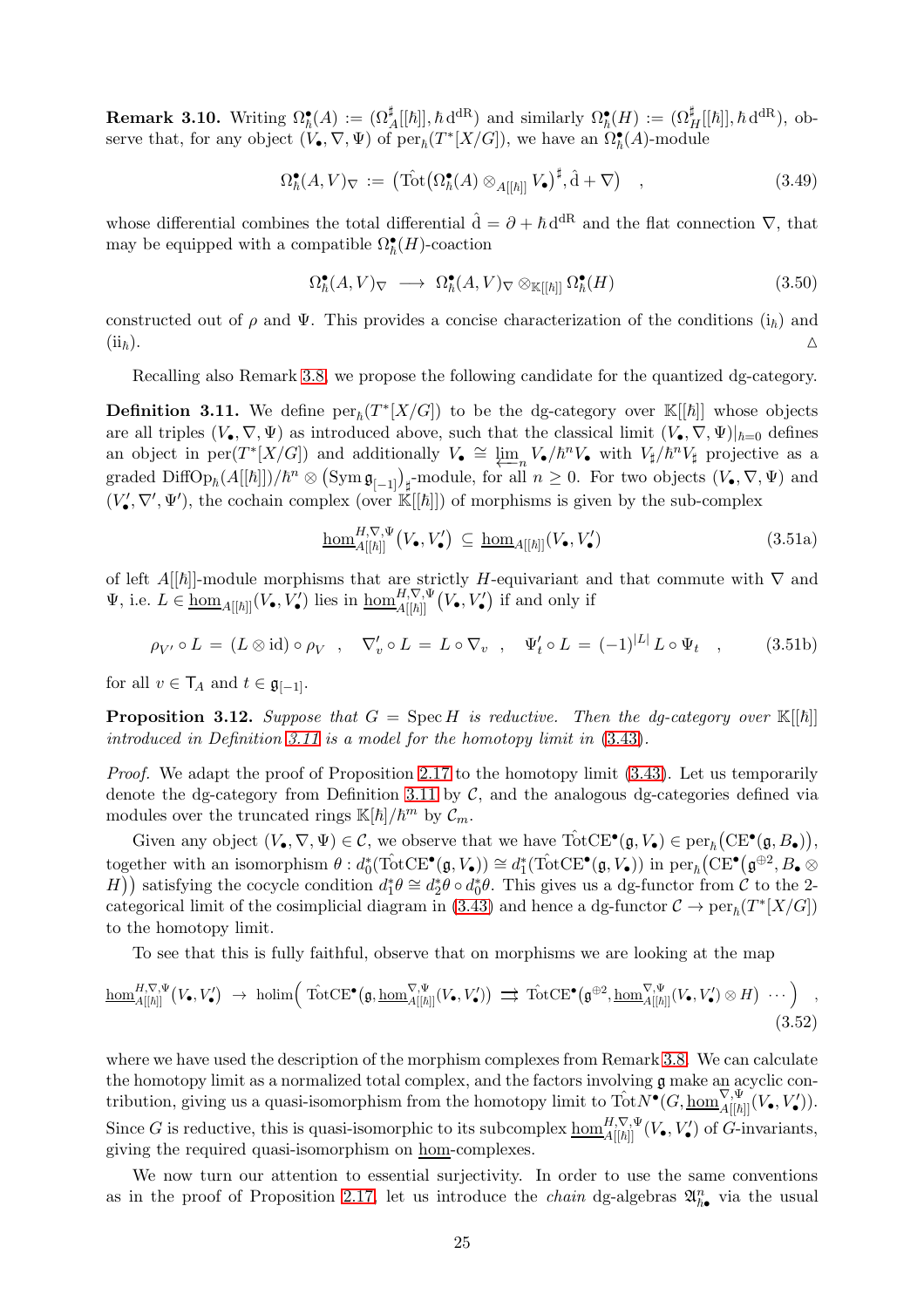degree-reflection of the *cochain* dg-algebras  $\mathfrak{A}_{\hbar}^{n\bullet}$ , i.e.  $(\mathfrak{A}_{\hbar}^n)_{i} := (\mathfrak{A}_{\hbar}^n)^{-i}$ . In order to appeal to the strictification theorem [\[HS98,](#page-35-10) Corollary 18.7], we use the projective model structure of the second kind, as in [\[Pos11,](#page-36-8) Theorem 8.3(a)], applied to the categories of  $\mathfrak{A}_{\hbar\bullet}^n/\hbar^m$ -modules. This model structure has the crucial property that modules are cofibrant whenever the underlying graded module is projective. Beware that the notion of weak equivalence is stronger than quasiisomorphism, but for cofibrant objects it coincides with homotopy equivalence, or in our case with morphisms  $M_{\bullet} \to N_{\bullet}$  which induce quasi-isomorphisms

$$
(B_{\bullet} \otimes H^{\otimes n}) \otimes_{\mathfrak{A}_{h\bullet}^n/\hbar} (M_{\bullet}/\hbar) \longrightarrow (B_{\bullet} \otimes H^{\otimes n}) \otimes_{\mathfrak{A}_{h\bullet}^n/\hbar} (N_{\bullet}/\hbar) . \tag{3.53}
$$

The dg-algebra map  $\mathfrak{A}_{\hbar\bullet}^n/\hbar = \hat{\mathrm{Tot}} \mathrm{CE}^{\bullet}(\mathfrak{g}^{\oplus n+1}, B_{\bullet} \otimes H^{\otimes n}) \to B_{\bullet} \otimes H^{\otimes n}$  entering the induced module construction in [\(3.53\)](#page-25-0) is given by sending all Chevalley-Eilenberg generators to zero.

Replacing modules over  $\mathbb{K}[[\hbar]]$  with modules over  $\mathbb{K}[\hbar]/\hbar^m$  in the homotopy limit [\(3.43\)](#page-22-3) gives us a dg-category  $per_h(T^*[X/G]/\hbar^m)$ , which by strictification can be characterized as the dg-category  $per_{\hbar}(T^{*}[X/G]/\hbar^{m})_{\text{cart}}$  of those left modules

<span id="page-25-0"></span>
$$
M_{\bullet}^{0} \implies M_{\bullet}^{1} \implies M_{\bullet}^{2} \implies \cdots \tag{3.54}
$$

in cosimplicial complexes over the cosimplicial noncommutative dg-algebra

$$
\mathfrak{A}_{\hbar\bullet}^{0}/\hbar^{m} \implies \mathfrak{A}_{\hbar\bullet}^{1}/\hbar^{m} \implies \mathfrak{A}_{\hbar\bullet}^{2}/\hbar^{m} \implies \cdots \tag{3.55}
$$

which

- 1. are projective as cosimplicial graded modules,
- 2. have  $B_{\bullet} \otimes_{\mathfrak{A}_{h}^0/h} (M_{\bullet}^0/h)$  cofibrant and perfect as a left  $B_{\bullet}$ -dg-module, and
- 3. are homotopy-Cartesian in the sense that the morphisms

$$
d^j : \mathfrak{A}_{\hbar\bullet}^{n+1}/\hbar^m \otimes_{\mathfrak{A}_{\hbar\bullet}^n}/\hbar^m M_{\bullet}^n \longrightarrow M_{\bullet}^{n+1}
$$
\n(3.56)

from the induced modules are all homotopy equivalences.

For any homotopy-Cartesian module  $M_{\bullet}^{\bullet} \in \text{per}_{\hbar}(T^*[X/G]/\hbar^m)_{\text{cart}},$  the homology groups  $H_i((B_{\bullet} \otimes H^{\otimes n}) \otimes_{\mathfrak{A}_{h\bullet}^n/h}(M_{\bullet}^n/h))$  form a Cartesian cosimplicial module, so for  $n=0$  this gives a G-equivariant  $B_{\bullet}$ -module which determines the whole diagram. By lifting G-equivariant projective modules from  $B_{\bullet}$  to  $\mathfrak{A}_{\hbar\bullet}^{0}/\hbar^m$  and taking cones, we can then show by induction on the lowest non-zero homology group of  $B_{\bullet} \otimes_{\mathfrak{A}_{h}^0/h} (M_{\bullet}^0/h)$  that every object is homotopy equivalent to one in the essential image of  $\mathcal{C}_m$ .

Finally, observe that  $\mathcal{C} = \varprojlim_m \mathcal{C}_m$ , and that the morphisms  $\mathcal{C}_m \to \mathcal{C}_{m-1}$  are all fibrations of dg-categories in the model structure of [\[Tab05\]](#page-36-9), so the limit is a homotopy limit. Similarly, we have  $\text{per}_\hbar(\text{CE}^{\bullet}(\mathfrak{g}^{\oplus n+1}, B_{\bullet} \otimes H^{\otimes n})) \simeq \text{holim}_{m} \text{per}_{\hbar}(\text{CE}^{\bullet}(\mathfrak{g}^{\oplus n+1}, B_{\bullet} \otimes H^{\otimes n})/\hbar^m)$ , so we have shown

$$
\mathcal{C} \simeq \text{holim}_{m} \mathcal{C}_{m}
$$
\n
$$
\simeq \text{holim}_{m} \text{holim}_{n \in \Delta} \text{per}_{\hbar} (\text{CE}^{\bullet}(\mathfrak{g}^{\oplus n+1}, B_{\bullet} \otimes H^{\otimes n}) / \hbar^{m})
$$
\n
$$
\simeq \text{holim}_{n \in \Delta} \text{per}_{\hbar} (\text{CE}^{\bullet}(\mathfrak{g}^{\oplus n+1}, B_{\bullet} \otimes H^{\otimes n}))
$$
\n
$$
\simeq \text{per}_{\hbar} (T^{*}[X/G]) , \qquad (3.57)
$$

□

as required.

<span id="page-25-1"></span>**Example 3.13.** The object  $(B_{\hbar\bullet}, \nabla, \Psi) \in \text{per}_{\hbar}(\mathbb{CE}^{\bullet}(\mathfrak{g}, B_{\bullet}))$  constructed in Example [3.9](#page-22-4) can be upgraded to an object in  $per_{\hbar}(T^*[X/G])$  by endowing  $B_{\hbar\bullet}$  given in [\(3.39\)](#page-22-5) with the tensor product *H*-coaction. The resulting object  $(B_{\hbar \bullet}, \nabla, \Psi) \in \text{per}_{\hbar}(T^*[X/G])$  plays the role of a pointing (i.e. an  $E_0$ -monoidal structure) on the dg-category  $per_{\hbar}(T^*[X/G])$  that quantizes the symmetric monoidal structure on the classical dg-category per $(T^*[X/G])$ . In fact, the classical limit  $(B_{\hbar \bullet}, \nabla, \Psi)|_{\hbar=0}$ is the monoidal unit of per $(T^*[X/G])$ .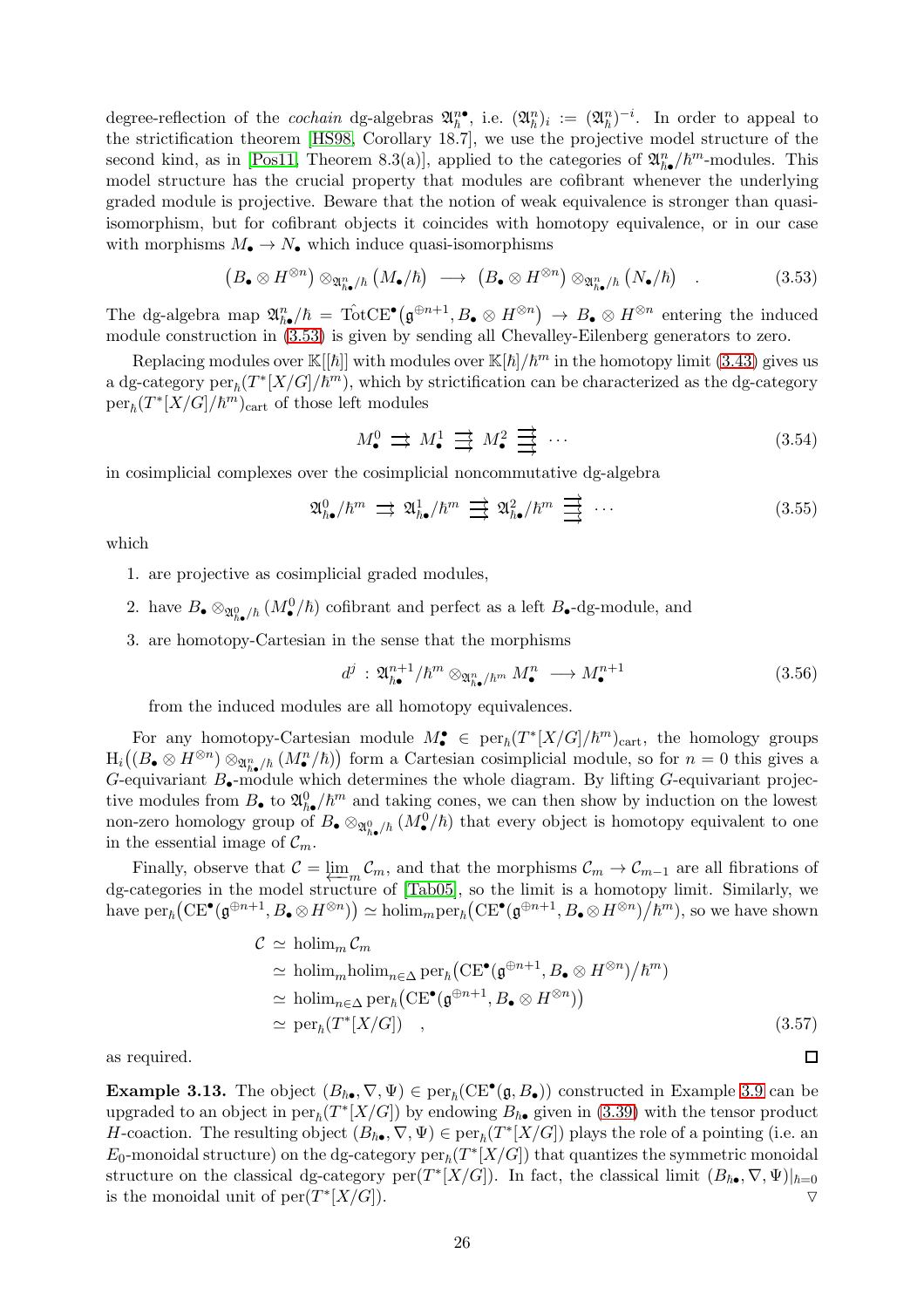**Example 3.14.** As a simple illustration, let us sketch the quantized dg-category  $\text{per}_{\hbar}(T^*[X/G])$ for the case where  $X = pt = \text{Spec } \mathbb{K}$  is a point and  $G = \mathbb{G}_m = \text{Spec } \mathbb{K}[x^{\pm 1}]$  is the 1-dimensional torus. The  $\mathbb{K}[x^{\pm 1}]$ -coaction on the  $\mathbb{K}[[\hbar]]$ -dg-module  $V_{\bullet}$  defines a weight grading  $V_{\bullet} = \bigoplus_{n \in \mathbb{Z}} V_{\bullet}^{(n)}$ such that  $\rho(s) = s \otimes x^n$ , for all  $s \in V_{\bullet}^{(n)}$ . Since  $\Omega^1_{\mathbb{K}}[[\hbar]] = 0$ , the datum of a connection  $\nabla$  is necessarily 0 in this case. Furthermore, since  $\mathfrak{g} = \mathbb{K}$ , the  $\Psi$ -map specializes to a  $\mathbb{K}[[\hbar]]$ -linear map  $\Psi: V_{\sharp} \to V_{\sharp+1}$  of degree 1 that preserves the weight grading and squares  $\Psi^2 = 0$  to zero by  $(i_{\hbar}).$ The condition  $(ii_{\hbar})$  then reads on elements  $s \in V_{\bullet}^{(n)}$  of weight  $n \in \mathbb{Z}$  as  $\partial \Psi(s) + \Psi(\partial s) = \hbar n s$ .

This dg-category is generated by the following objects: For each  $n \in \mathbb{Z}$ , consider  $(V_{\bullet}, 0, \Psi) \in$  $per_{\hbar}(T^*[X/G])$  whose underlying graded  $\mathbb{K}[[\hbar]]$ -module is  $(Sym \mathfrak{g}_{[-1]})[[\hbar]]_{\sharp} \cong \mathbb{K}[[\hbar]] \oplus t \mathbb{K}[[\hbar]]$  in weight *n* with differential  $\partial(a + t b) = \hbar n b$  and  $\Psi(a + t b) = t a$ , for all  $a, b \in \mathbb{K}[[\hbar]]$ . Note that  $n = 0$  gives the pointing from Example [3.13.](#page-25-1) The morphism complexes between any two generating objects with different weights is 0, and the endomorphism complex of the generating object of weight n is the CDGA  $(\text{Sym } \mathfrak{g}_{[-1]})[[\hbar]]_{\sharp}$  with differential  $\partial(a + t b) = \hbar n b$ , for all  $a, b \in \mathbb{K}[[\hbar]].$ 

# <span id="page-26-0"></span>4 Gauge theory on directed graphs

We apply the constructions and results of the previous section to study the quantization of gauge theories on directed graphs. In Subsection [4.1,](#page-26-1) we introduce our gauge theoretic model of interest. On each directed graph, the phase space of this model is a derived cotangent stack, together with its canonical unshifted Poisson structure. Hence, it can be quantized by our techniques developed in Section [3](#page-14-0) and we spell out this quantization explicitly in Subsection [4.2.](#page-30-0) In Subsection [4.3,](#page-33-0) we show that these quantizations can be endowed with a prefactorization algebra structure associated with suitable pairwise disjoint embeddings of directed graphs.

#### <span id="page-26-1"></span>4.1 The model

Recall that a (finite) *directed graph*  $U := (\mathsf{s}, \mathsf{t} : \mathsf{E} \implies \mathsf{V})$  consists of a finite set V of vertices, a finite set E of edges and two maps  $s, t : E \rightrightarrows V$  assigning to each edge its source and its target vertex. One may visualize an edge  $e \in \mathsf{E}$  by an arrow  $\mathsf{s}(e) \stackrel{e}{\longrightarrow} \mathsf{t}(e)$ . We interpret a directed graph  $U = (\mathsf{s}, \mathsf{t} : \mathsf{E} \rightrightarrows \mathsf{V})$  as a discrete approximation of a manifold: The vertices  $v \in \mathsf{V}$  correspond to points and the edges  $e \in \mathsf{E}$  correspond to paths between points.

One can decorate each directed graph  $U = (\mathsf{s}, \mathsf{t} : \mathsf{E} \implies \mathsf{V})$  with gauge theoretic data, see e.g. [\[Bae96\]](#page-35-13). Let  $G =$  Spec H be a smooth affine group scheme. The space of  $G$ -connections on U is defined as the product

$$
Con_G(U) := \prod_{e \in E} G \tag{4.1}
$$

of affine schemes over the set of edges E. This is interpreted as assigning to each edge the datum of a parallel transport. The *gauge group* on U is defined as the product

<span id="page-26-3"></span><span id="page-26-2"></span>
$$
\mathcal{G}(U) := \prod_{v \in V} G \tag{4.2}
$$

of affine group schemes, i.e. we assign to each vertex a copy of  $G$ . The action of the gauge group on the space of G-connections is defined by

$$
\text{Con}_G(U) \times \mathcal{G}(U) \longrightarrow \text{Con}_G(U) , \quad (\{A_e\}_{e \in \mathsf{E}}, \{g_v\}_{v \in \mathsf{V}}) \longmapsto \{g_{\mathsf{t}(e)}^{-1} A_e g_{\mathsf{s}(e)}\}_{e \in \mathsf{E}} , \quad (4.3)
$$

where  $g_{\mathsf{t}(e)}^{-1} A_e g_{\mathsf{s}(e)}$  denotes group multiplications. This is precisely the way in which parallel transports transform under gauge transformations.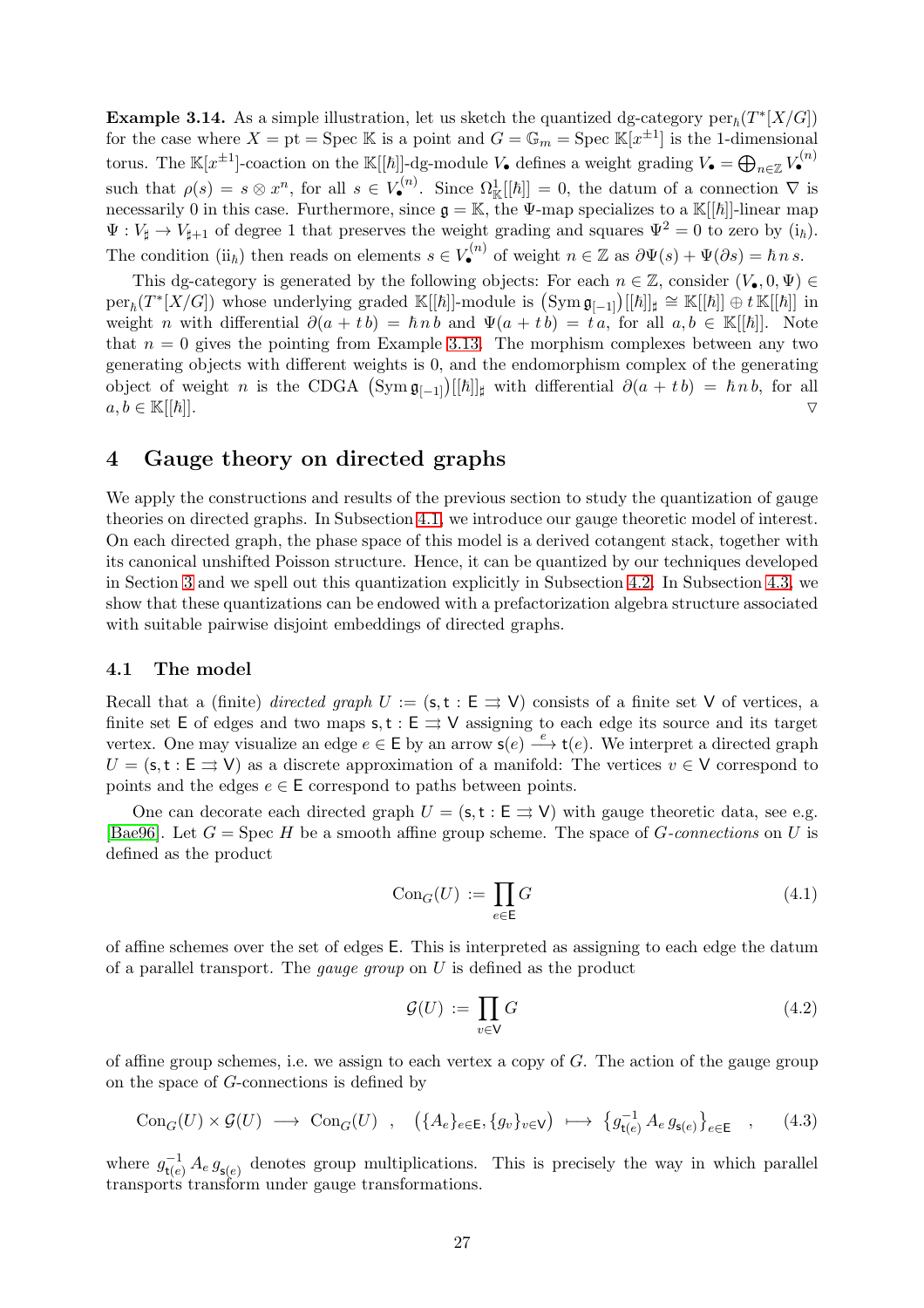The canonical phase space of the gauge theory is given by the derived cotangent stack

$$
T^*\big[\text{Con}_G(U)/\mathcal{G}(U)\big] \tag{4.4}
$$

of the quotient stack of  $G$ -connections modulo gauge transformations on  $U$ , together with its canonical unshifted Poisson structure. As explained in Subsection [3.1,](#page-14-1) this derived stack admits a concrete description in terms of derived symplectic reduction, which we shall spell out now explicitly in the algebraic language. First, let us note that the function Hopf algebra of the gauge group [\(4.2\)](#page-26-2) is the tensor Hopf algebra

<span id="page-27-1"></span><span id="page-27-0"></span>
$$
\mathcal{O}(\mathcal{G}(U)) = \bigotimes_{v \in V} H \quad , \tag{4.5}
$$

where  $H = \mathcal{O}(G)$  is the function Hopf algebra on  $G = \text{Spec } H$ . The Lie algebra of  $\mathcal{G}(U)$  and its dual can be identified with direct sums

$$
\mathfrak{g}(U) \cong \bigoplus_{v \in V} \mathfrak{g} \quad , \qquad \mathfrak{g}^{\vee}(U) \cong \bigoplus_{v \in V} \mathfrak{g}^{\vee} \tag{4.6}
$$

of the Lie algebra g of  $G = \text{Spec } H$  and its dual  $\mathfrak{g}^{\vee}$ . The cotangent bundle of the space of G-connections can be written as

$$
T^* \text{Con}_G(U) = \prod_{e \in E} T^* G \cong \prod_{e \in E} (\mathfrak{g}^\vee \times G) \quad , \tag{4.7}
$$

hence its function algebra is given by the tensor algebra

<span id="page-27-2"></span>
$$
\mathcal{O}(T^*\text{Con}_G(U)) \cong \bigotimes_{e \in \mathsf{E}} (\text{Sym } \mathfrak{g} \otimes H) \quad . \tag{4.8}
$$

Note that these isomorphisms require a choice of trivialization of the cotangent bundle  $T^*G$ , or equivalently in the algebraic language an isomorphism of H-modules  $H \otimes \mathfrak{g} \stackrel{\cong}{\to} \mathsf{T}_H = \mathrm{Der}(H)$ . We choose to work with the isomorphism

<span id="page-27-3"></span>
$$
H \otimes \mathfrak{g} \longrightarrow \mathsf{T}_H , \quad h' \otimes t \longrightarrow h' \rho^{\mathsf{L}}(t) \tag{4.9}
$$

given by the assignment of left invariant derivations  $\rho^L(t)(h) = h_1 t(h_2)$ , for all  $t \in \mathfrak{g}$  and  $h \in H$ . To specify the comodule structure  $\rho: \mathcal{O}(T^*\text{Con}_G(U)) \to \mathcal{O}(T^*\text{Con}_G(U)) \otimes \mathcal{O}(\mathcal{G}(U))$  induced by [\(4.3\)](#page-26-3), it is convenient to introduce the following notations: For a vertex  $v \in V$ , we denote by  $h_v \in \mathcal{O}(\mathcal{G}(U))$  the element that is  $h \in H$  on the v-th tensor factor of [\(4.5\)](#page-27-0) and the unit element 1 on all other factors. We further denote by  $t_v \in \mathfrak{g}(U)$  and  $\theta_v \in \mathfrak{g}^{\vee}(U)$  the elements that are, respectively,  $t \in \mathfrak{g}$  or  $\theta \in \mathfrak{g}^{\vee}$  on the *v*-th direct summand of [\(4.6\)](#page-27-1) and zero on all other summands. For [\(4.8\)](#page-27-2) we use a similar convention and write  $t_e \in \mathcal{O}(T^*\text{Con}_G(U))$  and  $a_e \in \mathcal{O}(T^*\text{Con}_G(U))$  for the generators associated with placing, respectively,  $t \otimes 1 \in \mathfrak{g} \otimes H$  or  $1 \otimes a \in \text{Sym } \mathfrak{g} \otimes H$  on the e-th tensor factor and unit elements everywhere else. The  $\mathcal{O}(\mathcal{G}(U))$ -coaction on  $\mathcal{O}(T^*\mathrm{Con}_G(U))$ induced by [\(4.3\)](#page-26-3) then reads on these generators as

$$
\rho(a_e) = a_{\underline{2}e} \otimes S(a_{\underline{1}})_{\underline{t}(e)} a_{\underline{3}\underline{s}(e)} , \quad \rho(t_e) = t_{\underline{0}e} \otimes t_{\underline{1}\underline{s}(e)} , \qquad (4.10)
$$

where  $t_0 \otimes t_1 = \rho_{\mathfrak{g}}(t)$  is the adjoint coaction on  $\mathfrak{g}$ . Note that the coaction on  $t_e$  does only depend on the source  $s(e)$  but not on the target  $t(e)$  of the edge, which is due to the fact that we have chosen to work with left invariant derivations in [\(4.9\)](#page-27-3). The moment map  $\mu_U : T^*Con_G(U) \to \mathfrak{g}^{\vee}(U)$  is algebraically described by the algebra map

<span id="page-27-5"></span><span id="page-27-4"></span>
$$
\mu_U^* : \operatorname{Sym} \mathfrak{g}(U) \longrightarrow \mathcal{O}(T^* \operatorname{Con}_G(U)) \tag{4.11a}
$$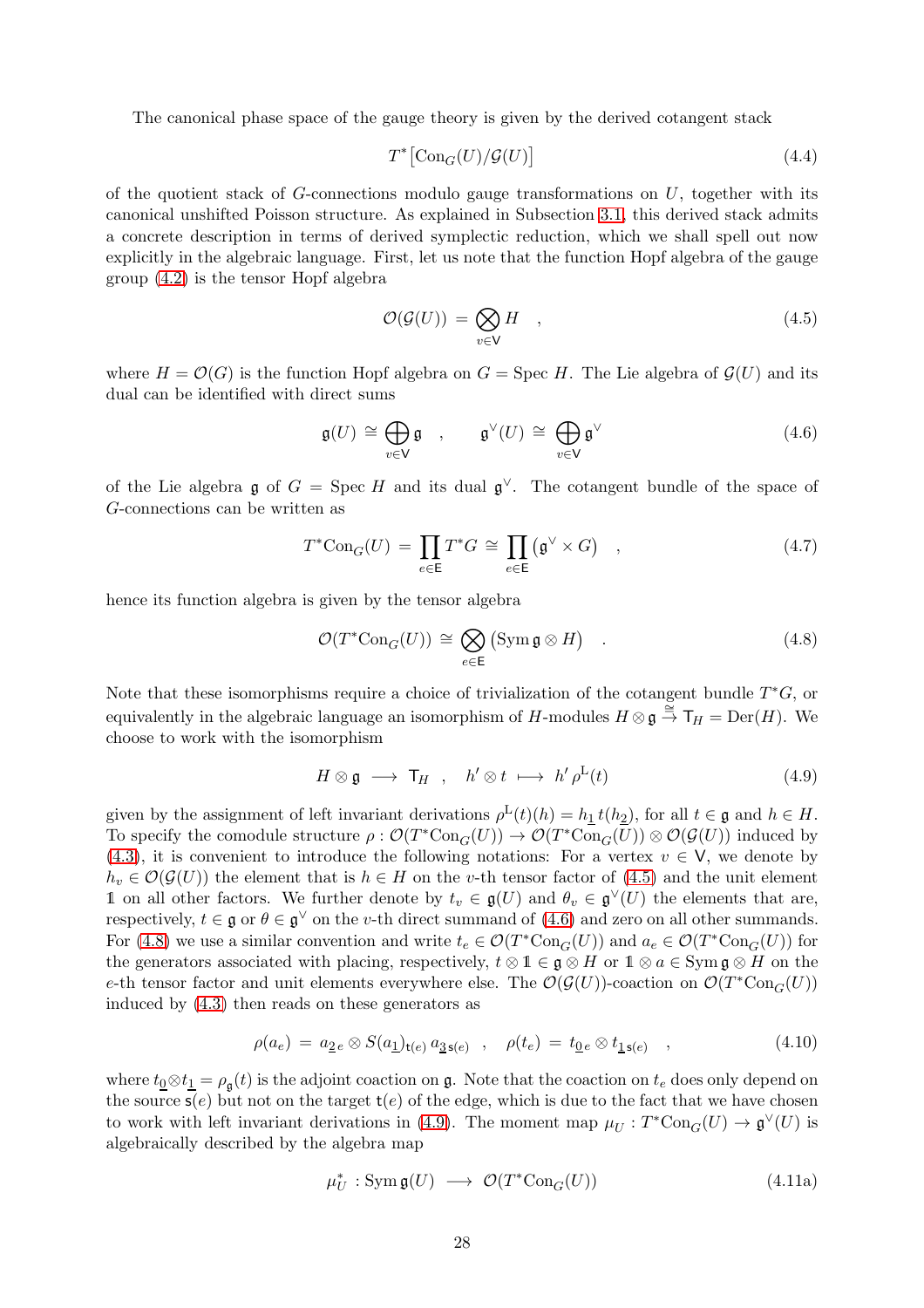that is given on the generators  $t_v \in \mathfrak{g}(U)$  by

$$
\mu_U^*(t_v) = -\sum_{e \in \mathbf{s}^{-1}(v)} t_e + \sum_{e \in \mathbf{t}^{-1}(v)} t_{\underline{0}e} S(t_{\underline{1}})_e \quad . \tag{4.11b}
$$

Note that the moment map is a discrete analog of the Gauss constraint: For each vertex  $v \in V$ , it compares the total outgoing canonical momentum  $(s(e) = v)$  with the appropriately parallel transported total incoming canonical momentum  $(t(e) = v)$ .

With these preparations we can now compute the derived zero locus  $\mu_U^{-1}$  $\overline{U}^1(0)$  of the moment map [\(4.11\)](#page-27-4), which by [\(3.9\)](#page-15-1) is the derived affine scheme defined by the following chain CDGA  $\mathcal{O}(\mu_U^{-1}$  $U^{-1}(0)$ ,  $\in$  **dgCAlg**<sub> $\geq$ 0</sub>: The underlying graded algebra is

<span id="page-28-3"></span><span id="page-28-2"></span>
$$
\mathcal{O}(\mu_U^{-1}(0))_{\sharp} = \left(\bigotimes_{v \in V} \text{Sym} \,\mathfrak{g}_{[-1]}\right)_{\sharp} \otimes \bigotimes_{e \in \mathsf{E}} (\text{Sym} \,\mathfrak{g} \otimes H) \tag{4.12a}
$$

and the chain differential  $\partial$  is defined on the generators by

$$
\partial(a_e) = 0 \quad , \quad \partial(t_e) = 0 \quad , \quad \partial(t_v) = \mu_U^*(t_v) = -\sum_{e \in \mathbf{s}^{-1}(v)} t_e + \sum_{e \in \mathbf{t}^{-1}(v)} t_{\underline{0},e} S(t_{\underline{1}})_e \quad . \tag{4.12b}
$$

The  $\mathcal{O}(\mathcal{G}(U))$ -coaction on  $\mathcal{O}(\mu_{U}^{-1})$  $U^{-1}(0)$  is given by [\(4.10\)](#page-27-5) and the adjoint coaction on  $t_v \in \mathfrak{g}(U)$ . For completeness, let us spell out the coaction on the generators

$$
\rho(a_e) = a_{\underline{2}e} \otimes S(a_{\underline{1}})_{\underline{t}(e)} a_{\underline{3}\underline{s}(e)} , \quad \rho(t_e) = t_{\underline{0}e} \otimes t_{\underline{1}\underline{s}(e)} , \quad \rho(t_v) = t_{\underline{0}v} \otimes t_{\underline{1}v} .
$$
 (4.12c)

Summing up, we have shown that the canonical phase space of our gauge theory model on the directed graph  $U = (s, t : E \rightrightarrows V)$  is given by the derived quotient stack

<span id="page-28-4"></span>
$$
\mathcal{S}(U) := \left[ \mu_U^{-1}(0) / \mathcal{G}(U) \right] \simeq T^* \left[ \text{Con}_G(U) / \mathcal{G}(U) \right] \quad . \tag{4.13}
$$

The assignment  $U \mapsto \mathcal{S}(U)$  of the canonical phase spaces to directed graphs is functorial with respect to a (rather limited) class of graph embeddings.

<span id="page-28-1"></span>Definition 4.1. The category D is defined as follows:

- An object in **D** is a directed graph  $U = (\mathsf{s}, \mathsf{t} : \mathsf{E} \rightrightarrows \mathsf{V}).$
- A D-morphism  $f: U \to U'$  from  $U = (\mathsf{s}, \mathsf{t} : \mathsf{E} \rightrightarrows \mathsf{V})$  to  $U' = (\mathsf{s}', \mathsf{t}' : \mathsf{E}' \rightrightarrows \mathsf{V})$  is a pair  $(f_V: V \to V', f_E: E \to E')$  of injective maps that satisfies the following properties:
	- (i) The two diagrams

<span id="page-28-0"></span>
$$
\begin{array}{ccc}\nE & \xrightarrow{f_{E}} & E' & E' \\
\downarrow^{s'} & & \downarrow^{t'} & \downarrow^{t'} \\
\vee & \xrightarrow{f_{V}} & \vee' & \vee & \xrightarrow{f_{V}} & \vee'\n\end{array}
$$
\n(4.14)

commute.

(ii) For all vertices  $v \in V$ , the induced maps of fibers  $f_{\mathsf{E}} : s^{-1}(v) \to s'^{-1}(f_{\mathsf{V}}(v))$  and  $f_{\mathsf{E}}: \mathsf{t}^{-1}(v) \to \mathsf{t}'^{-1}(f_{\mathsf{V}}(v))$  are bijections.

Remark 4.2. Note that our definition of D-morphisms is much more restrictive than the concept of graph refinements used in [\[Bae96\]](#page-35-13). The reason behind this is as follows: While the assignment  $U \mapsto [Con_G(U)/\mathcal{G}(U)]$  of quotient stacks considered in [\[Bae96\]](#page-35-13) is contravariantly functorial with respect to general graph refinements  $U \to U'$ , the resulting stack morphisms  $[\text{Con}_G(U')/\mathcal{G}(U')] \to$  $[Con_G(U)/G(U)]$  do *not* in general induce to the derived cotangent stacks [\(4.13\)](#page-28-0) as a consequence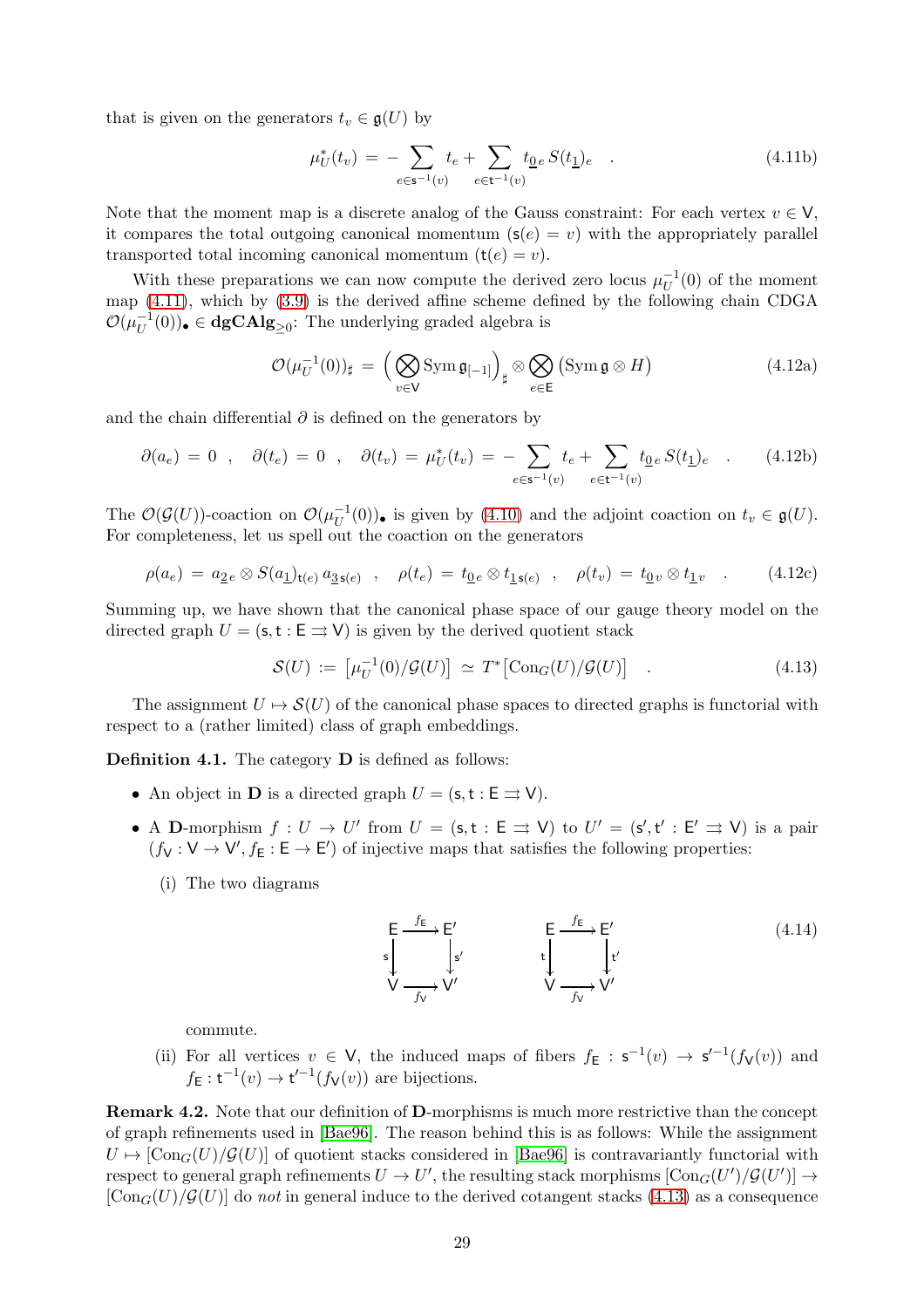of the limited functorial properties of cotangent bundles. Our more restrictive concept of Dmorphisms is not affected by this problem. Property (ii) of Definition [4.1](#page-28-1) formalizes the idea that the neighborhood structure of every vertex  $v \in V$  is preserved by an embedding of directed graphs, i.e. the edges in U starting/ending at v correspond bijectively to the edges in  $U'$  starting/ending at  $f_V(v)$ . This is required for naturality of the moment map [\(4.11\)](#page-27-4).

To describe the functorial structure on  $U \rightarrow S(U)$ , let us first observe that the assignment  $U\mapsto \mathcal{O}(\mu_U^{-1}$  $U_U^{-1}(0)$ )• of the chain CDGAs defined in [\(4.12\)](#page-28-2) can be promoted to a functor  $\mathcal{O}(\mu_{(-)}^{-1})$  $\frac{-1}{(-)}(0))$ •:  $\mathbf{D} \to \mathbf{dgCAlg}_{\geq 0}$  on the category **D** introduced in Definition [4.1.](#page-28-1) Concretely, to each morphism  $f: U \to U'$  in  $\bar{D}$  we assign the chain CDGA morphism

<span id="page-29-0"></span>
$$
f_* := \mathcal{O}(\mu_f^{-1}(0)) \bullet : \mathcal{O}(\mu_U^{-1}(0)) \bullet \longrightarrow \mathcal{O}(\mu_{U'}^{-1}(0)) \bullet
$$
 (4.15a)

that is defined on the generators by

$$
f_*(a_e) = a_{f_{\mathsf{E}}(e)} , \quad f_*(t_e) = t_{f_{\mathsf{E}}(e)} , \quad f_*(t_v) = t_{f_{\mathsf{V}}(v)} . \tag{4.15b}
$$

Using property (ii) of Definition [4.1,](#page-28-1) one easily confirms that  $f_*$  preserves the chain differentials [\(4.12b\)](#page-28-3). Next, we note that the assignment  $U \rightarrow \mathcal{O}(\mathcal{G}(U))$  of the gauge Hopf algebras [\(4.5\)](#page-27-0) is functorial too: To each **D**-morphism  $f: U \to U'$  we assign the Hopf algebra morphism

$$
\tilde{f}_* := \mathcal{O}(\mathcal{G}(f)) : \mathcal{O}(\mathcal{G}(U)) \longrightarrow \mathcal{O}(\mathcal{G}(U')) \tag{4.16a}
$$

that is defined on the generators by

<span id="page-29-1"></span>
$$
\tilde{f}_*(h_v) = h_{f_v(v)} \quad . \tag{4.16b}
$$

It is evident that [\(4.15\)](#page-29-0) is equivariant relative to [\(4.16\)](#page-29-1), i.e. the diagram

$$
\mathcal{O}(\mu_U^{-1}(0)) \bullet \xrightarrow{\rho} \mathcal{O}(\mu_U^{-1}(0)) \bullet \otimes \mathcal{O}(\mathcal{G}(U))
$$
\n
$$
f_* \downarrow \qquad \qquad f_* \otimes \tilde{f}_*
$$
\n
$$
\mathcal{O}(\mu_U^{-1}(0)) \bullet \xrightarrow{\rho'} \mathcal{O}(\mu_U^{-1}(0)) \bullet \otimes \mathcal{O}(\mathcal{G}(U'))
$$
\n
$$
(4.17)
$$

involving the coactions [\(4.12c\)](#page-28-4) commutes. This allows us to induce the functoriality to the derived quotient stacks [\(4.13\)](#page-28-0) defining the phase spaces, hence we obtain that the assignment  $U \mapsto \mathcal{S}(U)$ is part of an  $\infty$ -functor

<span id="page-29-2"></span>
$$
S: \mathbf{D}^{\mathrm{op}} \longrightarrow \mathbf{dSt} \tag{4.18}
$$

from the opposite of the category  $\bf{D}$  in Definition [4.1](#page-28-1) to the  $\infty$ -category of derived stacks.

To show that the canonical unshifted Poisson structures on  $\mathcal{S}(U) \cong T^*[\text{Con}_G(U)/\mathcal{G}(U)]$  are natural with respect to this functorial structure, one has to resolve each  $\mathcal{S}(U)$  in terms of stacky CDGAs (see Subsection [2.2\)](#page-8-0) and then show that the degree-wise Poisson structures  $\{\cdot,\cdot\}_n$  from Subsection [3.2](#page-16-0) are natural with respect to the induced functorial structure of the cosimplicial stacky CDGAs. We shall now show this explicitly for the case  $n = 0$  and note that the case  $n \geq 1$ follows by the same arguments. For  $n = 0$ , we are dealing with the formal derived quotient stack  $T^*[\text{Con}_G(U)/\mathfrak{g}(U)] \cong [\mu_U^{-1}]$  $U_U^{-1}(0)/\mathfrak{g}(U)$  obtained by replacing the action of the gauge group  $\mathcal{G}(U)$ with that of the gauge Lie algebra [\(4.6\)](#page-27-1). This is described algebraically by the Chevalley-Eilenberg stacky CDGA

$$
\mathbf{CE}^{\bullet}(\mathfrak{g}(U), \mathcal{O}(\mu_{U}^{-1}(0))_{\bullet}) \in \mathbf{DGdgCAlg} \quad . \tag{4.19}
$$

Let us spell this out fully explicitly. The underlying bigraded algebra reads as

$$
\mathrm{CE}^{\sharp}(\mathfrak{g}(U),\mathcal{O}(\mu_{U}^{-1}(0))_{\sharp}) = \left(\bigotimes_{v\in\mathsf{V}}\mathrm{Sym}\,\mathfrak{g}^{\vee[-1]}\right)^{\sharp}\otimes\left(\bigotimes_{v\in\mathsf{V}}\mathrm{Sym}\,\mathfrak{g}_{[-1]}\right)_{\sharp}\otimes\bigotimes_{e\in\mathsf{E}}\left(\mathrm{Sym}\,\mathfrak{g}\otimes H\right) \quad . \tag{4.20}
$$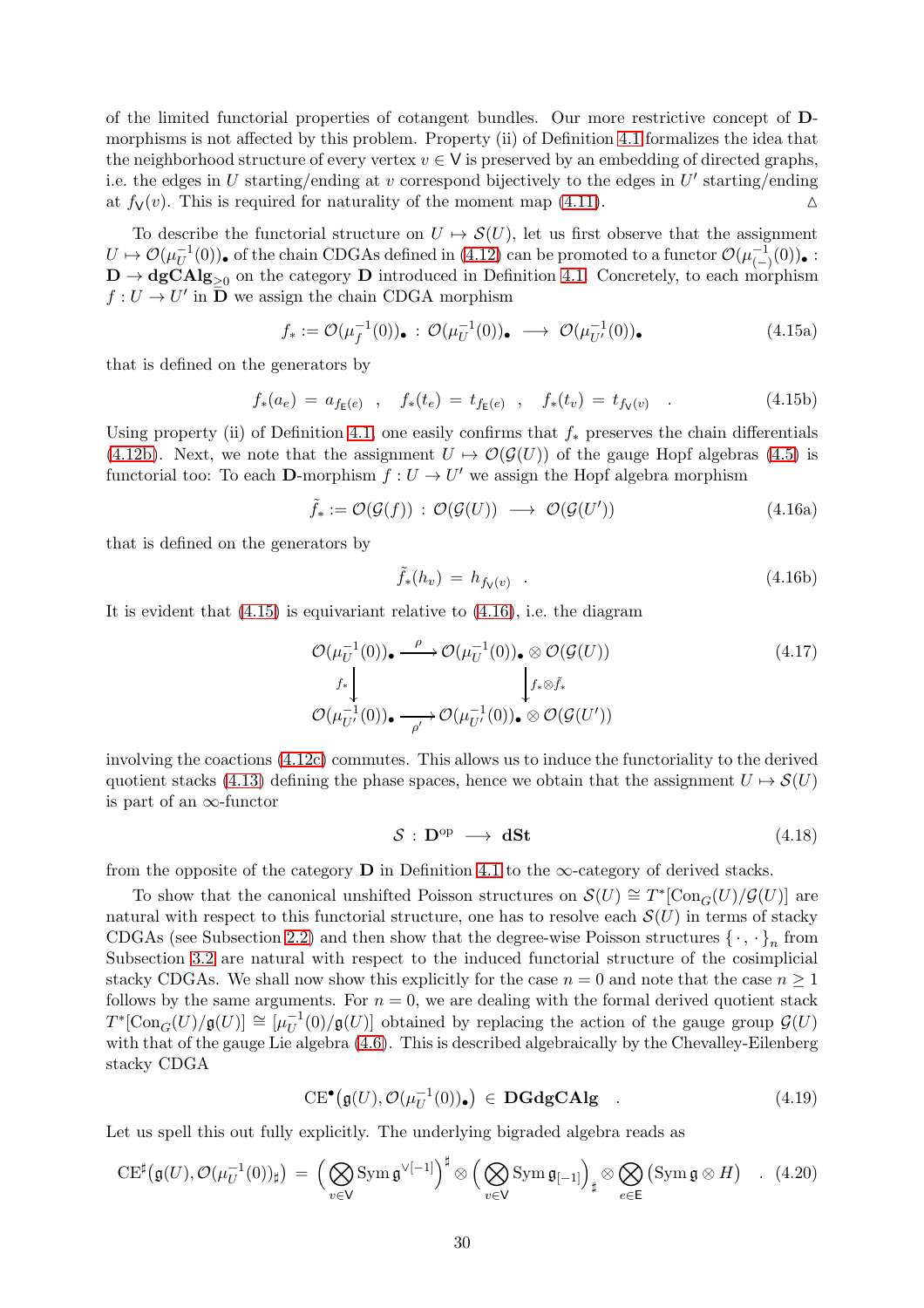Using [\(4.12b\)](#page-28-3), we observe that the chain differential acts on the generators as

$$
\partial(a_e) = 0 \quad , \quad \partial(t_e) = 0 \quad , \quad \partial(t_v) = -\sum_{e \in \mathbf{s}^{-1}(v)} t_e + \sum_{e \in \mathbf{t}^{-1}(v)} t_{\underline{0},e} S(t_{\underline{1}})_e \quad , \quad \partial(\theta_v) = 0 \quad . \tag{4.21}
$$

Using also  $(4.12c)$ , we obtain that the cochain (i.e. Chevalley-Eilenberg) differential acts on the generators as

<span id="page-30-1"></span>
$$
\delta(a_e) = \theta_{\mathsf{t}(e)}^b \rho^{\mathsf{R}}(t_b)(a)_e + \theta_{\mathsf{s}(e)}^b \rho^{\mathsf{L}}(t_b)(a)_e ,
$$
\n
$$
\delta(t_e) = \theta_{\mathsf{s}(e)}^b \rho_{\mathsf{g}}(t_b)(t)_e ,
$$
\n
$$
\delta(t_v) = \theta_v^b \rho_{\mathsf{g}}(t_b)(t)_v ,
$$
\n
$$
\delta(\theta_v^a) = -\frac{1}{2} f_{bc}^a \theta_v^b \theta_v^c ,
$$
\n(4.22)

where  $\rho^{\rm L/R}$  denotes the g-action on H in terms of left/right invariant derivations (see [\(2.52c\)](#page-11-5)) and  $\rho_{\alpha}$  denotes the adjoint g-action on g. Concerning the canonical unshifted Poisson structure, we obtain from [\(3.15\)](#page-16-1) that the non-vanishing Poisson brackets between the generators read for the present example as

$$
\{t_e, a_{e'}\}_0 = \delta_{ee'} \rho^L(t)(a)_e , \quad \{t_e, t'_{e'}\}_0 = \delta_{ee'} [t, t']_e , \quad \{t_v, \theta_{v'}\}_0 = -\delta_{vv'} \langle \theta, t \rangle , \quad (4.23)
$$

where  $[\cdot,\cdot]$  denotes the Lie bracket on  $\mathfrak{g}$ , and  $\delta_{ee'}$  and  $\delta_{vv'}$  are the Kronecker-deltas on the sets of edges E and vertices V. In other words, the Poisson bracket acts locally on both the edges and the vertices. The Chevalley-Eilenberg stacky CDGAs in [\(4.19\)](#page-29-2) are clearly functorial with respect to D-morphisms  $f: U \to U'$  by applying the construction in Remark [2.8](#page-5-0) to the two morphisms in  $(4.15)$  and  $(4.16)$ . The unshifted Poisson structure defined in  $(4.23)$  is clearly natural with respect to this functorial structure. The same holds true for the degree  $n \geq 1$  stacky CDGAs in the cosimplicial diagram obtained by specializing [\(2.55\)](#page-11-1) to our case of interest and their Poisson structures determined by [\(3.16\)](#page-16-2) and [\(3.20\)](#page-17-3). Summing up, we obtain

**Proposition 4.3.** The assignment  $U \rightarrow S(U)$  of the phase spaces [\(4.13\)](#page-28-0), endowed with their *canonical unshifted Poisson structures, is part of an* ∞*-functor from the opposite of the category* D *defined in Definition* [4.1](#page-28-1) *to the* ∞-*category of derived Artin stacks endowed with an unshifted Poisson structure.*

**Remark 4.4.** When we describe the phase spaces  $\mathcal{S}(U)$  explicitly through their associated resolution by stacky CDGAs, endowed with the canonical Poisson structures from Subsection [3.2,](#page-16-0) then the  $\infty$ -categorical functoriality becomes a strict functoriality. This is evident from our description above, see in particular [\(4.19\)](#page-29-2) and [\(4.23\)](#page-30-1) and recall that analogous formulas are available for the higher cosimplicial degrees  $n \geq 1$ .

#### <span id="page-30-0"></span>4.2 Quantization

Recall that, for each directed graph  $U = (\mathsf{s}, \mathsf{t} : \mathsf{E} \implies \mathsf{V}) \in \mathbf{D}$ , the phase space  $\mathcal{S}(U)$  of our gauge theory [\(4.13\)](#page-28-0) is a derived cotangent stack together with its canonical unshifted Poisson structure. Hence, our global quantization construction in Subsection [3.4](#page-22-0) can be applied in order to assign, to each object  $U \in \mathbf{D}$ , a dg-category

<span id="page-30-2"></span>
$$
\mathfrak{A}(U) := \text{per}_\hbar(\mathcal{S}(U)) \tag{4.24}
$$

over  $\mathbb{K}[[\hbar]]$  that quantizes the dg-category of perfect modules over  $\mathcal{S}(U)$ . From a physical point of view, the dg-category  $\mathfrak{A}(U)$  should be interpreted as a generalization of an algebra of quantum observables, which motivates our choice of notation  $\mathfrak{A}$ . Note that this generalization from algebras to categories is necessary because the derived stack  $\mathcal{S}(U)$  is not affine and hence it is not captured by a single algebra. Readers who are not familiar with such concepts are referred to [\[BPSW21\]](#page-35-14), where similar ideas are pursued in a simpler 2-categorical setup.

In the remainder of this subsection, we shall spell out the dg-categories [\(4.24\)](#page-30-2) fully explicitly and also describe their (pseudo-)functorial structure  $\mathfrak{A}: \mathbf{D} \to \mathbf{DGCat}_{\mathbb{K}[[\hbar]]}$  on the category of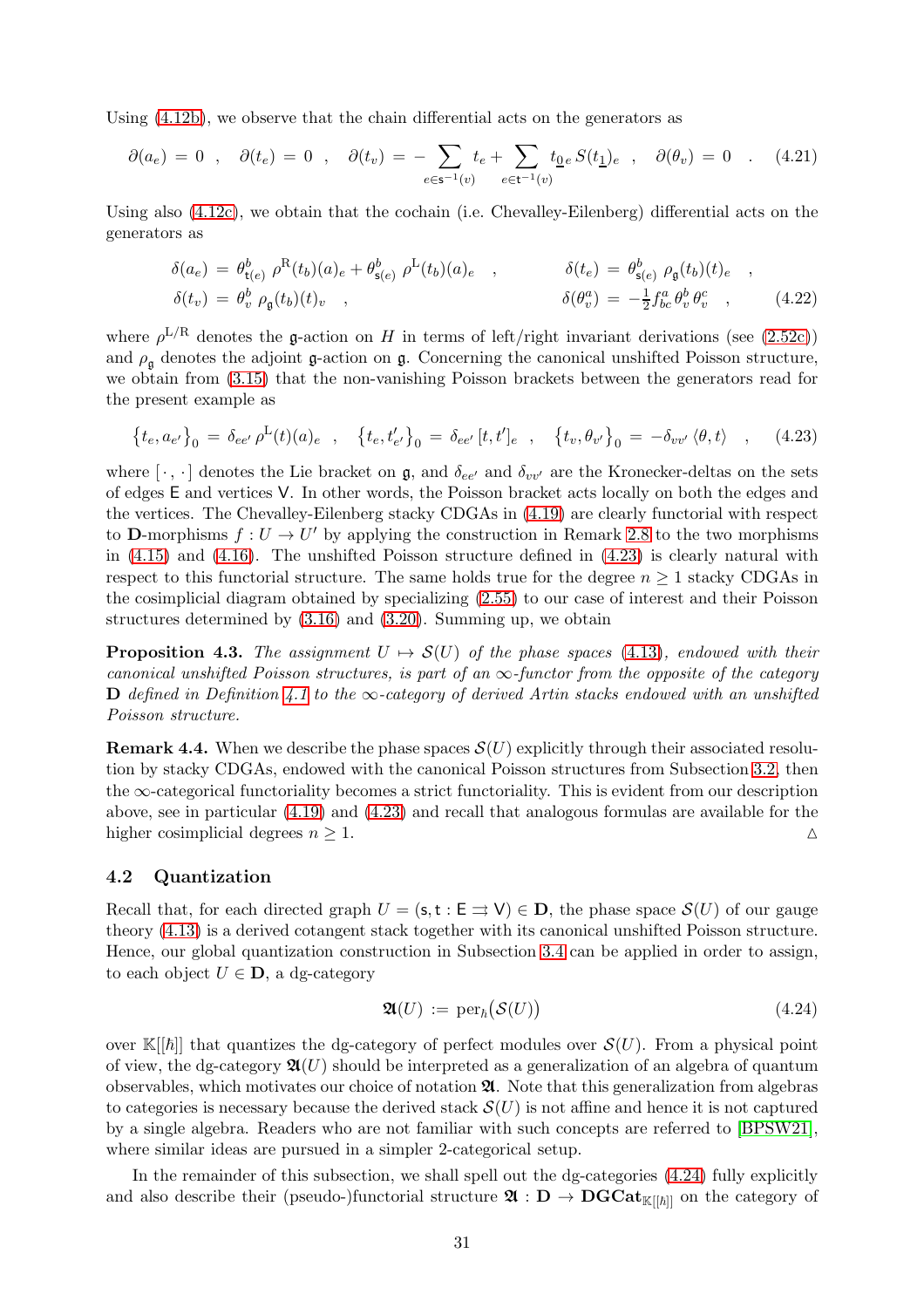directed graphs D introduced in Definition [4.1.](#page-28-1) Concerning the first task, let us recall the general description of  $\text{per}_{\hbar}(T^*[X/G])$  given in Definition [3.11.](#page-24-1) In the present case, the algebra  $A \in \mathbf{CAlg}$ is given by the function algebra

$$
\mathcal{O}(\text{Con}_G(U)) = \bigotimes_{e \in \mathsf{E}} H \tag{4.25}
$$

on the space of G-connections on the graph  $U = (\mathsf{s}, \mathsf{t} : \mathsf{E} \rightrightarrows \mathsf{V}) \in \mathbf{D}$ . The  $\mathcal{O}(\mathcal{G}(U))$ -comodule structure on  $\mathcal{O}(\text{Con}_G(U))$  is the one defined in the first equation in [\(4.10\)](#page-27-5). The datum in item  $(1_{\hbar})$  of Subsection [3.4](#page-22-0) then specializes as follows:

 $(1_h)$  A left  $\mathcal{O}(\text{Con}_G(U))[[\hbar]]$ -dg-module  $V_{\bullet}$  with a compatible  $\mathcal{O}(\mathcal{G}(U))$ -coaction  $\rho_V: V_{\bullet} \to V_{\bullet} \otimes$  $\mathcal{O}(\mathcal{G}(U))$  of the gauge Hopf algebra [\(4.5\)](#page-27-0).

To proceed with the other data, let us observe that  $\Omega^1_{\mathcal{O}(\mathrm{Con}_G(U))} \cong (\bigoplus_{e \in \mathsf{E}} \mathfrak{g}^{\vee}) \otimes \mathcal{O}(\mathrm{Con}_G(U))$  is a free  $\mathcal{O}(\text{Con}_G(U))$ -module by using the dual of the isomorphism in [\(4.9\)](#page-27-3). The data in items  $(2_h)$ and  $(3<sub>\hbar</sub>)$  of Subsection [3.4](#page-22-0) then specialize as follows:

(2<sup>h)</sup> An  $\mathcal{O}(\mathcal{G}(U))$ -equivariant chain map  $\nabla: (\bigoplus_{e \in \mathsf{E}} \mathfrak{g}) \otimes V_e \to V_e$  satisfying the Leibniz rule

<span id="page-31-0"></span>
$$
\nabla_{t_e}(a_{e'} \cdot s) = \hbar \delta_{ee'} \rho^{\mathcal{L}}(t)(a)_e \cdot s + a_{e'} \cdot \nabla_{t_e}(s) \quad , \tag{4.26}
$$

for all  $t_e \in \bigoplus_{e \in \mathsf{E}} \mathfrak{g}, a_{e'} \in \mathcal{O}(\text{Con}_G(U))$  and  $s \in V_\bullet$ , where  $\cdot$  denotes the module structure on  $V_{\bullet}$ .

(3<sup>h)</sup> An  $\mathcal{O}(\mathcal{G}(U))$ -equivariant graded left  $\mathcal{O}(\text{Con}_G(U))[[\hbar]]$ -module map  $\Psi : \mathfrak{g}(U)_{[-1]} \otimes V_{\sharp} \to V_{\sharp}$ .

These structure maps have to satisfy the following properties:

 $(i_{\hbar})$  For all  $t_e, t'_{e'} \in \bigoplus_{e \in \mathsf{E}} \mathfrak{g}$  and  $t_v, t'_{v'} \in \mathfrak{g}(U)_{[-1]},$  $\nabla_{t_e} \circ \nabla_{t'_{e'}} - \nabla_{t'_{e'}} \circ \nabla_{t_e} = \hbar \, \delta_{ee'} \, \nabla_{[t,t']_e} \;\; ,$  $\nabla_{t_e} \circ \Psi_{t_v} \,=\, \Psi_{t_v} \circ \nabla_{t_e} \;\; , \quad \Psi_{t_v} \circ \Psi_{t'_{v'}} \,=\, -\Psi_{t'_{v'}} \circ \Psi_{t_v}$  $(4.27)$ 

where  $[t, t'] \in \mathfrak{g}$  denotes the Lie bracket.

(ii<sub>$$
\hbar
$$</sub>) For all  $t_v \in \mathfrak{g}(U)_{[-1]},$ 

<span id="page-31-1"></span>
$$
\partial \circ \Psi_{t_v} + \Psi_{t_v} \circ \partial = \nabla_{\mu_U^*(t_v)} + \hbar \rho_V(t_v)
$$
  
= 
$$
-\sum_{e \in \mathbf{s}^{-1}(v)} \nabla_{t_e} + \sum_{e \in \mathbf{t}^{-1}(v)} S(t_{\underline{1}})_e \cdot \nabla_{t_{\underline{0}}_e} + \hbar \rho_V(t_v) , \qquad (4.28)
$$

where  $\partial$  denotes the differential on  $V_{\bullet}$  and in the second line we have used the explicit expression [\(4.11\)](#page-27-4) for the moment map.

**Remark 4.5.** A triple  $(V_{\bullet}, \nabla, \Psi)$  as described above is a (dg and equivariant) generalization of a familiar concept from quantum mechanics: The quantum mechanical analogs of  $\mathcal{O}(\text{Con}_G(U))$ in  $(1_h)$  and of  $\bigoplus_{e \in E} \mathfrak{g}$  in  $(2_h)$  are respectively the algebra of position operators and the space of canonical momenta, which act on  $V_{\bullet}$  via  $\nabla$ . The Leibniz rule [\(4.26\)](#page-31-0) and the flatness condition in  $(i<sub>\hbar</sub>)$  enforce that this action satisfies the canonical commutation relations determined by the Poisson bracket [\(4.23\)](#page-30-1). Therefore, the module  $V_{\bullet}$  plays the same role as the 'space of wave functions' in quantum mechanics. The  $\mathcal{O}(\mathcal{G}(U))$ -comodule structure on  $V_{\bullet}$  means that the 'wave functions' transform under the gauge symmetries of the system, which is a distinct feature of gauge theories that is typically not present in ordinary quantum mechanics, and  $\mathcal{O}(\mathcal{G}(U))$ -equivariance of  $\nabla$  and  $\Psi$  simply enforces compatibility of these structures with gauge symmetries. The physical interpretation of  $\mathfrak{g}(U)_{[-1]}$  in  $(3_{\hbar})$  is that of anti-ghosts (in the context of the BFV formalism) and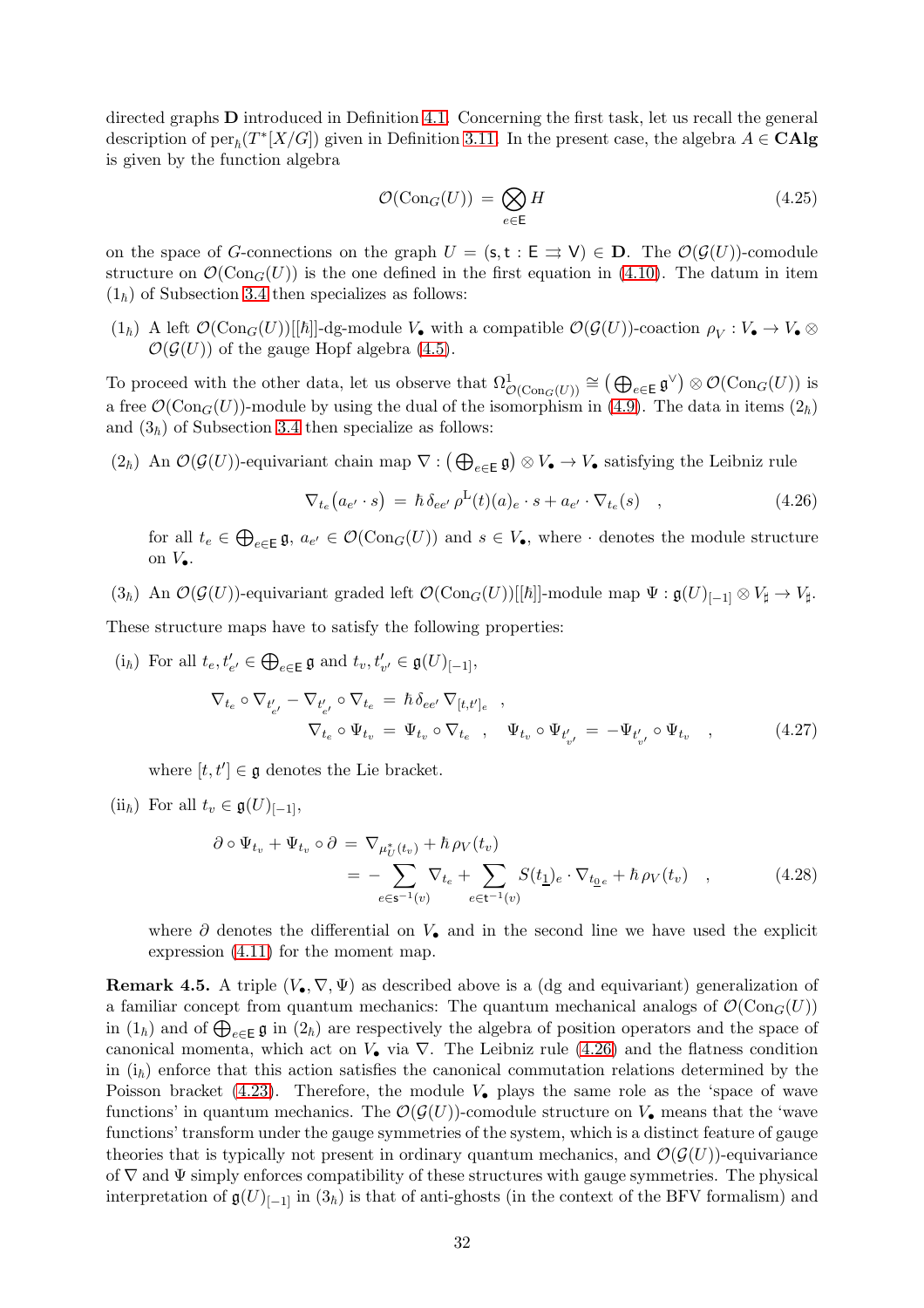the map  $\Psi$  provides an action of these anti-ghosts on the 'wave functions'. Item  $(i_h)$  expresses that this action is compatible with the rest of the structure and item  $(i_{i\hbar})$  implements homologically the quantum Gauss constraint for the 'wave functions'. The  $\hbar$ -dependent factor in [\(4.28\)](#page-31-1) connects the anti-ghosts to the  $\mathcal{O}(\mathcal{G}(U))$ -comodule structure and it can be interpreted as a non-infinitesimal analog of the non-trivial commutation relations between the anti-ghost and the ghosts of the traditional BFV formalism.  $\triangle$ 

Summing up, let us record

Corollary 4.6. For each directed graph  $U = (s, t : E \implies V) \in D$ , the quantized dg-category  $\mathfrak{A}(U)$  *in* [\(4.24\)](#page-30-2) *admits the following explicit description: Its objects are all triples*  $(V_{\bullet}, \nabla, \Psi)$  *as described above that satisfy the conditions from Definition [3.11.](#page-24-1) The cochain complexes (over*  $\mathbb{K}[[\hbar]]$ ) of morphisms consist of all left  $\mathcal{O}(\text{Con}_G(U))[[\hbar]]$ -module maps satisfying the compatibility *conditions for the*  $\mathcal{O}(\mathcal{G}(U))$ *-coactions,*  $\nabla$  *and*  $\Psi$  *listed in Definition [3.11.](#page-24-1)* 

We conclude by spelling out rather explicitly the (pseudo-)functorial structure of the assignment  $U \mapsto \mathfrak{A}(U)$  of the dg-categories in [\(4.24\)](#page-30-2). This structure can be deduced from the obvious functoriality of the local quantizations  $U \mapsto \mathfrak{A}_{\hbar}^{\mathbf{n}\bullet}(U)$  (the latter are obtained by specializing Subsection [3.3](#page-17-0) to our example) and passing to dg-categories [\(3.43\)](#page-22-3) via the induced module functor. The resulting dg-functor  $\mathfrak{A}(f) : \mathfrak{A}(U) \to \mathfrak{A}(U')$  associated to a **D**-morphism  $f : U \to U'$  (see Def-inition [4.1\)](#page-28-1) admits a concrete description that is similar to our construction of the object  $B_{\hbar\bullet}$  in the Examples [3.13](#page-25-1) and [3.9.](#page-22-4) To emphasize this analogy, let us introduce the graded  $\mathbb{K}[[\hbar]]$ -module

$$
B_{\hbar\sharp}(f) := \bigotimes_{e' \in E' \backslash f_{E}(E)} \text{DiffOp}_{\hbar}(H[[\hbar]]) \otimes \bigotimes_{v' \in V' \backslash f_{V}(V)} (\text{Sym } \mathfrak{g}_{[-1]})_{\sharp} \tag{4.29}
$$

that is obtained by forming tensor products over the edges and vertices of  $U'$  that are not contained in the image of the morphism  $f$ . Due to locality of the gauge symmetries (see e.g.  $(4.12c)$ , the graded module  $B_{\hbar\sharp}(f)$  carries a canonical comodule structure for the Hopf algebra  $\mathcal{O}(\mathcal{G}(U'))$  associated with the bigger graph U'. Given any object  $(V_\bullet, \nabla, \Psi) \in \mathfrak{A}(U)$ , we can endow  $V_{\sharp}$  with the  $\mathcal{O}(\mathcal{G}(U'))$ -comodule structure

<span id="page-32-0"></span>
$$
V_{\sharp} \xrightarrow{\rho_V} V_{\sharp} \otimes \mathcal{O}(\mathcal{G}(U)) \xrightarrow{\mathrm{id} \otimes \tilde{f}_*} V_{\sharp} \otimes \mathcal{O}(\mathcal{G}(U')) \tag{4.30}
$$

obtained by composition with [\(4.16\)](#page-29-1). We define the underlying graded  $\mathcal{O}(\mathcal{G}(U'))$ -comodule of  $\mathfrak{A}(f)(V_\bullet,\nabla,\Psi)\in\mathfrak{A}(U')$  by

<span id="page-32-2"></span><span id="page-32-1"></span>
$$
\mathfrak{A}(f)\big(V_{\bullet},\nabla,\Psi\big)_{\sharp} = B_{\hbar\sharp}(f) \otimes_{\mathbb{K}[[\hbar]]} V_{\sharp}
$$
\n(4.31)

and the tensor product  $\mathcal{O}(\mathcal{G}(U'))$ -coaction. We denote elements of this comodule by symbols like  $\hat{D} \otimes \hat{\chi} \otimes s \in B_{\hbar \sharp}(f) \otimes V_{\sharp}$  in order to stress that also  $B_{\hbar \sharp}(f)$  is given by a tensor product [\(4.29\)](#page-32-0). Whenever necessary, we shall further write  $\hat{\chi} = (\hat{t}_1)_{v'_1} \cdots (\hat{t}_n)_{v'_n}$  in order to indicate in which factors of the tensor product of symmetric algebras  $(4.29)$  the element is living. The graded  $\mathcal{O}(\text{Con}_G(U'))[[\hbar]]$ -module structure is then given on elements by

$$
a_{e'} \cdot (\hat{D} \otimes \hat{\chi} \otimes s) = \begin{cases} \hat{D} \otimes \hat{\chi} \otimes (a_e \cdot s) & \text{for } e' = f_E(e) \in f_E(E) , \\ (\hat{a}_{e'} \hat{D}) \otimes \hat{\chi} \otimes s & \text{else} , \end{cases}
$$
(4.32)

where the element  $e \in E$  in the first line is unique because  $f_E : E \to E'$  is injective by Definition [4.1](#page-28-1) and the second line uses the multiplication of differential operators. The chain differential is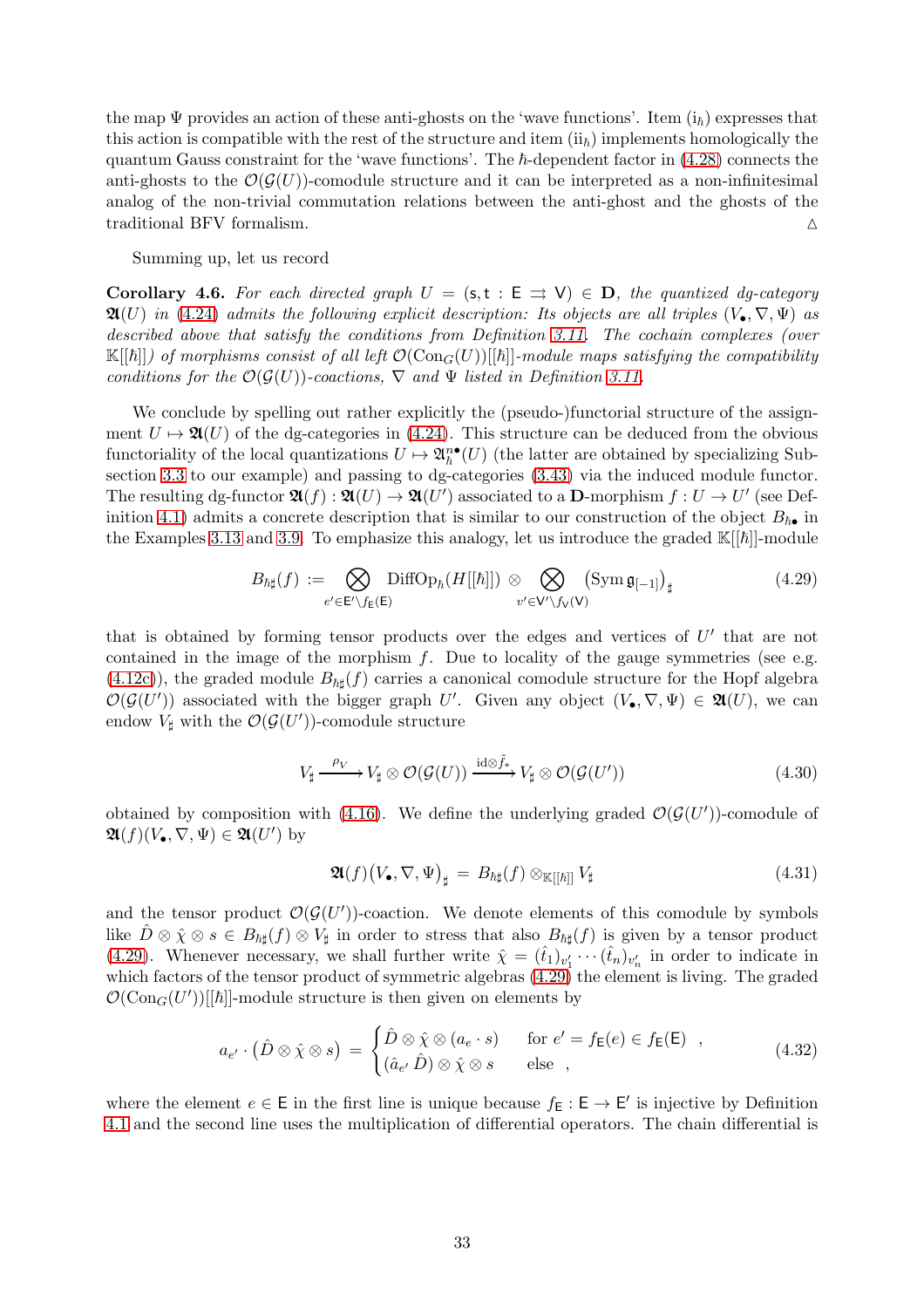obtained in a similar way as the one in [\(3.40\)](#page-22-6) and it reads as

$$
\partial \left( \hat{D} \otimes (\hat{t}_1)_{v'_1} \cdots (\hat{t}_n)_{v'_n} \otimes s \right) = (-1)^n \hat{D} \otimes (\hat{t}_1)_{v'_1} \cdots (\hat{t}_n)_{v'_n} \otimes \partial(s)
$$
  
+ 
$$
\sum_{i=1}^n (-1)^{i-1} \hat{D} \mu_{U'}^* (\widehat{(t_i)_{v'_i}}) \otimes (\hat{t}_1)_{v'_1} \cdots (\hat{t}_i)_{v'_i} \cdots (\hat{t}_n)_{v'_n} \otimes s
$$
  
+ 
$$
\sum_{i=1}^n (-1)^{i-1} \hat{D} \otimes [(\hat{t}_1)_{v'_1} \cdots (\hat{t}_{i-1})_{v'_{i-1}}, (\hat{\theta}^b)_{v'_i}] \rho_{\mathfrak{g}}(\widehat{t_b}) (\hat{t}_i)_{v'_i} \cdots (\hat{t}_n)_{v'_n} \otimes s , \quad (4.33)
$$

where  $\sim$  denotes omission of the corresponding factor and  $[\cdot, \cdot]$  is the graded commutator of differential operators. The flat connection and the Ψ-map on the resulting  $\mathcal{O}(\text{Con}_G(U'))[[\hbar]]$ -dgmodule  $\mathfrak{A}(f)(V_\bullet,\nabla,\Psi)$  are given on elements by

<span id="page-33-4"></span><span id="page-33-3"></span><span id="page-33-2"></span>
$$
\nabla_{t_{e'}} (\hat{D} \otimes \hat{\chi} \otimes s) = \begin{cases} \hat{D} \otimes \hat{\chi} \otimes \nabla_{t_e}(s) & \text{for } e' = f_E(e) \in f_E(E) ,\\ (\hat{t}_{e'} \hat{D}) \otimes \hat{\chi} \otimes s & \text{else} , \end{cases}
$$
(4.34)

and

$$
\Psi_{t_{v'}}(\hat{D}\otimes\hat{\chi}\otimes s) = \begin{cases}\n(-1)^{|\chi|} \hat{D}\otimes\hat{\chi}\otimes\Psi_{t_v}(s) & \text{for } v'=f_V(v)\in f_V(V) ,\\ \n\hat{D}\otimes(\hat{t}_{v'}\hat{\chi})\otimes s & \text{else },\n\end{cases}
$$
\n(4.35)

where again the element  $v \in V$  is unique because  $f_V : V \to V'$  is injective by Definition [4.1.](#page-28-1) The action of the dg-functor  $\mathfrak{A}(f) : \mathfrak{A}(U) \to \mathfrak{A}(U')$  on morphism complexes is simply given by taking tensor products id  $\otimes_{\mathbb{K}[[\hbar]]} (-)$  to let morphisms act on the second tensor factor in [\(4.31\)](#page-32-1).

Summing up, we obtain

<span id="page-33-1"></span>**Proposition 4.7.** *The construction above defines a pseudo-functor*  $\mathfrak{A}: D \to DGCat_{\mathbb{K}}[[\hbar]]$  *to the*  $category$  of dg-categories over  $\mathbb{K}[[\hbar]]$ . The coherences for compositions and identities are given by *the canonical coherence isomorphisms for tensor products.*

#### <span id="page-33-0"></span>4.3 Prefactorization algebra structure

The pseudo-functorial structure from Proposition [4.7](#page-33-1) can be upgraded to a (weak) prefactorization algebra structure on the collection of dg-categories  $\mathfrak{A}(U)$  in [\(4.24\)](#page-30-2). As explained in [\[BPSW21\]](#page-35-14), prefactorization algebras with values in (dg-)categories provide a categorification of the concept of algebraic quantum field theories, which are traditionally assumed to take values in algebras instead of in categories. Category-valued prefactorization algebras also appeared before in the works of Ben-Zvi, Brochier and Jordan [\[BZBJ18a,](#page-35-15) [BZBJ18b\]](#page-35-16).

Before we can describe our prefactorization algebra structure, we have to introduce the relevant prefactorization operad over the category  **of directed graphs from Definition [4.1.](#page-28-1) This is** a special case of the prefactorization operads that are assigned to so-called *orthogonal categories* [\[BPSW21\]](#page-35-14), which vastly generalize the original prefactorization operad on manifolds introduced by Costello and Gwilliam [\[CG17,](#page-35-2) [CG21\]](#page-35-3).

**Definition 4.8.** We say that a pair of **D**-morphisms  $f_1: U_1 \to U' \leftarrow U_2: f_2$  to a common target is *orthogonal*, written as  $f_1 \perp f_2$ , if and only if  $f_1E(E_1) \cap f_2E(E_2) = \emptyset$  and  $f_1\mathcal{F}(V_1) \cap f_2\mathcal{F}(V_2) = \emptyset$ . The *prefactorization operad*  $\mathcal{P}_{\overline{D}}$  associated with the orthogonal category  $\overline{D} := (D, \perp)$  is then defined as follows: Its objects are all directed graphs  $U \in \mathbf{D}$  and the set of operations from the tuple  $\underline{U} := (U_1, \ldots, U_n)$  to  $U'$  is given by

$$
\mathcal{P}_{\overline{\mathbf{D}}}(\underline{U}') := \left\{ \underline{f} := (f_1, \dots, f_n) \in \prod_{i=1}^n \text{Hom}_{\mathbf{D}}(U_i, U') : f_i \perp f_j \text{ for all } i \neq j \right\} \quad . \tag{4.36}
$$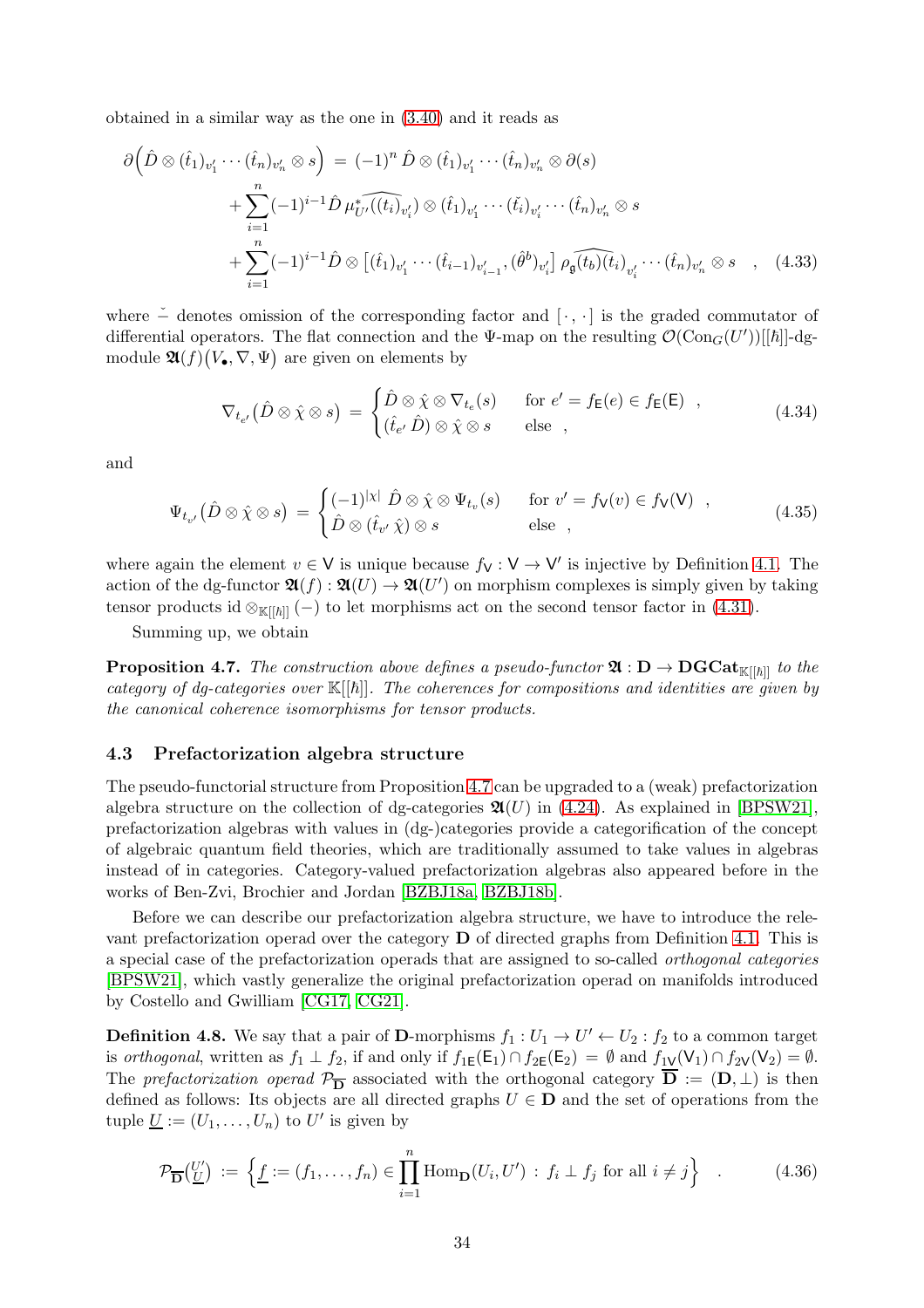For the empty tuple  $\underline{U} = \emptyset$ , we set  $\mathcal{P}_{\overline{D}}(\begin{matrix} U' \\ \emptyset \end{matrix}) := \{ * \}$  to be a singleton set. The operadic composition is defined by compositions in D, the operadic units are the identity morphisms in D and the permutation groups act via permutations on the tuples  $f = (f_1, \ldots, f_n)$ . See also [\[BPSW21,](#page-35-14) Definition 2.5] for a more detailed and fully explicit description of  $\mathcal{P}_{\overline{D}}$ .

Our desired prefactorization algebra structure on the family of dg-categories  $\mathfrak{A}(U)$  is given by a (weak)  $\mathcal{P}_{\overline{D}}$ -algebra in the symmetric monoidal category  $\text{DGCat}_{\mathbb{K}[[\hbar]]}$  of dg-categories over  $\mathbb{K}[[\hbar]]$ . The symmetric monoidal structure on  $\mathbf{DGCat}_{\mathbb{K}[[\hbar]]}$  is spelled out explicitly in e.g. [\[Kel06,](#page-35-17) Section 2.3]. In short, the tensor product  $\mathcal{C} \otimes \mathcal{D}$  of two dg-categories  $\mathcal{C}$  and  $\mathcal{D}$  is the dg-category whose objects are pairs  $(c, d)$  of objects  $c \in \mathcal{C}$  and  $d \in \mathcal{D}$  and whose morphism complexes

$$
\underline{\hom}_{\mathcal{C}\otimes\mathcal{D}}\big((c,d),(c',d')\big) := \underline{\hom}_{\mathcal{C}}(c,c') \otimes \underline{\hom}_{\mathcal{D}}(d,d')
$$
(4.37)

are given by tensor products of cochain complexes. The monoidal unit is the dg-category with a single object and morphism complex  $\mathbb{K}[[\hbar]]$ . So our task is to construct, for each operation  $\underline{f} \in \mathcal{P}_{\overline{D}}(\underline{U}')$  in the prefactorization operad, a dg-functor

<span id="page-34-1"></span><span id="page-34-0"></span>
$$
\mathfrak{A}(\underline{f}) : \bigotimes_{i=1}^{n} \mathfrak{A}(U_i) \longrightarrow \mathfrak{A}(U') , \qquad (4.38)
$$

which in the special case of an empty tuple  $\underline{U} = \emptyset$  amounts to specifying an object in  $\mathfrak{A}(*) \in$  $\mathfrak{A}(U')$ . The construction of the dg-functors  $\mathfrak{A}(f)$  (and also of the objects  $\mathfrak{A}(*) \in \mathfrak{A}(U')$ ) is given by a relatively straightforward generalization of our dg-functors  $\mathfrak{A}(f)$  constructed at the end of Subsection [4.2.](#page-30-0) Similarly to the graded  $\mathbb{K}[[\hbar]]$ -module in [\(4.29\)](#page-32-0), let us define

$$
B_{\hbar\sharp}(\underline{f}) := \bigotimes_{e' \in \mathsf{E}' \setminus \bigsqcup_{i=1}^n} \text{DiffOp}_{\hbar}(H[[\hbar]]) \otimes \bigotimes_{v' \in \mathsf{V}' \setminus \bigsqcup_{i=1}^n} (\text{Sym } \mathfrak{g}_{[-1]})_{\sharp} \quad . \tag{4.39}
$$

For the special case of an empty tuple, we define  $B_{\hbar\sharp}(*)$  to be tensor product over all edges and vertices, in analogy to the object constructed in Example [3.9.](#page-22-4) The action of the dg-functor [\(4.38\)](#page-34-0) on an object  $\{(V_{i\bullet}, \nabla_i, \Psi_i)\}_{i=1}^n \in \bigotimes_{i=1}^n \mathfrak{A}(U_i)$  is then defined as in [\(4.31\)](#page-32-1) by

$$
\mathfrak{A}(\underline{f})\big(\{(V_{i\bullet},\nabla_i,\Psi_i)\}_{i=1}^n\big)_{\sharp} := B_{\hbar\sharp}(\underline{f})\otimes_{\mathbb{K}[[\hbar]]} V_{1\sharp}\otimes_{\mathbb{K}[[\hbar]]}\cdots\otimes_{\mathbb{K}[[\hbar]]} V_{n\sharp} \quad , \tag{4.40}
$$

which we endow with the obvious tensor product  $\mathcal{O}(\mathcal{G}(U'))$ -coaction. For an empty tuple, this should be read as  $\mathfrak{A}(*)_{\sharp} := B_{\hbar\sharp}(*)$ , i.e. there are no tensor products with modules  $V_{i\sharp}$  in this case. The  $\mathcal{O}(\text{Con}_G(U'))[[\hbar]]$ -dg-module structure is given by the obvious generalization of [\(4.32\)](#page-32-2) and [\(4.33\)](#page-33-2). The flat connection and  $\Psi$ -map on  $\mathfrak{A}(\underline{f})(\{(V_{i\bullet}, \nabla_i, \Psi_i)\}_{i=1}^n)$  are defined in complete analogy to [\(4.34\)](#page-33-3) and [\(4.35\)](#page-33-4). Note that for the empty tuple this yields precisely the distinguished object constructed in Examples [3.13](#page-25-1) and [3.9.](#page-22-4) The action of the dg-functor  $\mathfrak{A}(\underline{f})$  :  $\bigotimes_{i=1}^n \mathfrak{A}(U_i) \to$  $\mathfrak{A}(U')$  on morphism complexes is again simply given by taking tensor products id  $\otimes_{\mathbb{K}[[\hbar]]}(-)$  to let morphisms act on the tensor factors corresponding to the  $V_{it}$ 's in [\(4.40\)](#page-34-1).

Using the canonical coherence isomorphisms associated with tensor products, one easily confirms that this construction yields a weak  $\mathcal{P}_{\overline{D}}$ -algebra (or, in other words, a pseudo-multifunctor) with values in  $\text{DGCat}_{\mathbb{K}[[\hbar]]}$ . The relevant axioms are analogous to the ones that are spelled out in [\[BPSW21,](#page-35-14) Definition 3.3 and Remark 3.4]. Summing up, we have shown

Proposition 4.9. *The construction above defines a weak prefactorization algebra (i.e. a pseudo-* $\textit{multifunctor)} \;\; \mathfrak{A} \;\in \; \mathbf{Alg}_{\mathcal{P}_{\overline{\mathbf{D}}}}^{\text{weak}}\big(\mathbf{DGCat}_{\mathbb{K}[[\hbar]]}\big) \;\; \textit{on the orthogonal category of directed graphs} \;\; \overline{\mathbf{D}} \;= \;$  $(D, \perp)$  *with values in the symmetric monoidal category of dq-categories over* K[[h]].

# Acknowledgments

A.S. gratefully acknowledges the financial support of the Royal Society (UK) through a Royal Society University Research Fellowship (URF $\R\211015$ ) and the Enhancement Awards (RGF $\E{A\180270}$ , RGF\EA\201051 and RF\ERE\210053).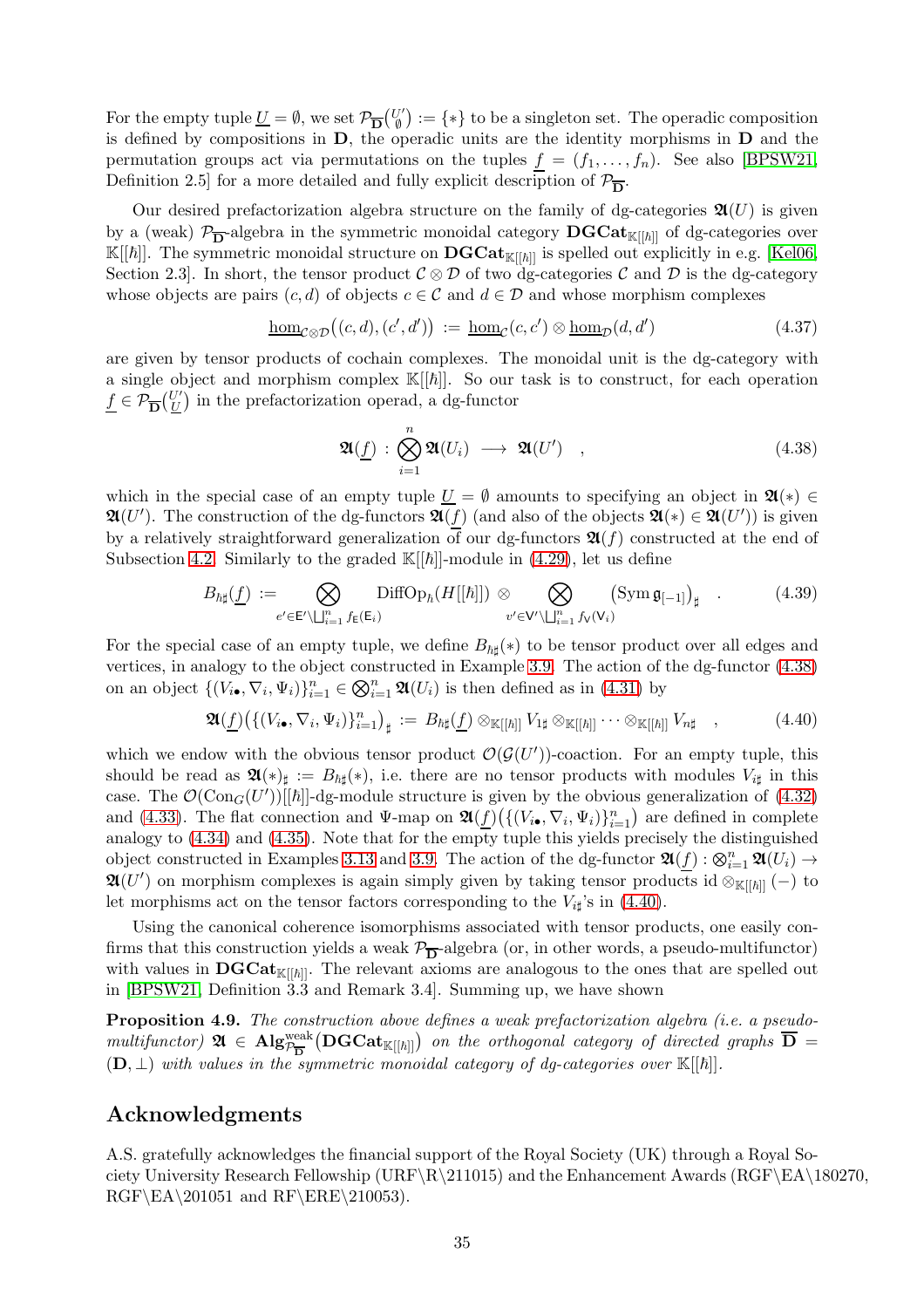# References

- <span id="page-35-8"></span>[AC21] M. Anel and D. Calaque, "Shifted symplectic reduction of derived critical loci," [arXiv:2106.06625](http://arxiv.org/abs/2106.06625) [math.AG].
- <span id="page-35-11"></span>[AO21] S. Arkhipov and S. Orsted, "Homotopy limits in the category of dg-categories in terms of  $A_{\infty}$ -comodules," European Journal of Mathematics 7, 671–705 (2021) [\[arXiv:1812.03583](http://arxiv.org/abs/1812.03583) [math.CT]].
- <span id="page-35-9"></span>[BMR14] T. Barthel, J. P. May and E. Riehl, "Six model structures for DG-modules over DGAs: model category theory in homological action," New York J. Math. 20, 1077–1159 (2014) [\[arXiv:1310.1159](http://arxiv.org/abs/1310.1159) [math.CT]].
- <span id="page-35-13"></span>[Bae96] J. C. Baez, "Spin network states in gauge theory," Adv. Math. 117, 253–272 (1996)  $\ar{xiv:gr-qc/9411007}$  [gr-qc].
- <span id="page-35-6"></span>[BBS20] M. Benini, S. Bruinsma and A. Schenkel, "Linear Yang-Mills theory as a homotopy AQFT," Commun. Math. Phys. 378, no. 1, 185–218 (2020) [\[arXiv:1906.00999](http://arxiv.org/abs/1906.00999) [math-ph]].
- <span id="page-35-14"></span>[BPSW21] M. Benini, M. Perin, A. Schenkel and L. Woike, "Categorification of algebraic quantum field theories," Lett. Math. Phys. 111, 35 (2021) [\[arXiv:2003.13713](http://arxiv.org/abs/2003.13713) [math-ph]].
- <span id="page-35-7"></span>[BSS21] M. Benini, P. Safronov and A. Schenkel, "Classical BV formalism for group actions," *to appear in Communications in Contemporary Mathematics* [\[arXiv:2104.14886](http://arxiv.org/abs/2104.14886) [math-ph]].
- <span id="page-35-5"></span>[BS19] M. Benini and A. Schenkel, "Higher structures in algebraic quantum field theory," Fortsch. Phys. 67, no. 8–9, 1910015 (2019) [\[arXiv:1903.02878](http://arxiv.org/abs/1903.02878) [hep-th]].
- <span id="page-35-4"></span>[BSW19] M. Benini, A. Schenkel and L. Woike, "Homotopy theory of algebraic quantum field theories," Lett. Math. Phys. 109, no. 7, 1487–1532 (2019) [\[arXiv:1805.08795](http://arxiv.org/abs/1805.08795) [math-ph]].
- <span id="page-35-15"></span>[BZBJ18a] D. Ben-Zvi, A. Brochier and D. Jordan, "Integrating quantum groups over surfaces," J. Topol. 11, no. 4, 874–917 (2018) [\[arXiv:1501.04652](http://arxiv.org/abs/1501.04652) [math.QA]].
- <span id="page-35-16"></span>[BZBJ18b] D. Ben-Zvi, A. Brochier and D. Jordan, "Quantum character varieties and braided module categories," Sel. Math. New Ser. 24, 4711–4748 (2018) [\[arXiv:1606.04769](http://arxiv.org/abs/1606.04769) [math.QA]].
- <span id="page-35-12"></span>[Cal19] D. Calaque, "Shifted cotangent stacks are shifted symplectic," Annales de la facult´e des sciences de Toulouse 28, no. 1, 67–90 (2019) [\[arXiv:1612.08101](http://arxiv.org/abs/1612.08101) [math.AG]].
- <span id="page-35-1"></span>[CPTVV17] D. Calaque, T. Pantev, B. Toën, M. Vaquié and G. Vezzosi, "Shifted Poisson structures and deformation quantization," J. Topol. 10, no. 2, 483 (2017) [\[arXiv:1506.03699](http://arxiv.org/abs/1506.03699) [math.AG]].
- <span id="page-35-2"></span>[CG17] K. Costello and O. Gwilliam, *Factorization algebras in quantum field theory: Volume 1*, New Mathematical Monographs, Cambridge University Press, Cambridge (2017).
- <span id="page-35-3"></span>[CG21] K. Costello and O. Gwilliam, *Factorization algebras in quantum field theory: Volume 2*, New Mathematical Monographs, Cambridge University Press, Cambridge (2021).
- <span id="page-35-10"></span>[HS98] A. Hirschowitz and C. Simpson, "Descente pour les n-champs (Descent for n-stacks)," [arXiv:math/9807049](http://arxiv.org/abs/math/9807049) [math.AG].
- <span id="page-35-17"></span>[Kel06] B. Keller, "On differential graded categories," International Congress of Mathematicians Vol. II, 151–190, Eur. Math. Soc., Zürich (2006) [\[arXiv:math/0601185](http://arxiv.org/abs/math/0601185) [math.KT]].
- <span id="page-35-0"></span>[PTVV13] T. Pantev, B. Toën, M. Vaquié and G. Vezzosi, "Shifted symplectic structures," Publ. Math. Inst. Hautes Études Sci. 117, 271 (2013) [\[arXiv:1111.3209](http://arxiv.org/abs/1111.3209) [math.AG]].